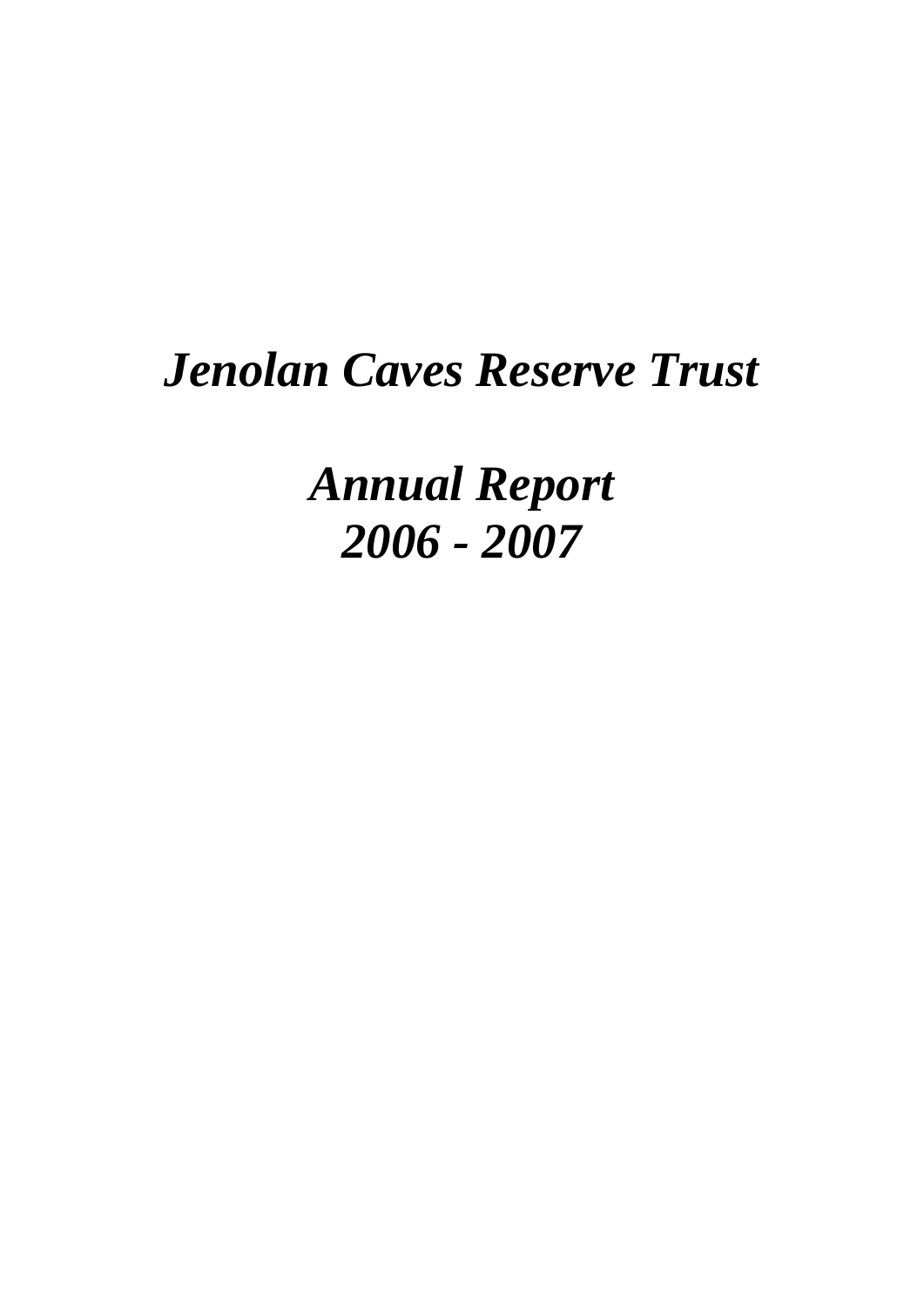# **Table of Contents**

- **OUR ROLE**
- **ADMINISTRATOR REPORT**
- **OVERVIEW**
- **ORGANISATION CHART**
- **CAVE OPERATIONS**
- **JENOLAN CAVES HOUSE**
- **VISITOR ZONE MAINTENANCE**
- **RESEARCH & DEVELOPMENT REPORT**
- **CORPORATE RESOURCES**
- **STATUTORY INFORMATION**
- **INDEPENDENT AUDIT REPORT**
- **STATEMENT BY MEMBERS OF THE TRUST**
- **FINANCIAL STATEMENTS**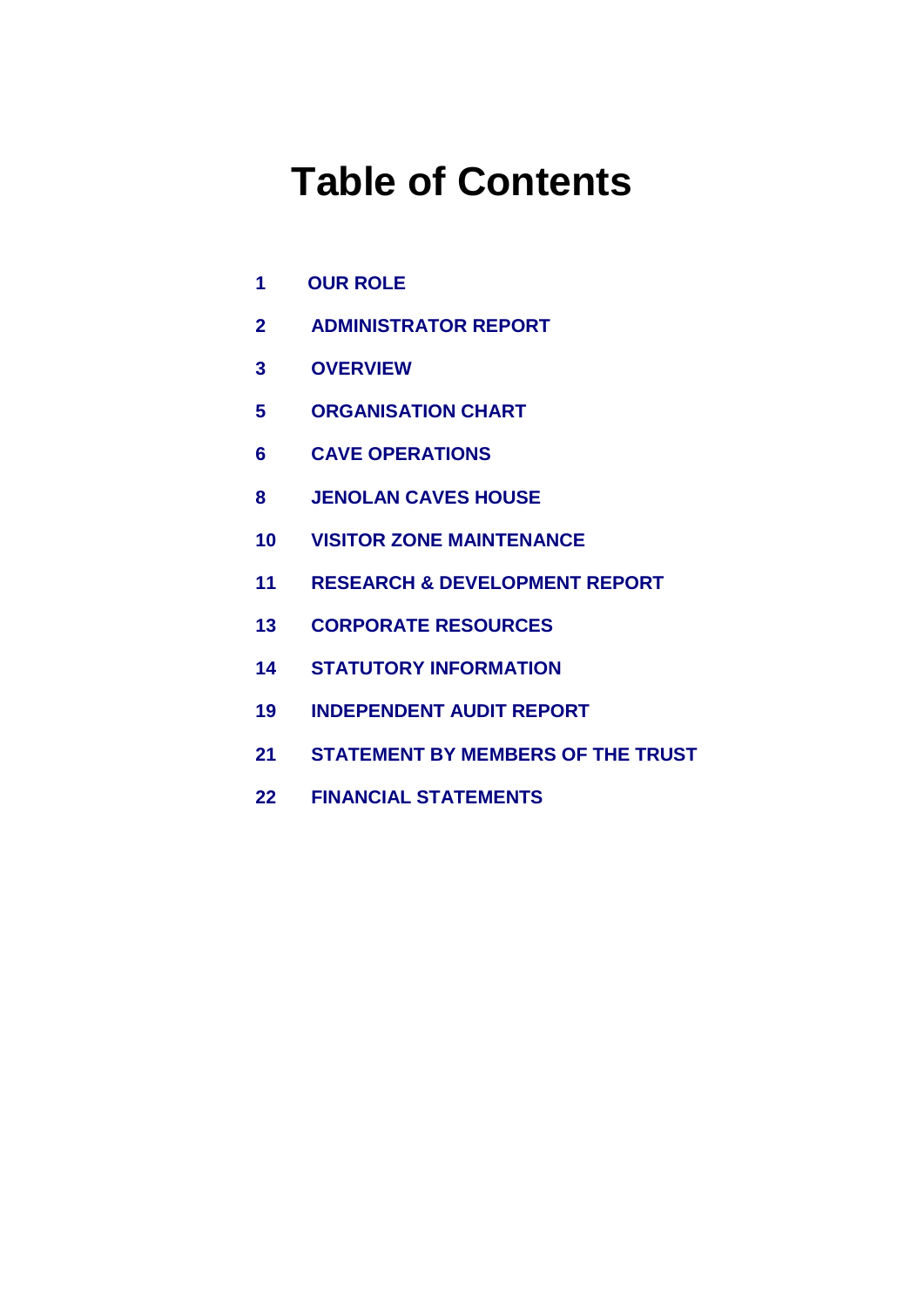# **Our Role**

# **Mission Statement**

To manage the natural and cultural heritage and the visitor facilities of Jenolan Caves<br>Karst Conservation Reserve in an Conservation environmentally, socially and commercially sustainable manner.

# **Charter/Legislation**

The Jenolan Caves Reserve Trust is a body corporate which has been created under the provisions of the National Parks and Wildlife Act 1974 and is responsible to the Minister for Climate Change, Environment and Water.

The Trust is responsible for the care, control and management of the Jenolan Caves Visitor Use and Services Zone (VU&SZ), regarded as being both environmentally and culturally significant.

The area is included on the NSW Heritage Register.

# **Aims & Objectives**

The main goals of the Trust are the care, control and management of the Jenolan Caves VU&SZ, ensuring the protection of the natural and built environment, encouraging the enjoyment of the area by visitors through the promotion of the historical, scientific, educational, cultural and environmental values of the area.

The VU&SZ includes a variety of caves, accommodation, walking tracks, picnic and<br>recreational areas. The area provides The area provides interpretative information on the geological, cultural and historical background to the area.

The beautiful limestone caves and associated Reserve are of important geological, geomorphological and palaeontological value, and play a vital role in conserving rare and endangered plant and animal species.

The Reserve also contributes to our understanding of Aboriginal culture and European heritage, and is widely recognised for its interpretative, research and educational values.

The Reserve is an important centre for recreational and tourist activities but conservation is paramount. The relationship between the commercial, natural and cultural environment and tourism is complex but generally well integrated.

The Jenolan Karst Conservation Reserve has World Heritage status as part of the Greater Blue Mountains World Heritage Listing and is listed on the State Heritage Register.



*Reserve Location Map*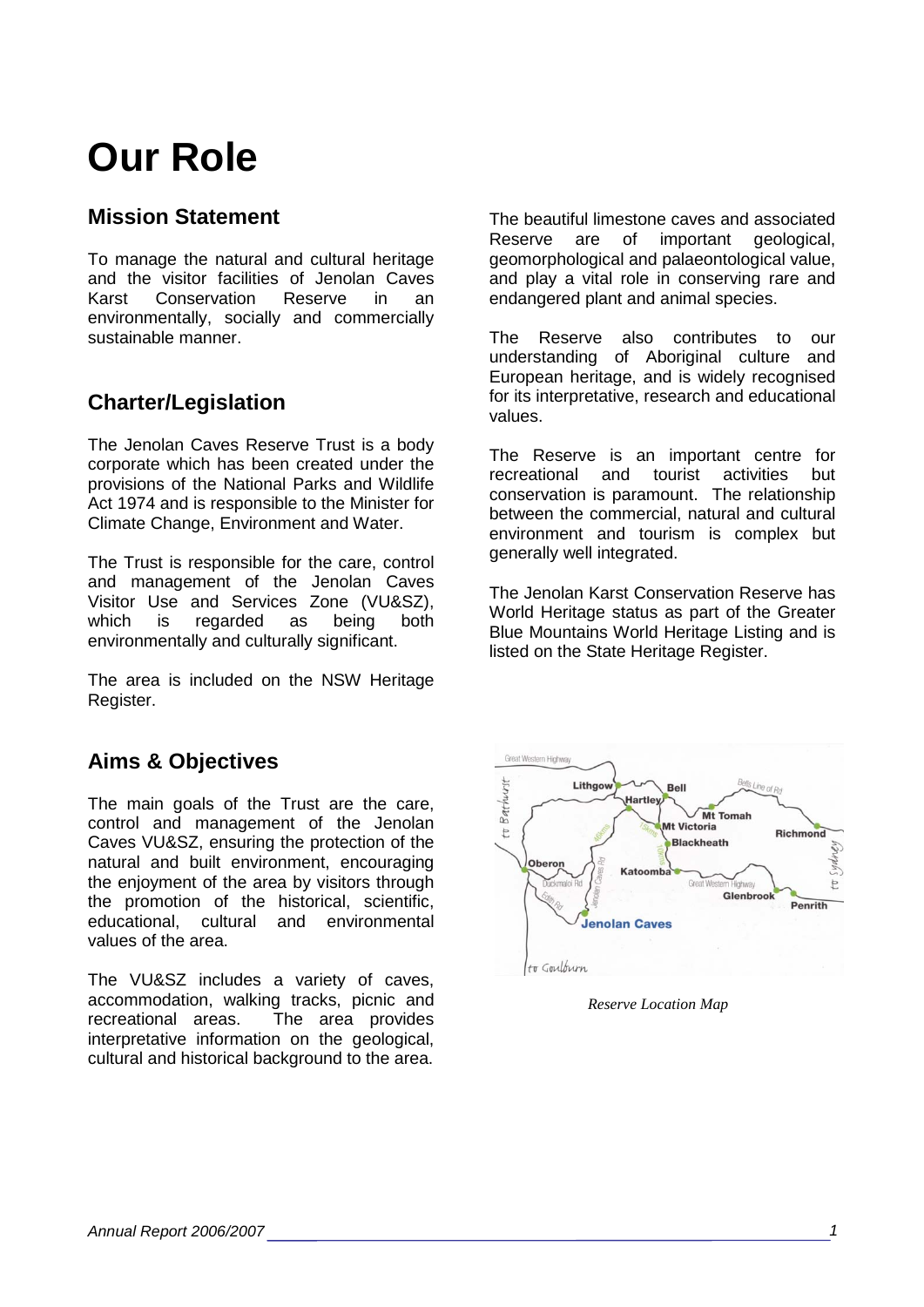# **Administrator Report**



It is with great pleasure I report that 2006/07 was a challenging yet rewarding experience for all at the Trust. The start of the year saw the transfer of the Wombeyan, Abercrombie and Borenore Reserves and the Karst Conservation Unit to the Department of Environment and Climate Change. Whilst we were sorry to see our colleagues leave us after making such a significant contribution to the Trust, the move has strengthened the ties between the Trust and the Department.

The astounding revelation that Jenolan has the world's oldest discovered open caves at 340 million years marked an auspicious start to the year. Though experts had long suspected the caves were older than previously thought, even they were surprised to find they dated back to the Carboniferous era. In geological terms, that is a very long time – to put it in context, the Blue Mountains began to form

100 million years ago, dinosaurs became extinct 65 million years ago, and Tasmania joined the mainland as recently as 10,000 years ago.

Greatly enhancing the experience of all visitors to Jenolan Caves, the first self-guided tour opened this year with the launch of the Nettle Cave. Closed for the past 74 years, a new walkway together with state of the art lighting and audio guides makes the Nettle Cave a new and popular experience for visitors. The Cave is partly open to the elements and the stunning rock formation, distinguished by its unique "crayfish" stromatolites, catches the eye and imagination of visitors who can explore and absorb the enchantment of this unique cave at their own pace.

The Government acquired the lease for Caves House in July. Responding with enthusiasm and professionalism, staff successfully took on the key challenge to radically improve visitor satisfaction through better integration of services at Jenolan and the resulting increase in service standards was immediately apparent. Urgent maintenance work was directly undertaken at Caves House and will continue with the replacement of the roof and extensive external painting of the premises.

Updating the critical IT core of Jenolan's operations, the main management system was replaced over six months with minimal disruption to business. This major operation introduced new cave ticketing and hotel management systems and will provide stability and enhance our business well into the future.

The Trust moves into 2007/08 with clear objectives. Our strategic vision, defined by our people, is to provide excellence in karst conservation and tourism and our mission is to manage the natural and cultural heritage and visitor facilities in an environmentally, socially and commercially sustainable manner.

## **Alan Griffin Administrator**

*Alan Griffin is on secondment as Administrator of the Jenolan Caves Reserve Trust to implement the structural changes recommended by the Council on the Cost and Quality of Governments (COCQG) review in 2003. The Administrator also acts in the capacity of the Trust Board. Alan was Deputy Director-General of the Department of Commerce, with 33 years experience in engineering, construction, contracting and policy development. He holds a Bachelor of Science-Engineering (with Merit) from the University of NSW and a Graduate Diploma in Business Administration (with distinctions) from the UTS. Alan is a Fellow of the Australian Institute of Engine*ers.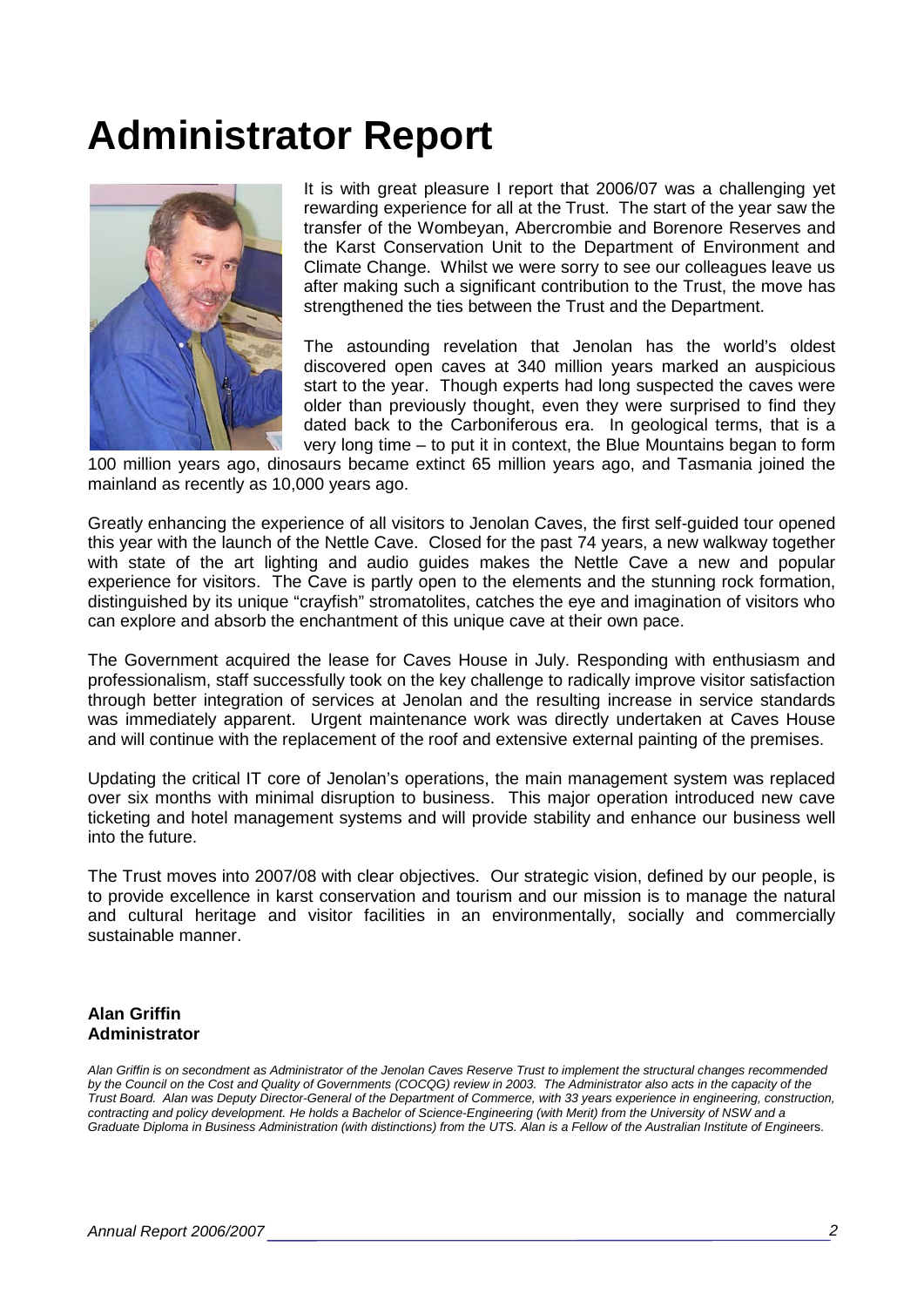# **Overview by Peter Austen, Commercial Manager**



The transfer of some of the Trust's staff assets and resources to the<br>Department of Department of<br>
Environment and Environment Climate Change at the beginning of the financial year and the acquisition of the lease for Jenolan Caves House at virtually

the same time heralded a period where the remaining management and staff were faced with enormous challenges.

A priority has been to integrate staff and management systems. The concentration of the Trust's program to provide new and updated infrastructure within the caves and tourist precinct continued and the state of much of the infrastructure associated with Jenolan Caves House presented a whole new set of challenges.

Staff have responded well to the new challenges and have achieved a great deal in spite of the circumstances that have confronted them.

# **Jenolan Caves Reserve Trust Division**

In March 2006, the NSW State Government passed the Public Sector Employment<br>Legislative Amendment Bill 2006. The Legislative Amendment Bill 2006. legislation created the new employment entity, Jenolan Caves Reserve Trust Division.

All staff identified in this Report are employees of the Jenolan Caves Reserve Trust Division and provide personnel services to the Jenolan Caves Reserve Trust.

## **Visitation**

Marketing priorities for the Trust have focussed on rebuilding the market appeal of the destination. Key strategies included proactively seeking wider positive media exposure for Jenolan Caves and using events to entice visitors but also as avenues to create opportunities for media coverage.

Total visitation to Jenolan Caves, as compared to the previous year, follows:

| Jenolan | 2005/06 | 2006/07 |
|---------|---------|---------|
|         | 218,866 | 217,590 |

After a positive start to the year adverse weather conditions during the second half of the year, with prolonged road closures due to weather conditions, saw numbers drop back to levels that were similar to the previous year.

## **Income & Expenditure**

Revenue from ordinary activities was \$6,187,164, an increase of \$971,035 on last year. Expenses from ordinary activities was \$7,263,630, an increase of \$1,834,670 on the previous year.

# **Our Staff**

The implementation of the recommendations of the Council On the Cost and Quality of Government review and the management of the NSW Treasury funded capital works projects has been a major focus of the Trust this past year. Integration with Caves House has also been a priority.

Trust staff have met the challenges admirably and I commend them on that achievement during this particularly demanding time.

## **Research and Monitoring**

We continue to support and encourage many research activities on the Reserve. Details of these are contained in the Research and Development Report.

The newly established Karst Conservation Unit within Department of Environment and Climate Change (NSW) provided the Trust with expert technical and strategic policy advice. This advice particularly related to issues of conservation and interpretation of the caves.

Jenolan Caves has undertaken extensive environmental monitoring programs for many years. During the year the programs will be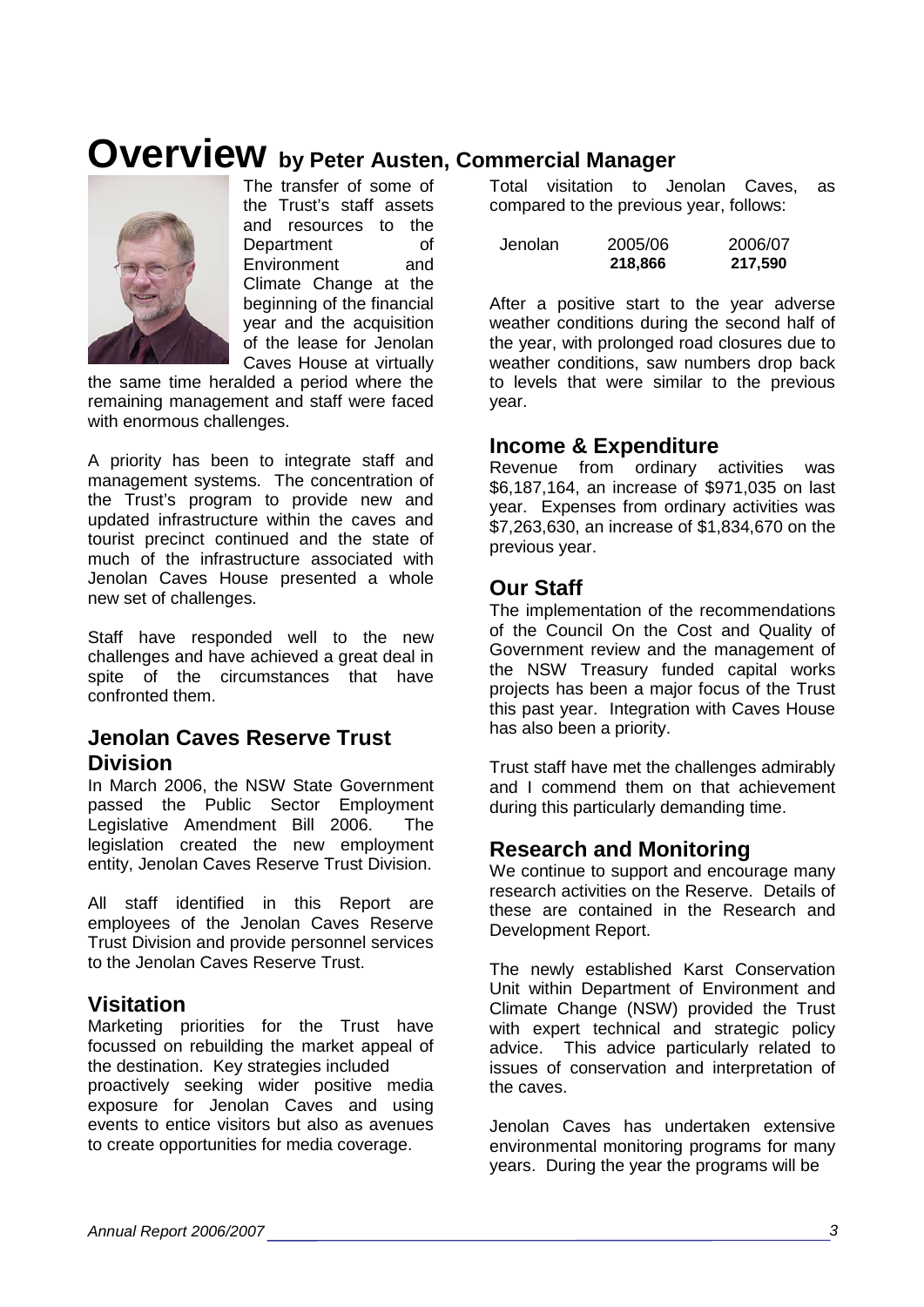# **Overview (cont)**

furthered improved as the Trust has committed to the installation of electronic monitoring stations at a number of fixed sites within the cave system. The initial installation will monitor air quality with subsequent installations designed to monitor water quality throughout the cave system. This initiative will mean that the cave system will be monitored on a continuous ongoing basis.

# **World Heritage**

The Trust continues to support the Dept of Environment and Climate Change (NSW) and the Dept of Heritage in the management of the Greater Blue Mountains World Heritage Area (GBMWHA), which incorporates the Jenolan Karst Conservation Reserve.

The Trust is represented on the GBMWHA Management Committee and has active input into decisions affecting, or potentially affecting, the area's natural, cultural and recreational values.

## **Major Developments**

Major capital works projects that were either underway or completed during the 2006 – 2007 financial year are identified in the Statutory Information section of this report.

A key focus this financial year has been the completion of the Nettle Cave Self Guided Tour. The Trust received funding of \$1.2m for the completion of the self guided tour through a commercial loan from Treasury Corporation.

The launch, by Gerard Martin, MP, Member for Bathurst, highlighted the professionalism and diligence of all involved in this truly outstanding achievement.

This new state of the art development demonstrates Jenolan's ability to design and construct environmentally sensitive infrastructure using leading edge technology that provides a diverse and more flexible visitor experience.

## **Jenolan Caves House**

The return of the lease for Jenolan Caves House to the Government in early July 2006 meant that Jenolan Caves Reserve Trust assumed operational control of this complex which includes buildings and items of<br>significant heritage value. A number of significant heritage value. outstanding maintenance issues have needed to be addressed during the year to ensure that services to visitors were improved and to preserve the historically significant fabric of the Caves House complex.

The removal of high and medium risk asbestos from the Caves House complex was undertaken under the supervision of the Department of Commerce. Issues such as heating, provision of reliable hot water, fire safety provisions, emergency lighting and refrigeration systems were all matters that need significant resources allocated to them to enable rectification. Greater detail is provided in the Visitor Zone Maintenance section of the report.

The telephone and computer systems within Jenolan Caves House have also been upgraded to contemporary standards, a new hotel management system installed and both the telephone and computer systems have been integrated across the destination.

## **Key Result Areas**

A review of the Business Plan was undertaken in June 2007 and the Trust's new Business Plan will be completed early in the new financial year. This plan gives the Trust a renewed focus and ability to implement many new plans and works.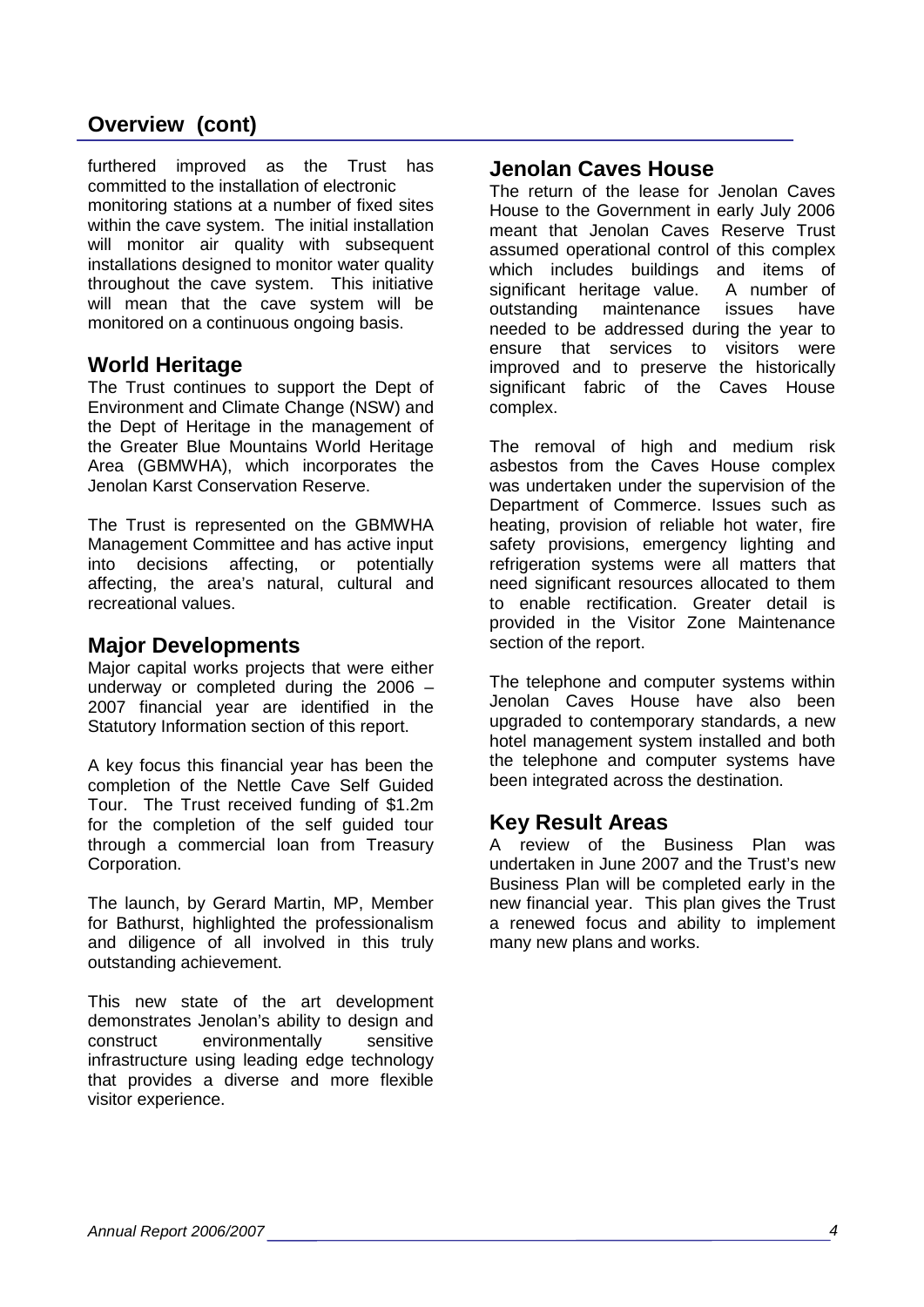# **Organisational Chart**

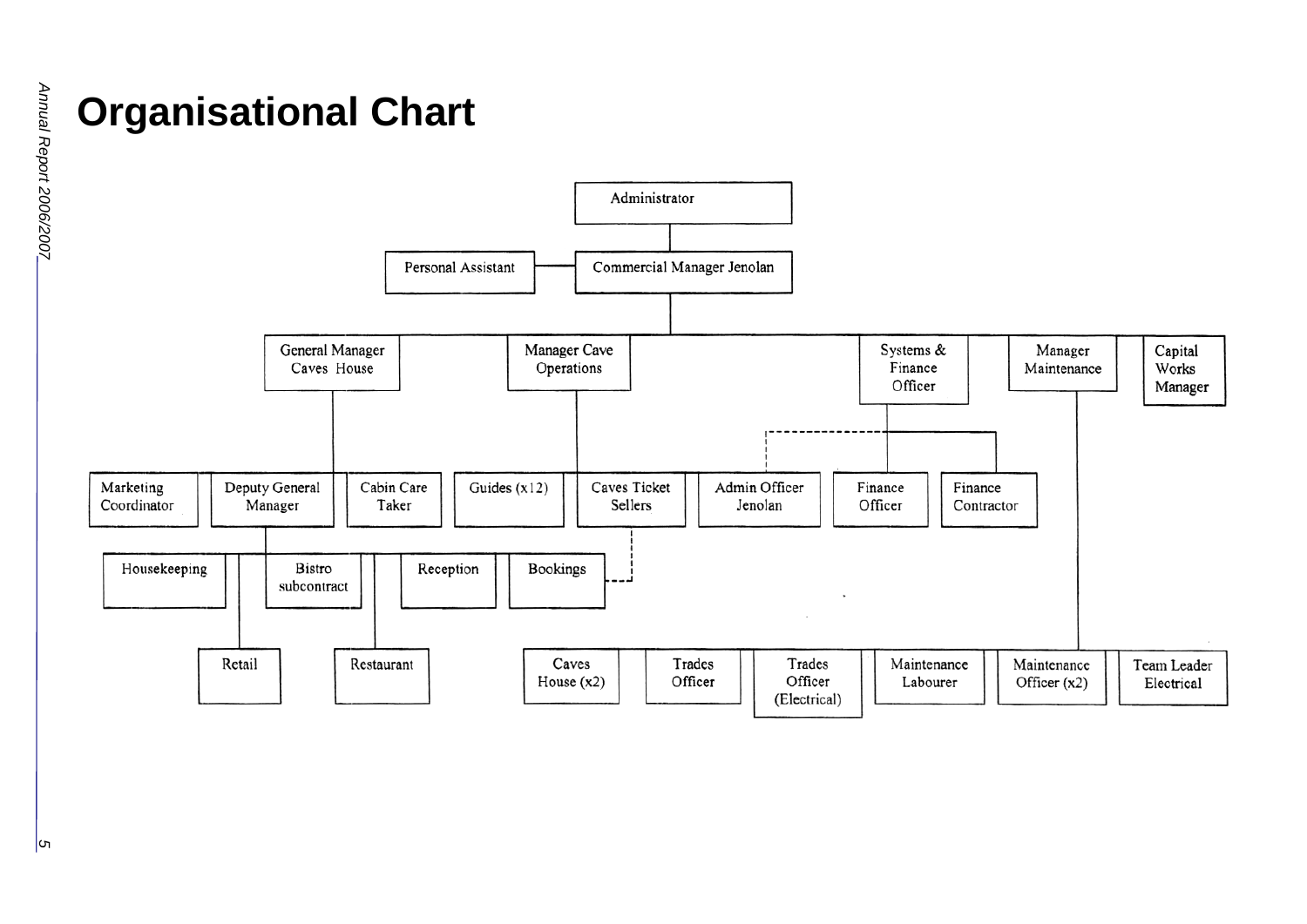# **Cave Operations**

## **Performance Indicators Compared to 2005/2006:**

- Visitation: -0.58%
- Revenue: +11.22%
- Expenditure: +11.67%
- Number of Cave Tours: +6.24%
- Revenue per FTE: +6.26%%
- Total Expense per Visitor: +7.27%
- Total Revenue per Visitor: +11.87%

## **2006/2007 Financial Year**

- Total FTE: 21.37
- Number of Tours per FTE: 430
- Salaries & Wages as % of Total Expenditure: 67.05%
- Maintenance Expense as % of Total Expenditure: 3%

*FTE = Full time equivalent staff*

# **Visitation**

Visitation remained steady during the year and equalled the previous year's result at just over 217,000 cave visits. Yield per client increased to \$15.70. With regional tourism in decline this result is considered to be satisfactory.

A key to maintaining the visitation levels has been the reopening of the Nettle Cave after 74 years. The Cave has been redeveloped as a self guided tour using suspended boardwalks and infrastructure designed to<br>have minimal impact on the cave have minimal impact on the cave environment. Visitors tour the Nettle Cave and adjoining Devil's Coachhouse using state of the art digital audio handsets provided by Acoustiguide. The commentary is in English, German or Mandarin with provision for more languages to be added. The introduction of a self guided tour has enabled the Trust to offer visitors the opportunity to spread their activities over the day and take pressure off the previously crowded guided tours during peak mid day windows.

Packaging of tours has contributed to an improvement in yield.

# **The Team**

The Visitors Service team is a highly skilled and committed group of people who take pride in their work. Guiding staff progress through a competency based training program using both internal and external training resources. Through alliances with Registered Training Organisations, including local TAFE college, staff obtain nationally accredited qualifications in tourism and outdoor recreation including specialised training in interpretive guiding. Higher levels of competency are recognised by progression through a grading and remuneration system. This program has supported a high level of professionalism and self esteem among the guiding staff.

Two staff members were promoted from Guide Grade One to Guide Grade Two during the year.

Two full time guide positions became vacant and have been filled on a temporary basis.



*Cave Operations Office*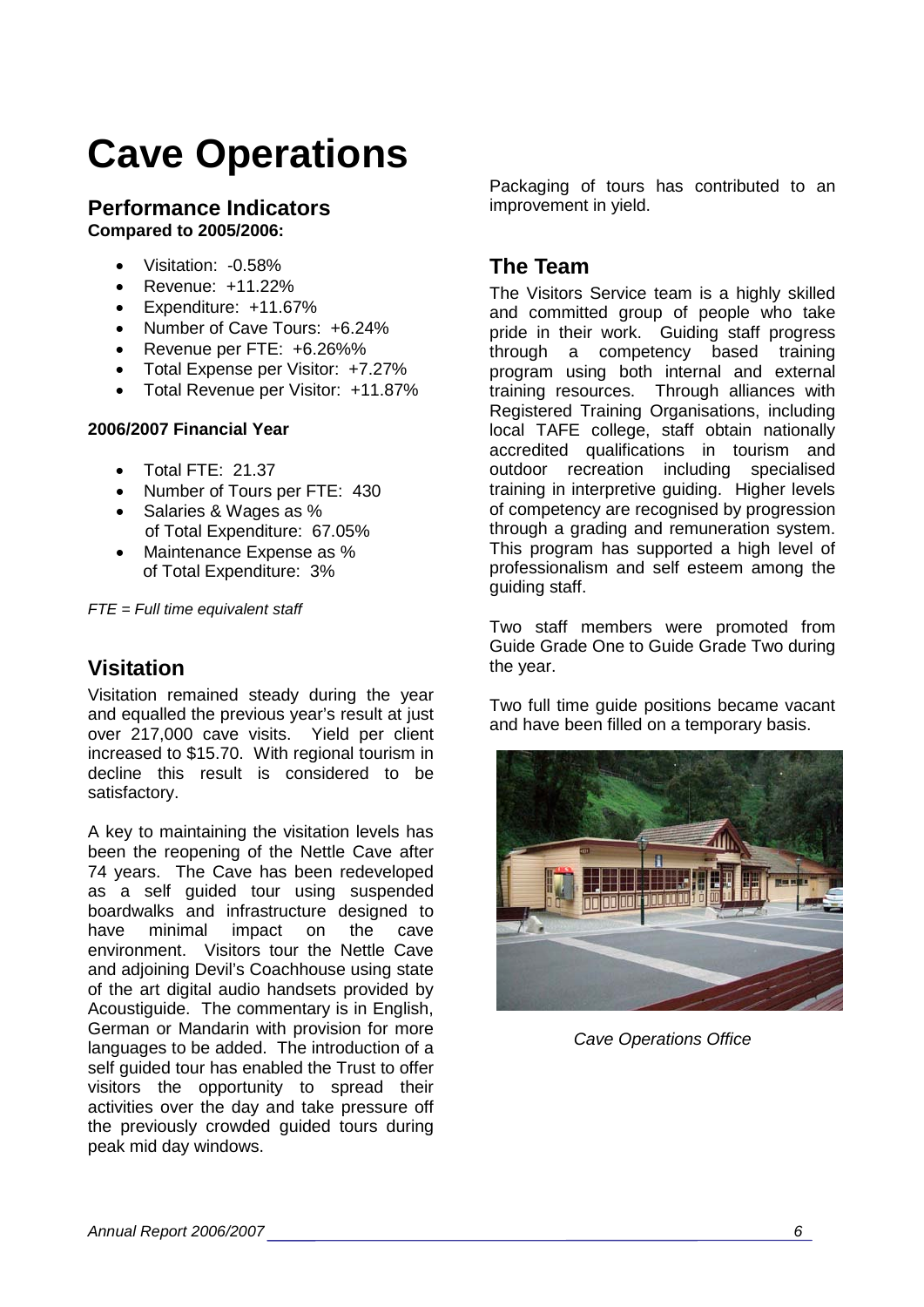# **Cave Operations (cont.)**

# **Training**

Internal and external training courses have<br>been conducted resulting in national been conducted resulting in accredited qualifications.

During the year the following qualifications were obtained:

- 12 staff completed Senior First Aid
- 10 staff completed Certificate III Tourism
- 5 staff completed Certificate III Outdoor Recreation (Horizontal and Vertical Caving)
- 2 staff completed OH&S Committee Members Course

The Trust has also given support to members completing advanced studies beyond the competency program.

Eighteen successful applicants joined our Guides Trainee programme. Many of these have progressed to the level of Guide Grade One and gained employment with the Trust as Casual Guides.

The Trust has hosted nine work experience students during the year. Programs are available to cater for High Schools through to mature age students completing advanced studies in Tourism, Outdoor Recreation and Science.

# **Special Events**

A series of commemorative cave tours to celebrate anniversaries in Jenolan's History were held. The first of these was in October 2006 to celebrate the declaration of the caves as a reserve in October 1866. Historic characters have been brought alive by staff acting in the role of various key personalities who have influenced the history of Jenolan over the last 170 years.

Regular Cello and Gypsy concerts featuring Georg Mertens and the Paganini Duo continue to be held in the caves. New musical events have been added to the program this year including Country in the Caves (country music) and the sounds of the didgeridoo from the group Didjeridu Dingo.

Community Christmas Carols were held in the Grand Arch. Talented staff members and visiting artists performed in the Grand Arch to an audience of over 200. The event supported the charity "Kayaking and Cycling for Kemo Kids".

# **Ticketing System**

Upgrades to the 'Centaman' ticketing system have been introduced. This has provided a platform for integration with the Caves House hotel management system.



*Commemorative Tour*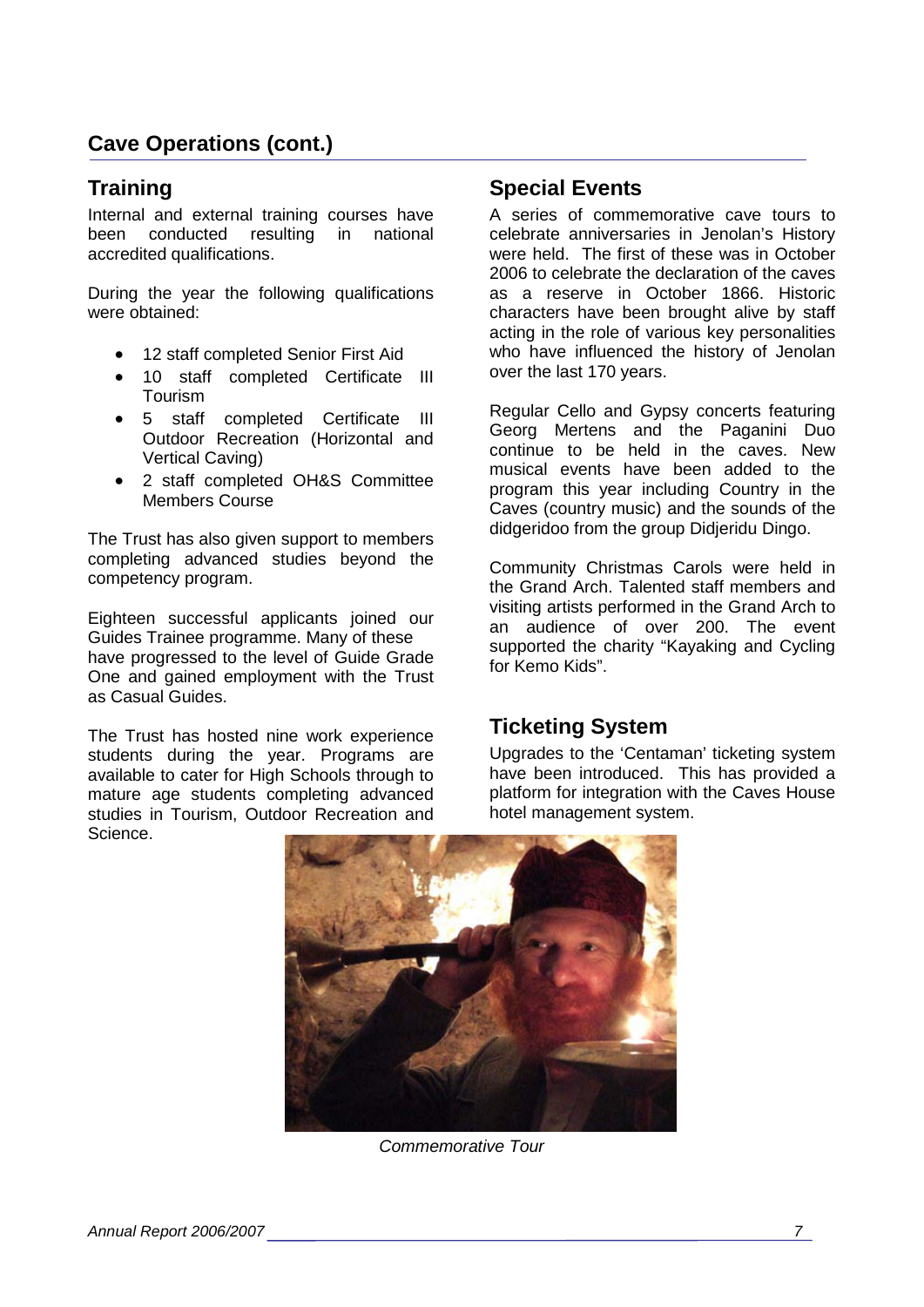# **Jenolan Caves House**

On 3 July 2006 the accommodation and hospitality operations at Jenolan were acquired by the Trust from the Receiver & Manager of the previous operator. The operations consist of "Caves House" the heritage complex that includes 38 letting rooms, Grand Dining Room, conference suite, retail outlet and a day visitor food and<br>beverage facility. Other accommodation Other accommodation includes the "Mountain Lodge" incorporating 30 motel style units, and the "Gatehouse" a 70 bed backpacker facility.

The accommodation tariff structure was realigned as part of a re-positioning strategy to stimulate patronage following a number of years of declining occupancy. A focus on presenting a value proposition was also a key part of the strategy. The realignment has resulted in a revenue improvement when compared to the previous year in the order of 24%.

The integration of all business operations at Jenolan has presented significant marketing opportunities that impelled a refresh of branding for the destination. The refresh presents a more contemporary profile along with emphasising the unique features that represent the essence of "Destination Jenolan".

In order to build occupancy the "CAVES PLUS" profile is being developed. The profile<br>highlights the adventure, accessible adventure, wilderness and heritage attributes of the destination in addition to the traditional globally iconic show caves.

The customary school holiday periods and weekends have been the initial periods to<br>receive strong market demand. Midweek receive strong market demand. trading is the subject of future marketing initiatives. As a direct result of integration innovative products can now be developed to stimulate demand in the Corporate Retreats, Groups, Inbound and Backpacker market segments.

A calendar of events was established to assist with market awareness and stimulate visitation. The Annual Historical weekend established in conjunction with the Jenolan Historic & Preservation Society was launched in February 2006. This prestige event has been well received by NSW residents wishing to discover and develop a greater awareness and understanding of the Jenolan environment.

The year in review has been particularly challenging in re-building the Jenolan Caves Hospitality team, a recognised core strength, of a successful hospitality business. In this regard a strategy has been pursued of reengaging with the local community in order to provide the essential human resource for the business.

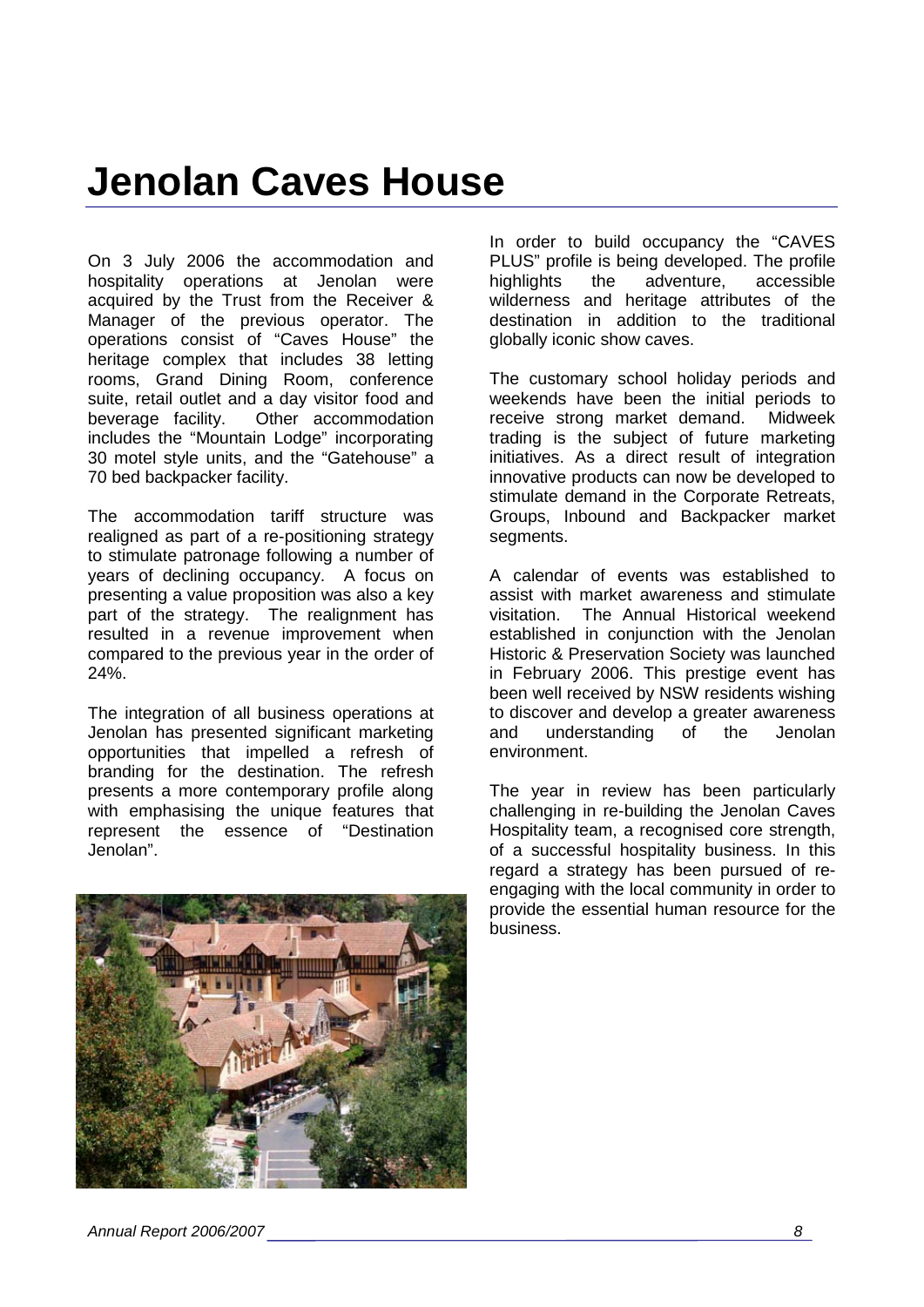# **Jenolan Caves House cont.**

Integration of the businesses has delivered a major benefit to the hospitality operations by way of the expertise and services of the Jenolan Caves technical services division. The complexity and size of the infrastructure combined with the age and heritage nature places inordinate demands on both financial and technical services personnel resources, for the day to day functioning and maintenance of the various buildings and associated plant.

The activities of the past year have been by way re-developing the foundations of the business to establish a platform to pursue revenue growth strategies and develop the human capital of the operation. As a result the Jenolan Caves Reserve Trust will be able to continue to maintain and restore the heritage assets of Jenolan Caves House and associated hospitality operations.



*Jenolan Caves House*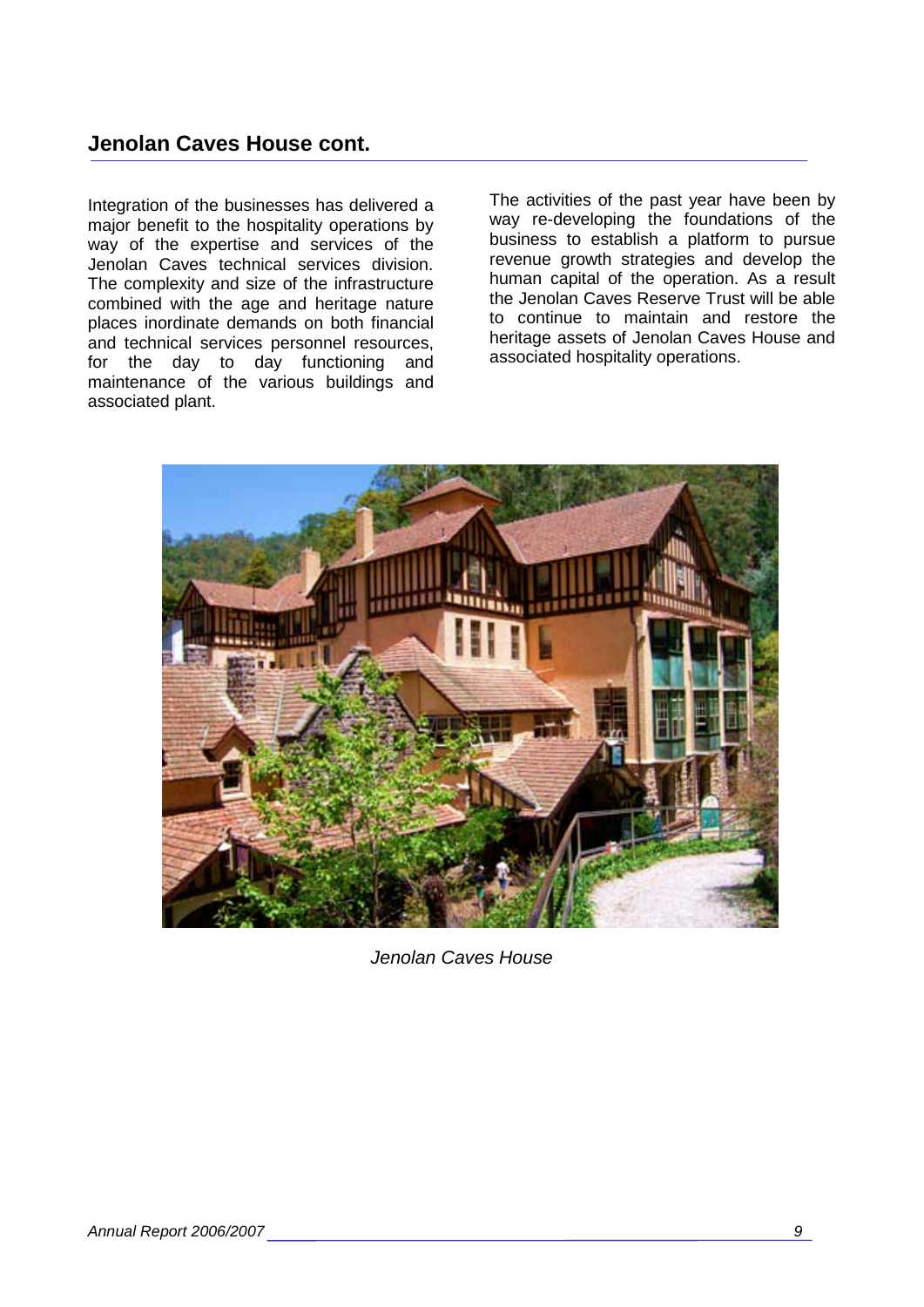# **Visitor Zone Maintenance**

# **General Maintenance**

Throughout the 2006/2007 year the following general maintenance was carried out:

- Trust archived records now situated in the Caves House complex. This involved many staff hours to ensure that all records were transported in<br>the correct order and stored the correct order appropriately.
- Riparian Weed Grant of \$28,000 Riparian weed removal was completed for this round of funding. The area from the Blue Lake to the end of the camping ground was completed. A&S Bushcare completed working on the ivy at the Blue Lake wall. The Trust's contribution to the funding was by way of funding was by way of accommodation and project management of \$8,000.
- Motor vehicle fleet  $-$  the fleet lease term expired at the end of June. After consultation regarding the Trust's needs of motor vehicles, new vehicles were ordered. The Trust is taking a longer lease period of three years.

Major works completed are detailed in the Statutory Information section of this report.

# **Caves House Maintenance**

Since the lease was acquired in June 2006 works have been undertaken throughout Caves House. These works included:

- Asbestos removal tenders were called for the removal. Works were completed and an asbestos register has been created. The OH&S Committee were kept informed of removal works.
- Closed Circuit Television installation of CCTV throughout Caves House was completed and the system is fully operational.
- Fire Safety  $-$  the Trust employed the services of a consultancy company to identify works that required attention. The Trust has completed some works from this report and is nearing<br>completion on others. Works completion on others. included: sprinkler system replaced, repaired and tested; portable fire fighting equipment replaced; fire hydrant system replaced, repaired and tested; and fire alarms installed.
- Emergency lighting and fire exit signage – works completed in Caves House, Gatehouse, the Cottage, Mountain Lodge and Hill Flats. A register and plans for location and testing timeframe have been created.
- Boiler system steam heating  $-$  a steam trap survey was undertaken and 95% of steam traps were replaced.
- Boiler system hot water  $-$  a new water softener was installed, internal water coils replaced, all pipe works and valves replaced and the internal boiler cells were cleaned and de-scaled.
- Refrigeration  $-$  all refrigeration was repaired or replaced throughout the Caves House complex.

A program has been developed for further works during the next financial year.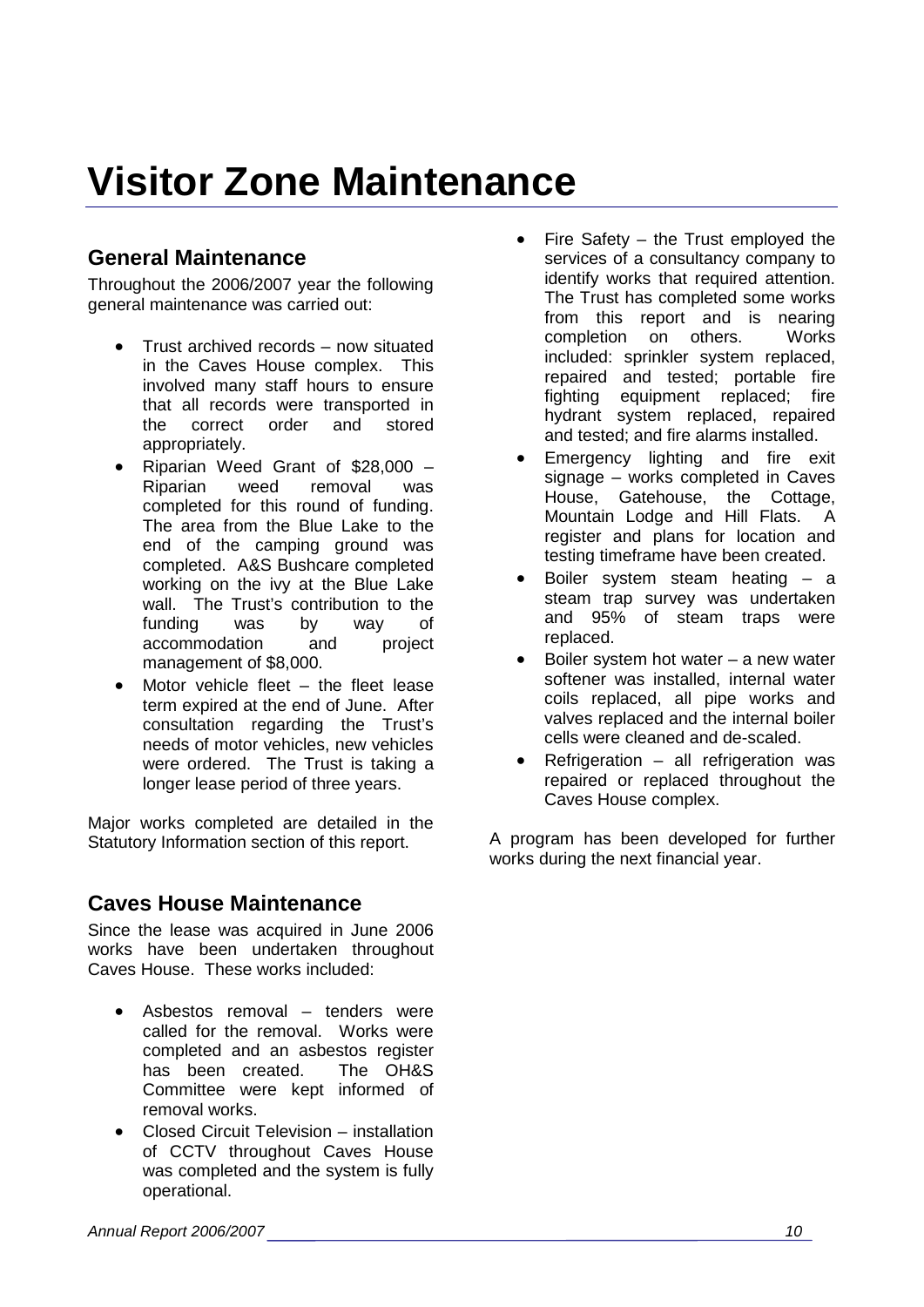# **Research & Development Report**

The following initiatives/actions were implemented in the 2006/07 financial year:

# **Jenolan Karst Conservation Reserve Plan of Management**

Following negotiations with key stakeholders, a Draft Plan of Management (PoM) has been prepared and is currently under consideration by the Minister for the Environment. The Draft PoM delineates the Reserve into two distinct zones: the Visitor Use and Services Zone (comprising the majority of the Reserve's infrastructure and its show caves), and the Conversation Management Zone. The Draft PoM identifies alternative options for managing the Reserve's accommodation and cave tour services, and includes strategies for protecting and enhancing its natural, cultural and recreational values. It is anticipated that the Draft PoM will be adopted and finalised by June 2008.

# **Streamwatch**

*Streamwatch,* a volunteer-based water monitoring program administered by the Sydney Catchment Authority (SCA), was introduced to the Jenolan Karst Conservation Reserve in 2005. Streamwatch provides the Trust with the opportunity to participate in a formal program of water monitoring utilising<br>sampling and testing methodologies sampling and testing methodologies approved by the Australian and New Zealand Environment and Conservation Council<br>(ANZECC). The parameters typically parameters typically monitored being E. coli, temperature, pH, conductivity, turbidity, dissolved oxygen and aquatic macroinvertebrates.

The Streamwatch program has been ongoing, providing the Trust with information not previously available including variations in water chemistry which may be deleterious to flora and fauna communities. Several staff have had the opportunity to participate in this program, developing new skills and enhancing their understanding of hydrological processes.

# **Brush Tailed Rock Wallabies**

The Brush Tailed Rock Wallaby Captive Breeding Program continues to flourish with 4 additional pouch young recorded in the two monitoring sessions of the 2006/07 financial year. The Department of Environment and Climate Change, in conjunction with the Trust and Australasian Regional Association of Zoological Parks and Aquaria, are managing the program which is integral to the future conservation of the species, with a major monitoring of the area planned for the near future.

# **Scientific and Environmental Advisory Committee**

The Scientific and Environmental Advisory Committee (SEAC) had an active role in the management of the Reserves. Initiatives proposed, supported or actioned by the SEAC include:

- Development of Blue Lake Management Strategy.
- Development of Heritage Asset Management Strategy.
- Re-activation of Karst research facility.
- On-going survey of show caves (Jenolan KCR).
- Finalised inventory of scientific equipment.

# **Blue Lake Management Strategy**

A strategy to aid the future management of the Jenolan Blue Lake has been endorsed by the Trust, with a number of actions having commenced, or been completed, in the 2006/07 financial year. The most notable of these was the preparation of a landscape concept plan for the Lake and surrounds, which involved consultation with a variety of stakeholders including speleologists and staff from the Department of Environment and Climate Change. The endorsement of the plan is expected to occur in mid to late 2007.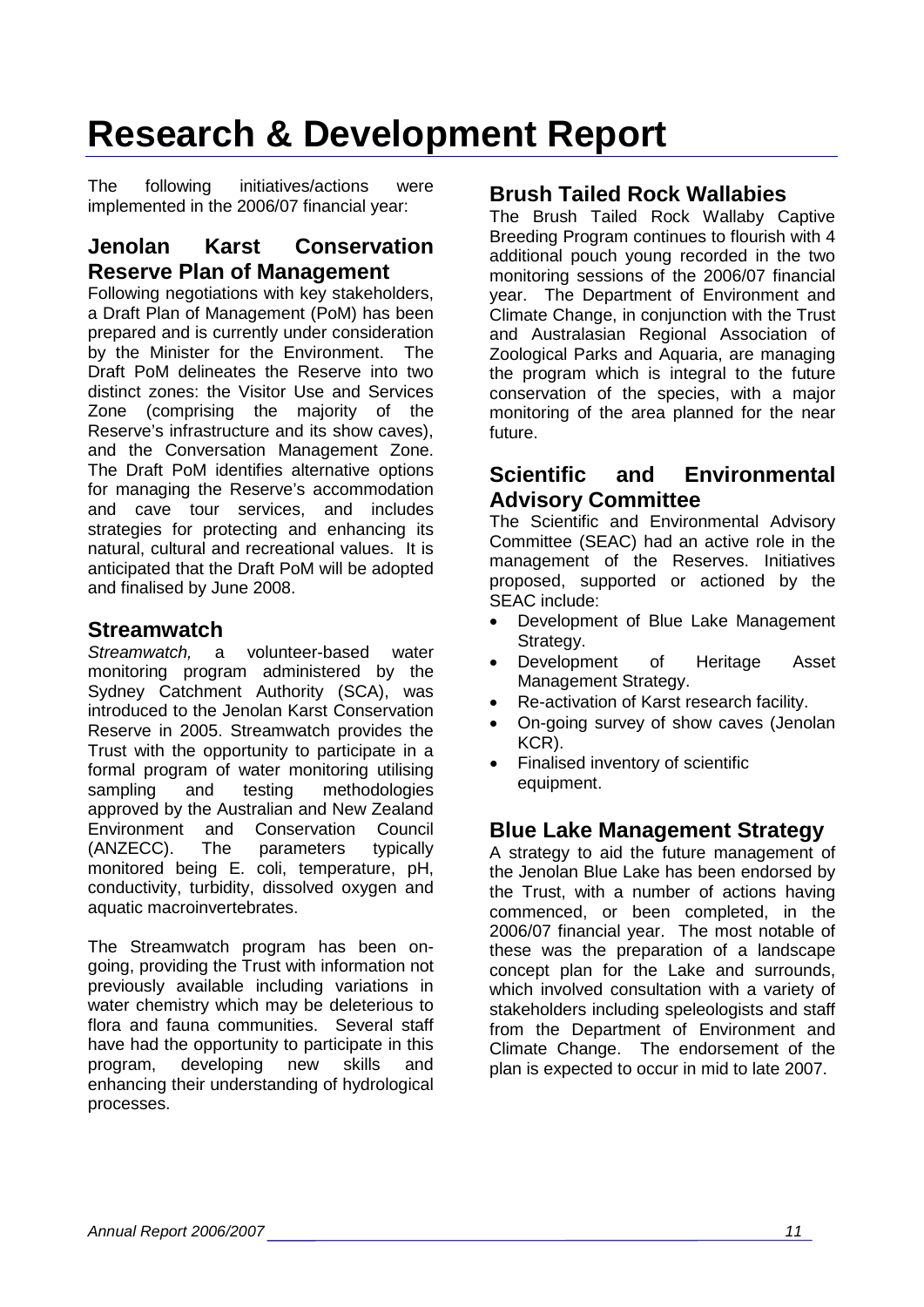# **Research**

The following research has been completed or is on-going:

## *Jenolan Caves Survey*

*Gregory Tunnock in conjunction with Associate Professor Julia James, School of Chemistry, University of Sydney.*

Commencing in May 2005, this major surveying project in the Jenolan show caves is progressing well, with the show caves to the north of the Grand Arch nearing completion, and work underway on the Lucas Cave and Elder Cave. The latest survey will consolidate and expand on a previous survey of the caves carried out in the 1990's, which yielded a 3D projection and numerous plans at a scale of 1:200.

Survey data and digitized sketches from the initial survey have been imported into the *Walls* cave survey program. *Walls* uses survey data and digitised sketches to calculate and facilitate, survey loop closure, and the preparation of cave map plans and sections. A major advantage of *Walls* is that the cave line plots produced can be imported into Adobe Illustrator for electronic map drafting. The important line plots are laid over digitised sketches, printed, then taken into the caves to have their accuracy checked and improved where necessary. The changes in cave infrastructure made since the 1990's survey's, such as new paths, are also recorded. Illustrator layers have been mapped to allow wall detail, cave furniture and lighting, speleothems, sediments and the karst surface to be selectively highlighted. Overlapping sections of the cave can also be assigned layers and these when superimposed may be selectively highlighted for clearer presentation and inspection.

Position correlations have been confirmed between the show caves survey, surface features with known positions, such as State Survey markers, and wild caves up the<br>McKeowns Vallev. These positional McKeowns Valley. These positional correlations are all within expected tolerance, which improves the confidence in the surveys overall accuracy.

The information collected to date has been<br>entered into a database. A number of entered into a database. permanent survey stations have been placed in the caves and on the surface to allow the survey to be used for other projects. Numerous speleologists are involved in the current survey. Other principals are David Martin, Rick Pinnock, Craig Barnes, Phil Maynard and Alan Warild.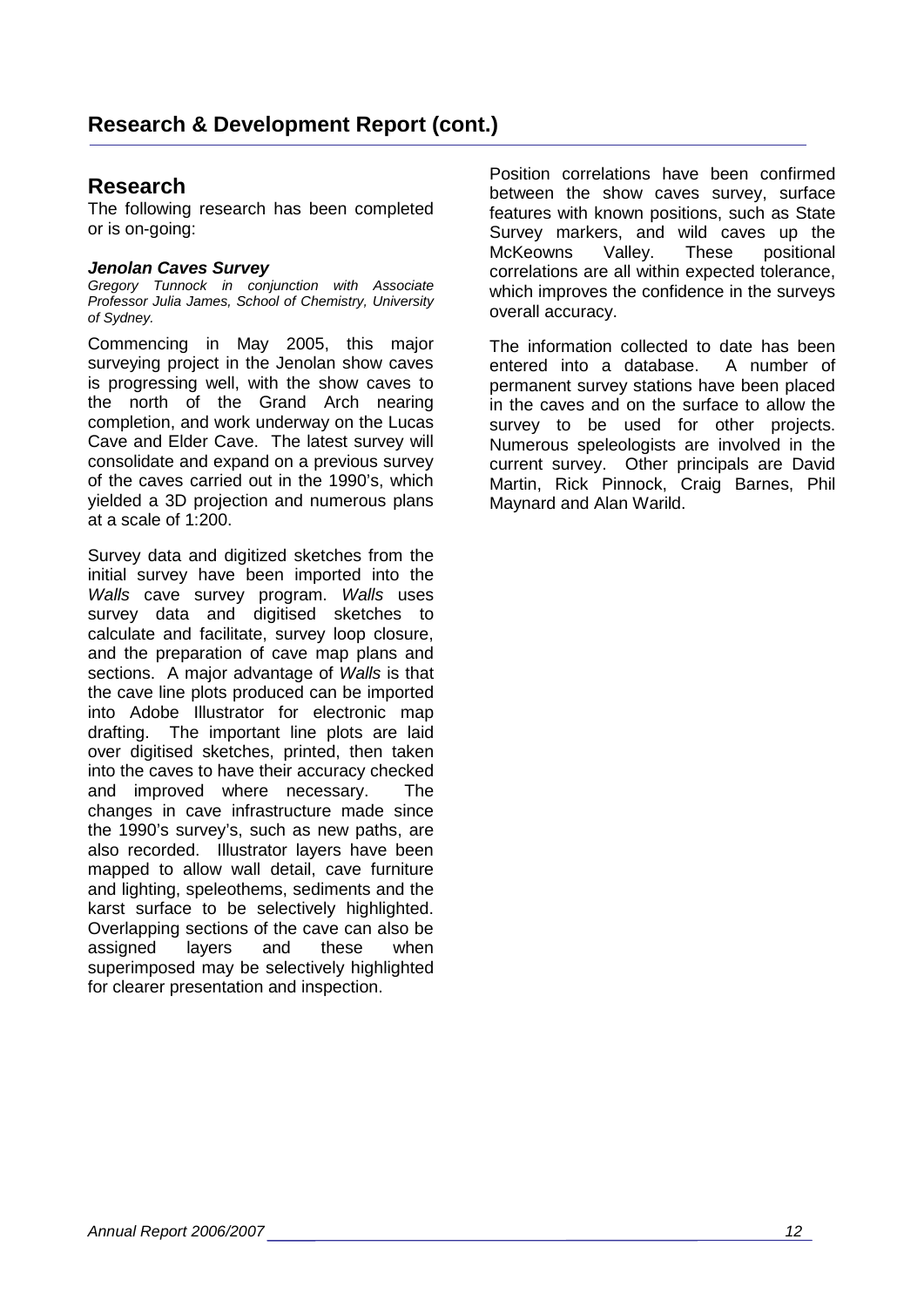# **Finance Department**

The Finance department is focussed on meeting the information needs of both internal and external clients. This involves day to day processing, reporting and project participation.

As a result of the structural changes currently underway, the Trust's accounting services is contracted to an external provider.

# **Information Technology**

The 2006-07 year realised a complete upgrade to the Information Technology (IT) system at Caves House. As there had been little work undertaken in this area for 10 years, the upgrade included new cabling,<br>server, qiqabit switches, workstations, server, gigabit switches, workstations, notebooks, printers, MFC unit, facsimile and software.

In addition, the Bathurst administration office had a new Novell 6 Server installed, as well as new workstations.

The Visitor Services office at Jenolan also had new workstations installed. Included in the Visitor Services upgrade were new gigabit switches and ticket printers.

The Centaman ticketing system was upgraded from the Advantage series to the Enterprise system and investigations are underway to establish the suitability of the Centaman system for use as a Bookings Management system for Caves House. It is envisaged this would include accommodation bookings and point of sale for the restaurant, giftshop, bar and bistro.

The new server at Jenolan is Windows 2003 based and is housed in Caves House and provides all services including file sharing, and the Centaman suite of software.

As with the Bathurst administration office, the Jenolan system is protected by an integrated, centrally controlled and managed application suite from Symantec.

The Trust continues to use the Microsoft Office suite as a basis for workstation productivity with specialist programs installed on individual computers as required. Microsoft Windows XP Professional is used on all.

Alarms and CCTV have been installed to ensure security in Caves House, the caves ticket office and the Nettle self-guided cave tour.

In addition to the new IT infrastructure, the Trust enjoys a new PABX, installed by Commander Australia Ltd. services to the entire Jenolan Village complex and has the capacity for over 300 extensions.

# **Capital Expenditure**

Expenditure on capital works and equipment totalled \$2,731,616 and consisted of:

| Cave Infrastructure                                                                | \$1,406,099 |
|------------------------------------------------------------------------------------|-------------|
| General Infrastructure and<br><b>Environmental Projects</b><br>Buildings/workshops | \$ 366,965  |
| and leasehold improvements \$828,623                                               |             |
| Computers                                                                          | \$129,929   |
|                                                                                    | \$2,731,616 |

**Annual Financial Statements**

Below is a summary of the Operating Statement for 2006/2007 compared with 2005/2006.

|                                        | \$2006/2007  | \$2005/2006 |
|----------------------------------------|--------------|-------------|
| Revenues from ordinary activities      | 6.187.164    | 5,216,129   |
| Expenses from ordinary activities      | (7.263.630)  | (5,428,960) |
| Profit (loss) from ordinary activities | (1.076, 466) | (212, 831)  |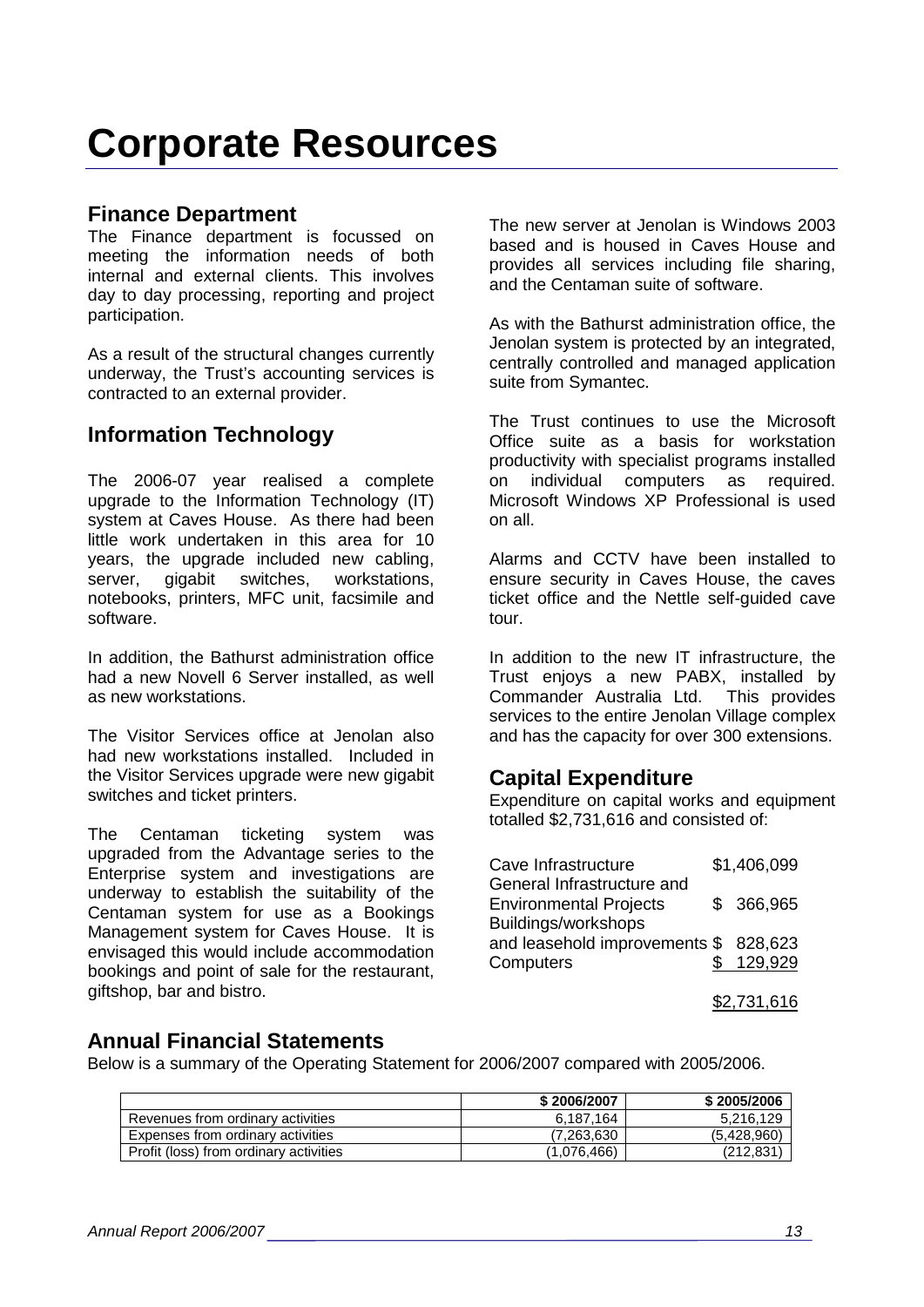# **Statutory Information**

# **Senior Executive Officers**

**Total no. of senior executive positions:** Current year: nil Previous year: nil<br> **Number of female senior executive officers:** Current year: nil Previous year: nil **Number of female senior executive officers:** 

# **Classification of Positions**

Listed below is the classification of positions for the last 3 years.

|                                            | 2004/2005 | 2005/2006 | 2006/2007              |
|--------------------------------------------|-----------|-----------|------------------------|
| General Manager                            | 1         | 1         | deleted                |
| <b>Commercial Manager</b>                  |           |           |                        |
| Executive Assistant to the General Manager | 1         | 1         | deleted                |
| <b>Personal Assistant</b>                  |           |           |                        |
| <b>Business Development Manager</b>        | 1         | 1         | deleted                |
| Systems Administrator & Finance Officer    | 1         | 1         |                        |
| Senior Finance Officer                     | vacant    | vacant    | vacant                 |
| <b>Administration Officers</b>             | 1.4       | 0.4       |                        |
|                                            | 3 vacant  | 4 vacant  | 3.4 vacant             |
| Senior Environment Manager                 |           | 1         | deleted                |
| <b>Advisory Scientist</b>                  | vacant    | vacant    | deleted                |
| Manager Jenolan Caves                      | 1         | 1         | deleted                |
| Manager Wombeyan, Abercrombie and Borenore | 1         | 1         | transferred<br>to DECC |
| Visitor Services Coordinator, Jenolan      | 1         | vacant    | deleted                |
| <b>Manager Cave Operations</b>             |           |           | 1                      |
| Guides positions                           | 12        | 12        | 12                     |
|                                            | 4 vacant  | 4 vacant  | 2 vacant               |
| <b>Visitor Services Officers</b>           | 0.6       | 0.6       | 0.8                    |
|                                            | 1 deleted | 1 deleted |                        |
| Caretaker Jenolan Caves Cottages           | vacant    | vacant    | vacant                 |
| Team Leader - Maintenance                  | 1         | 1         | vacant                 |
| Team Leader - Plant Electrician            | 1         | 1         | 1                      |
| Ranger                                     | vacant    | vacant    | transferred<br>to DECC |
| Trades Officer (Electrician)               | 1         | 1         | 1                      |
| <b>Trades Officers</b>                     | 1         | 1         | 1                      |
| Maintenance Officer                        | 2         | 1         | 4                      |
|                                            | 2 vacant  | 2 vacant  | 2 vacant               |
| Deputy General Manager Caves House         |           |           |                        |

# **Recruitment Statistics**

The recruitment and employment needs of the Trust for the period 1 July 2006 to 30 June 2007 were met as follows:

- The Senior Finance Officer's position as well as other vacant Administration Officer's positions were filled by temporary appointments and contractors.
- The Ranger's position was filled transferred to DECC.
- Casual staff have fulfilled the functions of the two vacant Maintenance Officer's positions.

In all there are 36 permanent positions covering 18 categories.

Temporary placements, and a casual workforce of up to 70, supplement the Trust's team of permanent employees.

The Trust's estimated full time equivalent staff number (FTE) as at 30 June 2007 was 50.04.

There were two voluntary redundancy payments during the year.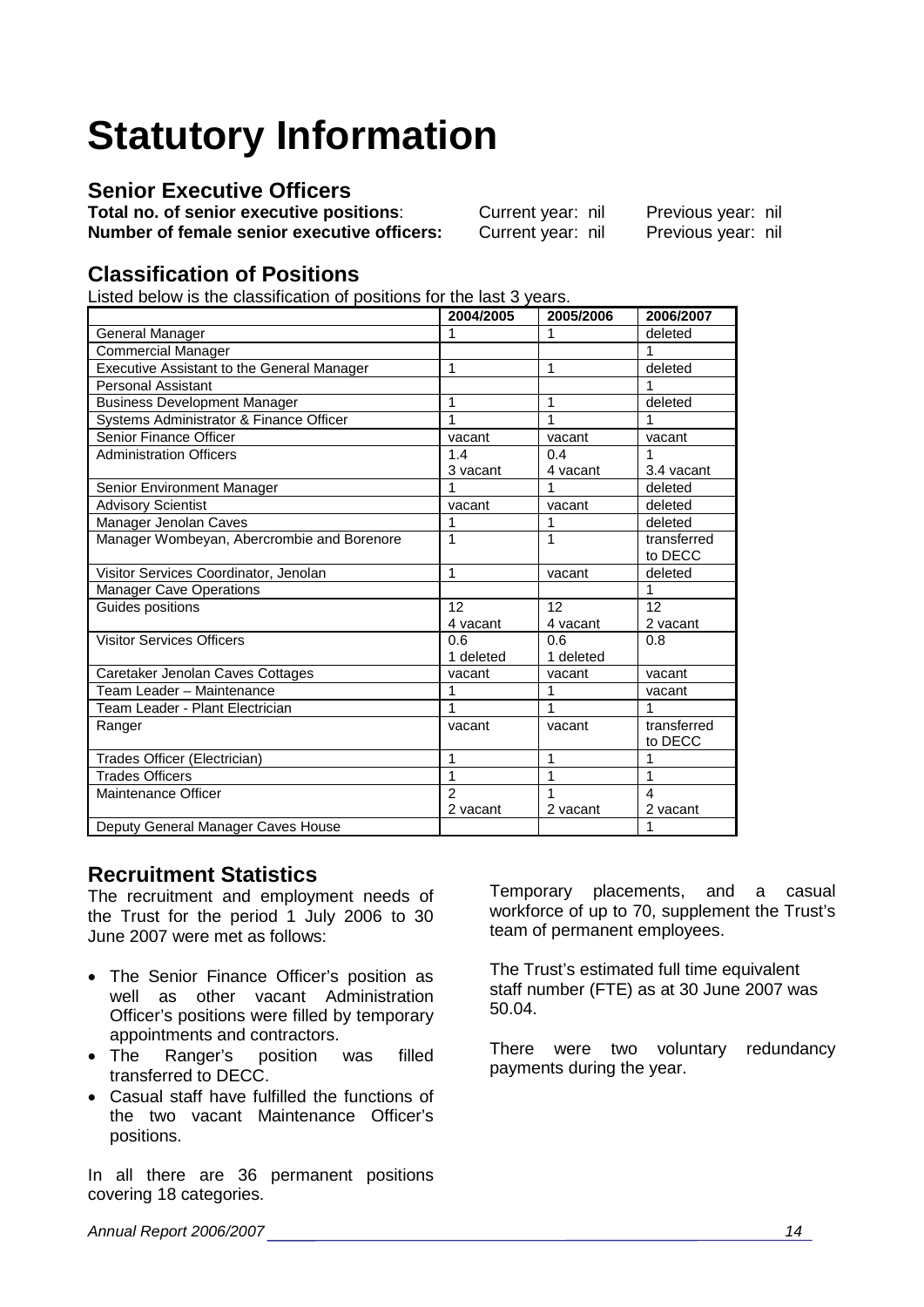# **Statutory Information (cont)**

# **Training**

Total training costs for the year, including<br>staff hours and course costs. was staff hours and course costs, was \$57,816.88.

Paid staff hours for external training 2006/2007 \$25,785.55; 2005/2006 \$18,539; 2004/2005 \$14,616.

Courses undertaken during the year included OH&S, Senior First Aid, Remote Area First Aid, Advanced Resuscitation, Certificate III, Vertical Caving Certificate III and Horizontal Caving Certificate III.

## **EEO Statistics**

Total positions held by males and females are detailed below:

|           | Males % | Female % |
|-----------|---------|----------|
| 2004/2005 | 61.2    | 38.8     |
| 2005/2006 | 72.0    | 28.0     |
| 2006/2007 | 57.0    | 43.0     |

Of the permanent employees 57% are male and 43% are female. In 2006/2007 the average remuneration for males was \$58,451 and females \$39,403.

Approximately 18% of all staff on the payroll are permanent, the balance are employed on a temporary or casual basis.

Staff relieved in higher positions (min 5 days relief) on 4 occasions.

## **Overseas Visits**

There was no official overseas visits undertaken by staff during the 2006/2007 financial year.

# **Consultants**<br>Throughout

2006/2007 the Trust supplemented internal resources with the following consultancy expertise (costs excluding GST):

*Equal to or more than \$30,000*

Winchester and Associates \$199,739<br>Provided contract services for the contract management of Jenolan Caves House, Chislom's Restaurant and Bistro

*Under \$30,000*

During the year six consultants were engaged totalling the amount of:

\$ 17,628

**TOTAL CONSULTANCIES \$217,367**

## **Account Payment Performance**

Account payment performance indicators for 2006/2007 financial year:

**Average time taken to process accounts inclusive of:**

| Current (within 30 days)       | \$30,068    |
|--------------------------------|-------------|
| Less than 30 days overdue      | \$310.76    |
| Between 30-60 days overdue     | \$22,843    |
| Between 60-90 days overdue     | Nil         |
| Over 90 days overdue           | \$32,758    |
| Percentage of accounts paid    | 72%         |
| on time                        |             |
| Total of accounts paid on time | \$6,620,439 |
| Total of accounts paid         | \$9,166,763 |

Commentary:

- Payment is made on invoice after authorisation within terms through the Accounts Payable module of the Accpac accounting package.
- Credit card use in the Trust has been in accordance with Premiers Memorandum and Treasurer's Direction.

The electronic transfer of funds using the Westpac Deskbank facility continued throughout 2006/2007.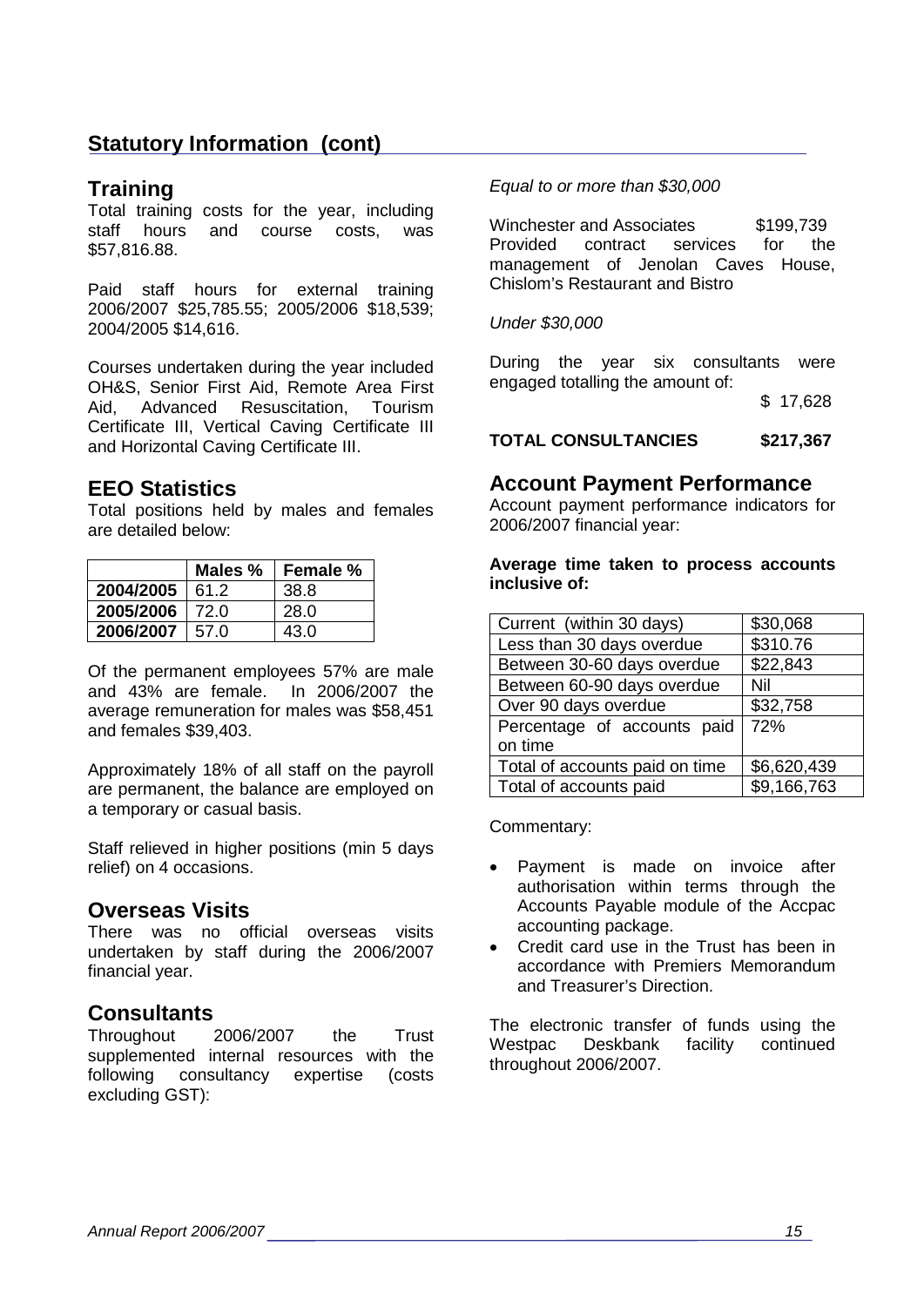# **Disability Plans**

The Trust provides a quality experience for all<br>visitors to the Reserves. Strategies for visitors to the Reserves. assisting people with special needs range from the construction of access ramps, to staff members helping visitors adjust to 'closed' cave environments. Other services provided by the Trust include:

- The provision of tailored-tours to cater to the special needs of the elderly and visually impaired.
- The grading of show caves in terms of the number of steps and degree of difficulty.
- User-friendly building design, which caters for the physically disadvantaged.
- Five of the nine show caves at Jenolan now have 50mm stainless steel handrails installed and steps regraded to make them more standard. These measures provide easier access for people with limited mobility.
- Relighting of steps in the show caves continues and provides an optimum and even level of step illumination to assist visitors to negotiate steps in the caves.
- The self guided tour at Jenolan, which is now open to the public includes wheelchair assisted access to part of the cave.

# **Ethnic Affairs Priorities Statement**

The four principles of cultural diversity enshrined in the NSW Government legislation are reflected in the Trust's Ethnic Affairs Priority Statement.

A key priority for the Trust is raising awareness of the unique natural and cultural resources of the karst conservation reserves within ethnic communities. In this regard, initiatives have included:

- The provision of 'Meet and Greet Programs' to cater to the special needs of visitors.
- Ongoing liaison with inbound tour operators to ensure that client/customer services are tailored to meet individual needs.
- The provision of multi-lingual brochures.
- The recruitment of multi-lingual staff. New guiding positions include a second language as a desirable qualification.
- Ongoing research into the needs of ethnic groups and particular market segments.
- The implementation of competency-based training for guides, which includes a nationally recognised module on cultural awareness.
- Provide audio guides for the self guided tour at Jenolan in English, German and Mandarin.

The Trust's commitment to understanding and catering to the needs of ethnic groups will continue in 2007/2008. It will:

- Investigate the redesign of current public communication programs including the redesign of Trust website.
- Support the introduction of an Aboriginal Cultural Heritage Program.

# **Consumer Response**

The Trust strives to ensure a high level of visitor satisfaction, and considers the views and comments of visitors when devising policies and operating procedures.

A Visitor Monitoring Program (VMP) has been introduced at Jenolan Karst Conservation Reserve to provide feedback<br>on a range of issues. The VMP obtains on a range of issues. feedback via the following methods:

- Onsite surveys.
- Detailed reflective (postal) survey.
- Formal assessment of written and verbal visitor comment.
- Targeted surveys, activated when key negative issues are identified.

The collected data is evaluated and used in the development of management actions.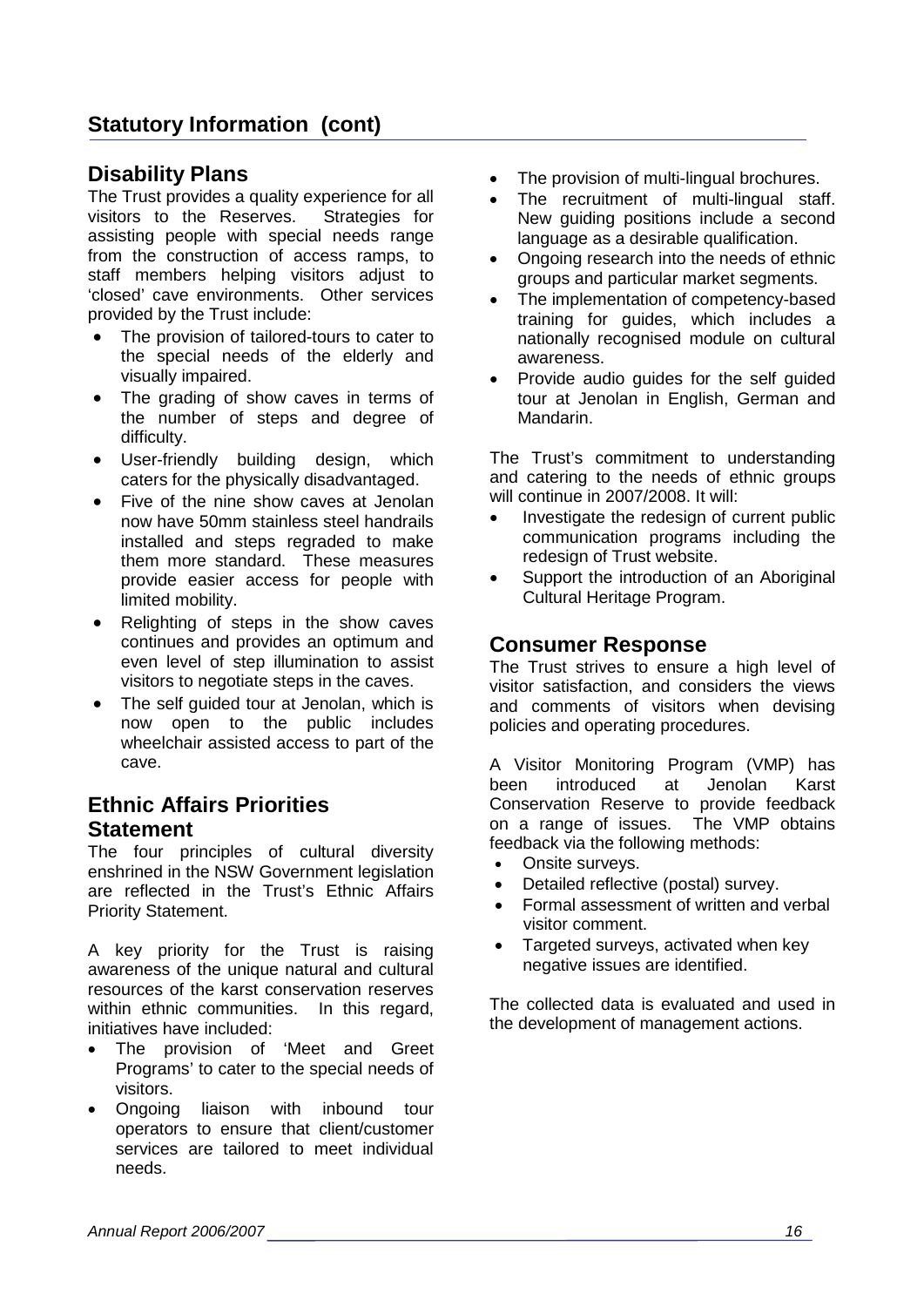# **Statutory Information (cont)**

**Occupational Health & Safety** A new Committee was elected during the year. The new Committee has been working<br>closely with management and staff. closely with management Objectives of the committee for the year included:

- Coordinating with the Jenolan guiding staff's cave maintenance program to continue the elimination of all slip and trip hazards within the show-cave system.
- Introducing a regular program of staff education in OH&S legislation and OH&S process in the workplace. This has included a weekly briefing at staff meetings and the production of information sheets and an office<br>"flowchart" detailing the correct 'flowchart' procedures for effective communication of OH&S issues.
- A program of workplace inspections was devised and the Committee regularly reports at meetings on the outcomes of inspections.

All members were trained in OHS Consultation for Committee Members.

# **Freedom of Information Requests**

There was one (third party consultation) FOI request in 2006/2007.

## **Risk Management**

A formal risk assessment of the Jenolan Reserve was carried out in 1996. Recommendations stemming from the assessment are implemented on a priority basis.

A draft Risk Management Plan and relating policy has been prepared.

## **Energy Management**

The Trust continues to comply with our Energy Management Policy.

## **Waste Management**

All sewage, septic and garbage waste and refuse is removed from the Jenolan Karst Conservation Reserve, and recycled, by contractors.

Trimmed and removed trees are mulched and distributed on the Reserve gardens.

# **Policy & Planning**

The Trust reviewed its Business Plan in June 2007. The plan is due to be finalised early in the new financial year and will be released to staff.

The draft Plan of Management for the Jenolan Karst Conservation Reserve has been prepared and is currently under consideration by the Minister for Climate Change, Environment and Water.

## **Research**

Research projects that were completed or are on-going are identified in the Environment Report.

## **Advisory Committees**

The Trust is fortunate to have a number of committees that offer specialist expertise in fields related to Trust operations.

*Scientific and Environmental Advisory Committee* Dr Stephen Gale Dr Armstrong Osborne Dr Neil Lipscombe Dr Grant Hose Assoc Prof Julia James Susan McDonald

*Speleological Advisory Committee* John Bonwick Chris Norton Ben Nurse Darryl McDowell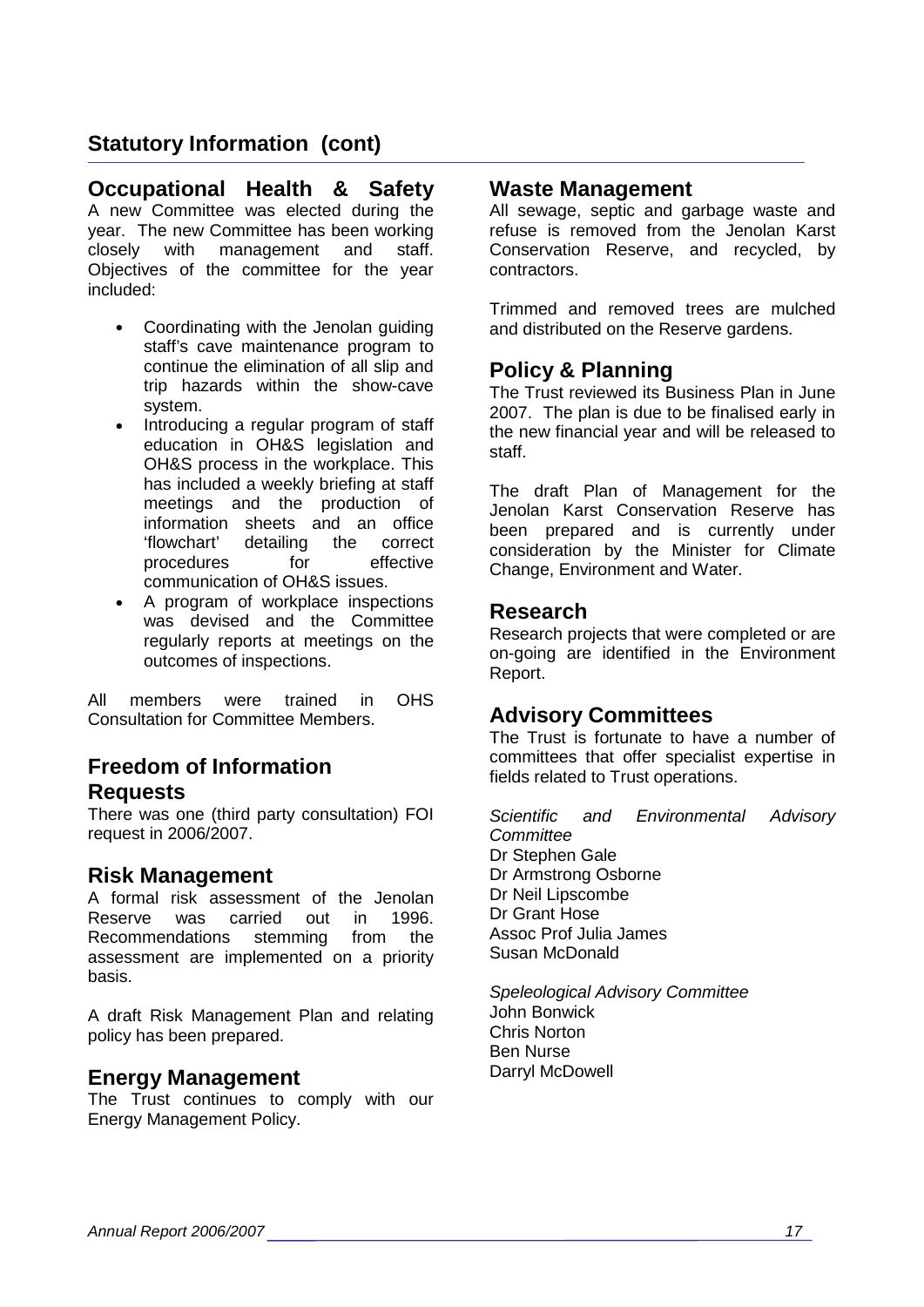# **Major Works Completed or Underway**

Major works programs completed or underway are:

- Lucas Cave this project is nearing completion with the entrance and exit completed and the end of Mafeking Branch complete except for the caged tunnel.
- Chifley Cave all works completed.
- Temple of Baal Cave all works completed.
- Imperial Cave handrails completed.
- Orient Cave all stainless steel handrails and caged sections were completed. The estimated timeframe for completion of the re-electrification of the Cave is March 2008.
- Visitor Accommodation nearing completion.
- Walking tracks  $-$  all works along the walking tracks completed except for the Blue Lake. The Blue Lake project will be the last of the track work. Consultants have been hired to assist with a landscape plan.
- Water reticulation final connections to be fitted.
- Water pumps / generator works completed. All pumps are fully operational and a back-up generator has been installed.
- Telstra Mobile Tower new tower installed and fully operational.
- Nettle Cave all works completed.

# **Publications**

## **Brochures/Leaflets:**

Various published and in-house brochures and information sheets on the services and facilities of the Trust's operations.

## **Other:**

Trust's planning document and Annual Reports.

## **Printing Annual Report 2006/2007**

Total external cost – Nil.

Report is available on the Jenolan Caves Reserve Trust website [www.jenolancaves.org.au](http://www.jenolancaves.org.au/)



*Orient Cave Handrails*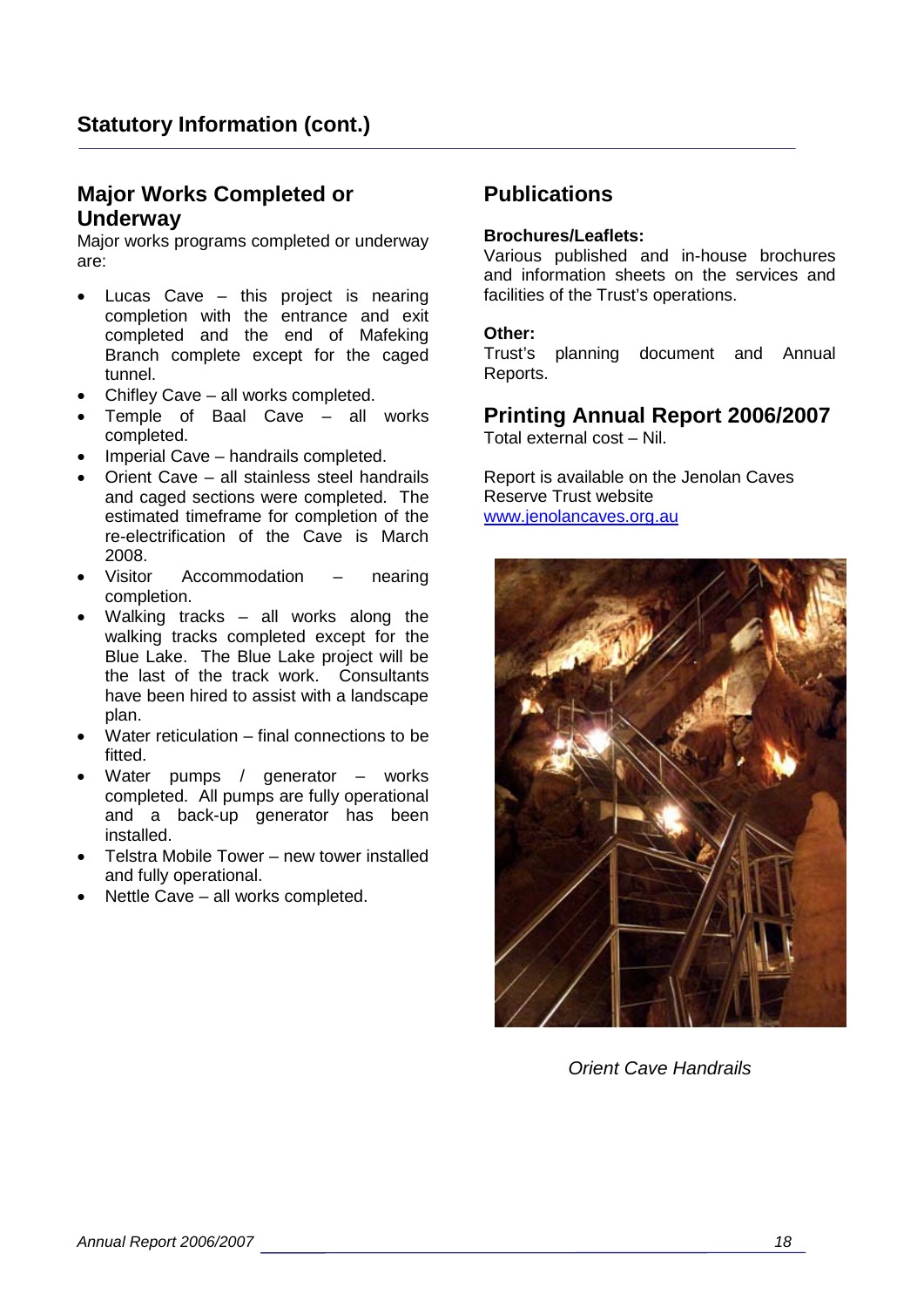# **Independent Audit Report**



GPO BOX 12 Sydney NSW 2001

#### **INDEPENDENT AUDITOR'S REPORT**

#### Jenolan Caves Reserve Trust

To Members of the New South Wales Parliament

I have audited the accompanying financial report of the Jenolan Caves Reserve Trust (the Trust), which comprises the balance sheets as at 30 June 2007, the income statements, statement of changes in equity and cash flow statements for the year then ended, a summary of significant accounting policies and other explanatory notes for both the Trust and the consolidated entity. The consolidated entity comprises the Trust and the entities it controlled at the year's end or from time to time during the financial year.

#### Auditor's Opinion

 $\ddot{\phantom{1}}$ 

In my opinion, the financial report:

- presents fairly, in all material respects, the financial position of the Trust and the consolidated entity as at 30 June 2007, and of their financial performance and their cash flows for the year then ended in accordance with Australian Accounting Standards (including the Australian Accounting Interpretations)
- is in accordance with section 41B of the Public Finance and Audit Act 1983 (the PF&A Act) and the Public Finance and Audit Regulation 2005.

My opinion should be read in conjunction with the rest of this report.

#### Administrator's Responsibility for the Financial Report

The Administrator of the Trust is responsible for the preparation and fair presentation of the financial report in accordance with Australian Accounting Standards (including the Australian Accounting Interpretations) and the PF&A Act. This responsibility includes establishing and maintaining internal controls relevant to the preparation and fair presentation of the financial report that is free from material misstatement, whether due to fraud or error; selecting and applying appropriate accounting policies; and making accounting estimates that are reasonable in the circumstances.

#### Auditor's Responsibility

My responsibility is to express an opinion on the financial report based on my audit. I conducted my audit in accordance with Australian Auditing Standards. These Auditing Standards require that 1 comply with relevant ethical requirements relating to audit engagements and plan and perform the audit to obtain reasonable assurance whether the financial report is free from material misstatement.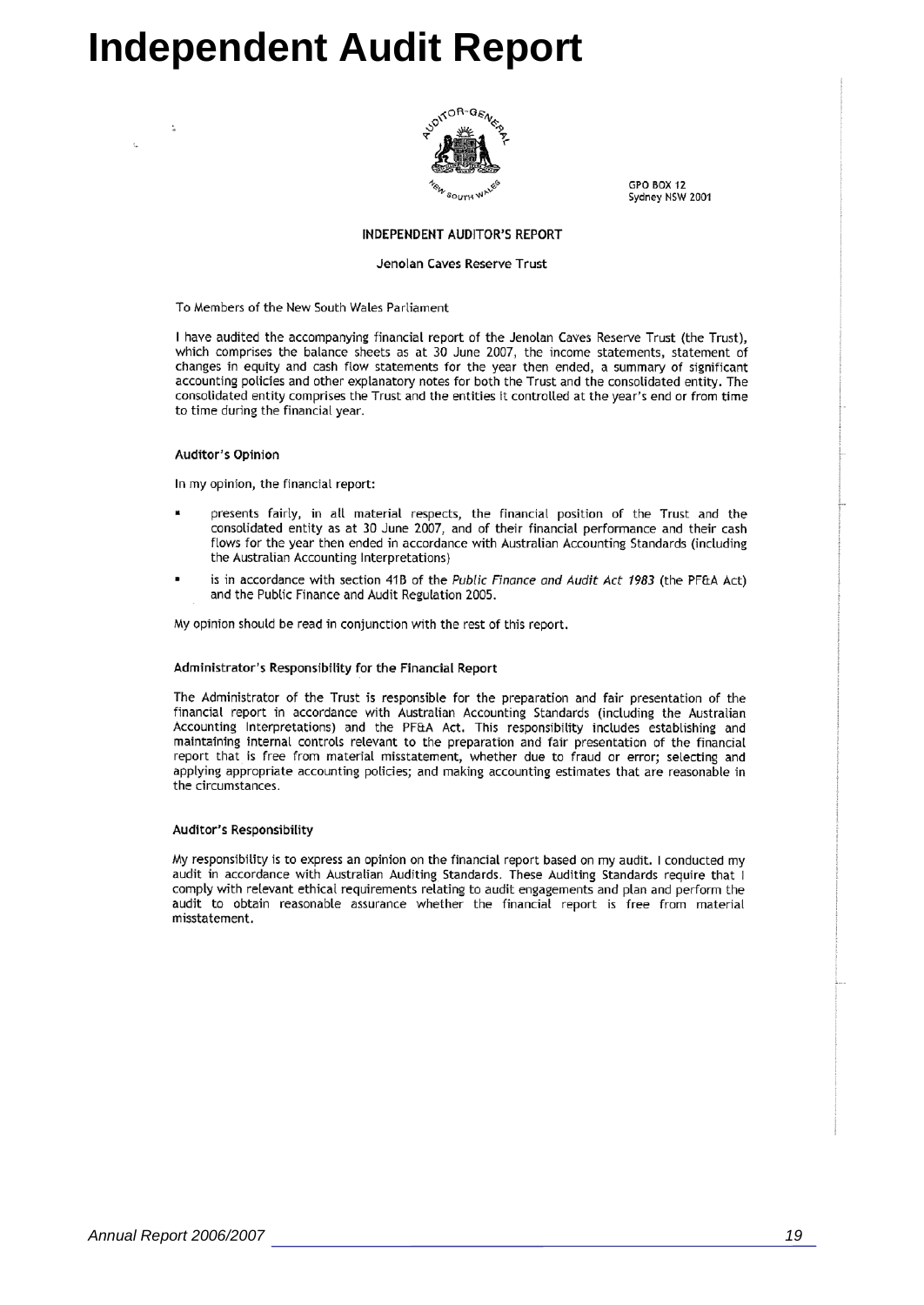An audit involves performing procedures to obtain audit evidence about the amounts and disclosures in the financial report. The procedures selected depend on the auditor's judgement, including the assessment of the risks of material misstatement of the financial report, whether due to fraud or error. In making those risk assessments, the auditor considers internal controls relevant to the entity's preparation and fair presentation of the financial report in order to design audit procedures that are appropriate in the circumstances, but not for the purpose of expressing an opinion on the effectiveness of the entity's internal controls. An audit also includes evaluating the appropriateness of accounting policies used and the reasonableness of accounting estimates made by the Administrator of the Trust, as well as evaluating the overall presentation of the financial report.

I believe that the audit evidence I have obtained is sufficient and appropriate to provide a basis for my audit opinion.

My opinion does not provide assurance:

- about the future viability of the Trust or consolidated entity,
- that they have carried out their activities effectively, efficiently and economically, or
- about the effectiveness of their internal controls.

#### Independence

 $^{\circ}$ 

In conducting this audit, the Audit Office of New South Wales has complied with the independence requirements of the Australian Auditing Standards and other relevant ethical requirements. The PF&A Act further promotes independence by:

- providing that only Parliament, and not the executive government, can remove an Auditor-General, and
- mandating the Auditor-General as auditor of public sector agencies but precluding the provision of non-audit services, thus ensuring the Auditor-General and the Audit Office of New South Wales are not compromised in their role by the possibility of losing clients or income.

R Hegarty FCPA

Director, Financial Audit Services

18 December 2008 SYDNEY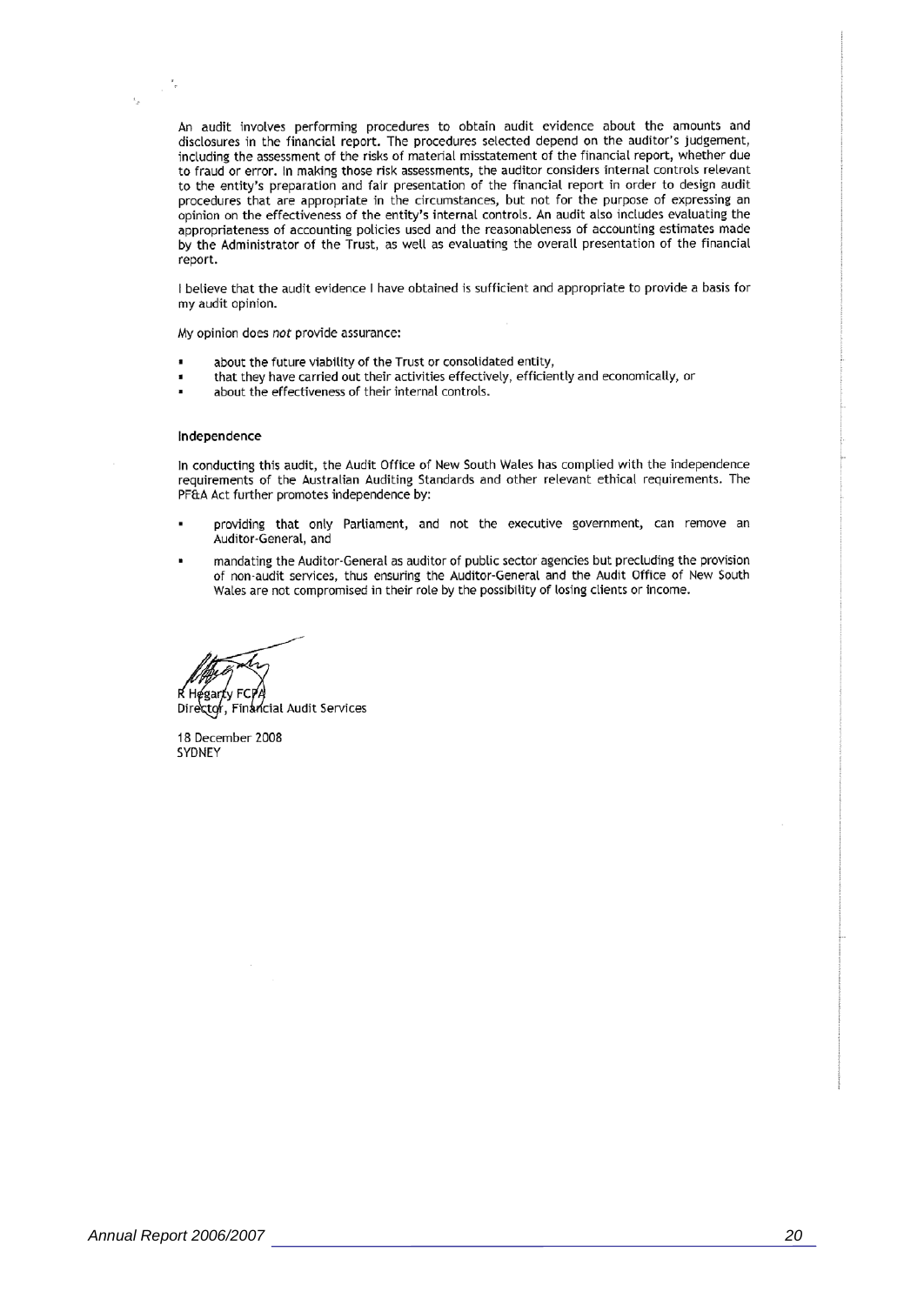## **JENOLAN CAVES RESERVE TRUST AND THE CONSOLIDATED ENTITY YEAR ENDED 30 JUNE 2007**

#### **Statement by Members of the Trust**

Pursuant to the Public Finance and Audit Act 1983, and in accordance with a resolution of the members of the Jenolan Caves Reserve Trust, we declare on behalf of the Trust that in our opinion:

- 1. The accompanying financial statements exhibit a true and fair view of the financial position of the Jenolan Caves Reserve Trust as at 30 June 2007 and transactions for the twelve months then ended.
- 2. The statements have been prepared in accordance with the provisions of the Public Finance and Audit Act 1983, the Public Finance and Audit Regulation 2005, and the Treasurer's Directions.

Further, we are not aware of any circumstances which would render any particulars included in the financial statements to be misleading or inaccurate.

Ala

**Position: Administrator Position: Director**

**Name: Alan Griffin Name: Peter Austen**

**Date: 18 December 2008 Date: 18 December 2008**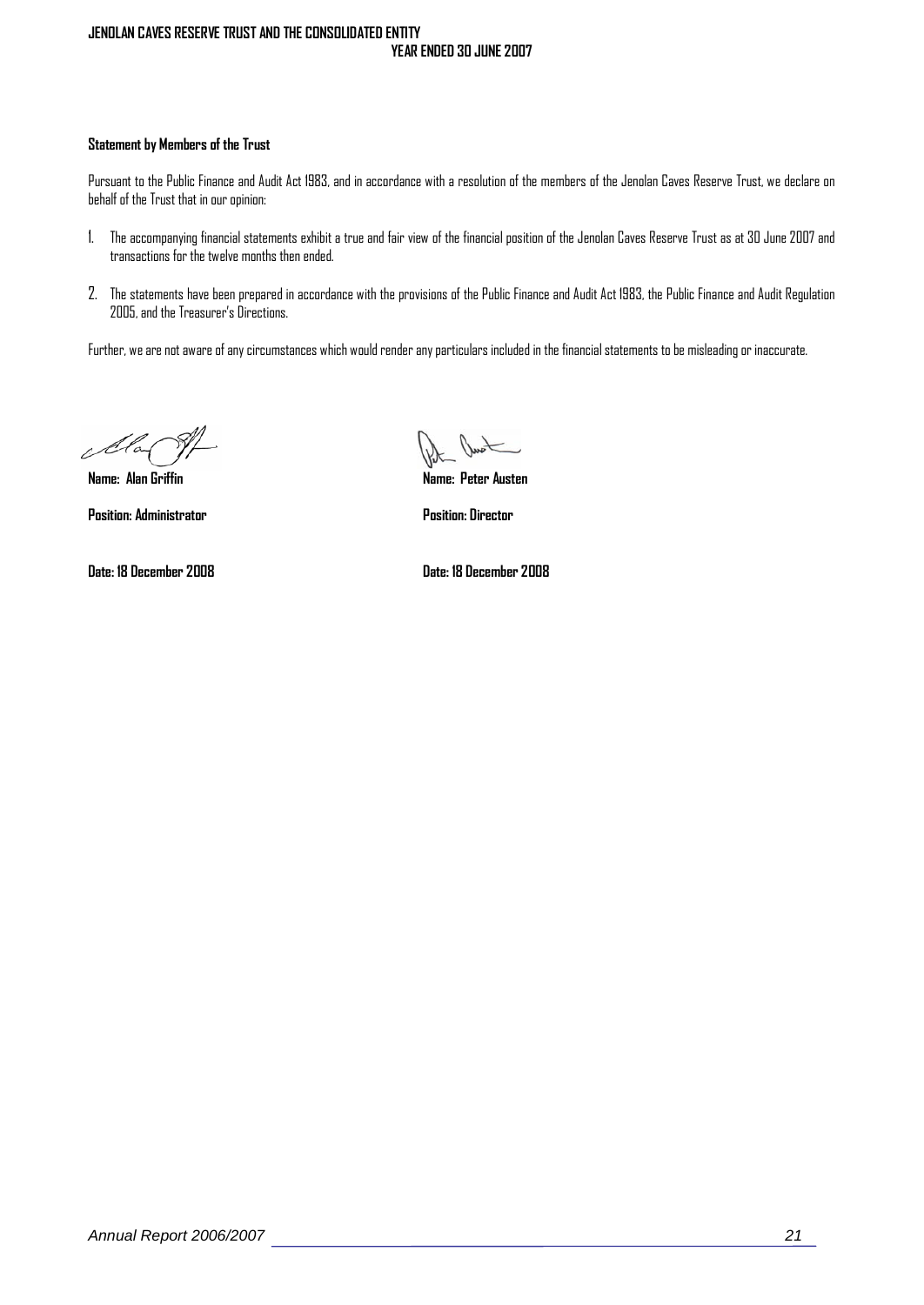## **JENOLAN CAVES RESERVE TRUST AND THE CONSOLDATED ENTITY INCOME STATEMENTS FOR THE YEAR ENDED 30 JUNE 2007**

|                                                                                                     |              | <b>Consolidated Entity</b> |               | Jenolan Caves Reserve Trust |               |
|-----------------------------------------------------------------------------------------------------|--------------|----------------------------|---------------|-----------------------------|---------------|
|                                                                                                     |              | 2007                       | 2006          | 2007                        | 2006          |
|                                                                                                     | Note         | \$                         | \$            | \$                          | S             |
| <b>Revenue from Continuing</b>                                                                      | $\mathbf{Z}$ |                            |               |                             |               |
| <b>Operations</b>                                                                                   |              | 6,187,164                  | 5,216,129     | 6,187,164                   | 5,216,129     |
| Other Income                                                                                        | 2            | 478,711                    | 1,215,739     | 478,711                     | 1,215,739     |
| <b>Total Income</b>                                                                                 |              | 6,665,875                  | 6,431,868     | <b>G, 665, 875</b>          | 6,431,868     |
| <b>Employee Benefits Expense</b>                                                                    | 3.1          | (3,289,818)                | (2,601,604)   |                             | (1,847,139)   |
| Personnel Services Expense                                                                          | 3.1          |                            |               | (3,289,818)                 | (754, 465)    |
| <b>Administrator Costs</b>                                                                          |              | (255,508)                  | (384, 634)    | (255,508)                   | (384, 634)    |
| <b>Bad Debt Expense</b>                                                                             |              | (27, 096)                  | (171,545)     | (27, 096)                   | (171,545)     |
| Contract Labour                                                                                     |              | (274, 411)                 |               | (274, 411)                  |               |
| Consultancy Fee                                                                                     |              | (217, 367)                 |               | (217, 367)                  |               |
| Cost of Goods Sold                                                                                  |              | (645,680)                  | (B0,071)      | (645,680)                   | (B0,071)      |
| Depreciation Expenses                                                                               | 3.2          | (206, 347)                 | (345, 267)    | (206, 347)                  | (345, 267)    |
| Lease Negotiations                                                                                  |              | (43, 996)                  | (507, 346)    | (43, 996)                   | (507, 346)    |
| Marketing                                                                                           |              | (378,050)                  | (335, 132)    | (378,050)                   | (335, 132)    |
| Insurance                                                                                           |              | (85,520)                   | (96, 159)     | (85,520)                    | (96, 159)     |
| Interest                                                                                            |              | (214, 117)                 |               | (214, 117)                  |               |
| Motor Vehicle                                                                                       |              | (79,060)                   | (121, 450)    | (79,060)                    | (121, 450)    |
| Heat & Power                                                                                        |              | (254, 187)                 | (89, 726)     | (254, 187)                  | (89, 726)     |
| Commission                                                                                          |              | (96, 801)                  | (97, 477)     | (96, 801)                   | (97, 477)     |
| Telephone, Postage & Internet                                                                       |              | (110, 826)                 | (81, 394)     | (110, 826)                  | (81, 394)     |
| Repairs and Maintenance                                                                             |              | (158, 783)                 | (72, 049)     | (158, 783)                  | (72, 049)     |
| Other Expenses                                                                                      | 3.3          | (926,063)                  | (B, 965, 106) | (926,063)                   | (B, 965, 106) |
| Extraordinary Items                                                                                 | 3.4          | (B, 813, 285)              |               | (B, 813, 285)               |               |
| <b>Total Expenses</b>                                                                               |              | (16,076,915)               | (11,928,960)  | (16,076,915)                | (11,928,960)  |
| Profit / (Loss) for the Year                                                                        |              | (9,411,040)                | (5,497,092)   | (9,411,040)                 | (5,497,092)   |
| Profit/(Loss) is Attributable to:<br><b>Equity Holders of Jenolan Caves Reserve</b><br><b>Trust</b> |              | (9,411,040)                | (5,497,092)   | (9,411,040)                 | (5,497,092)   |

The Income Statements are to be read in conjunction with the notes to the financial statements.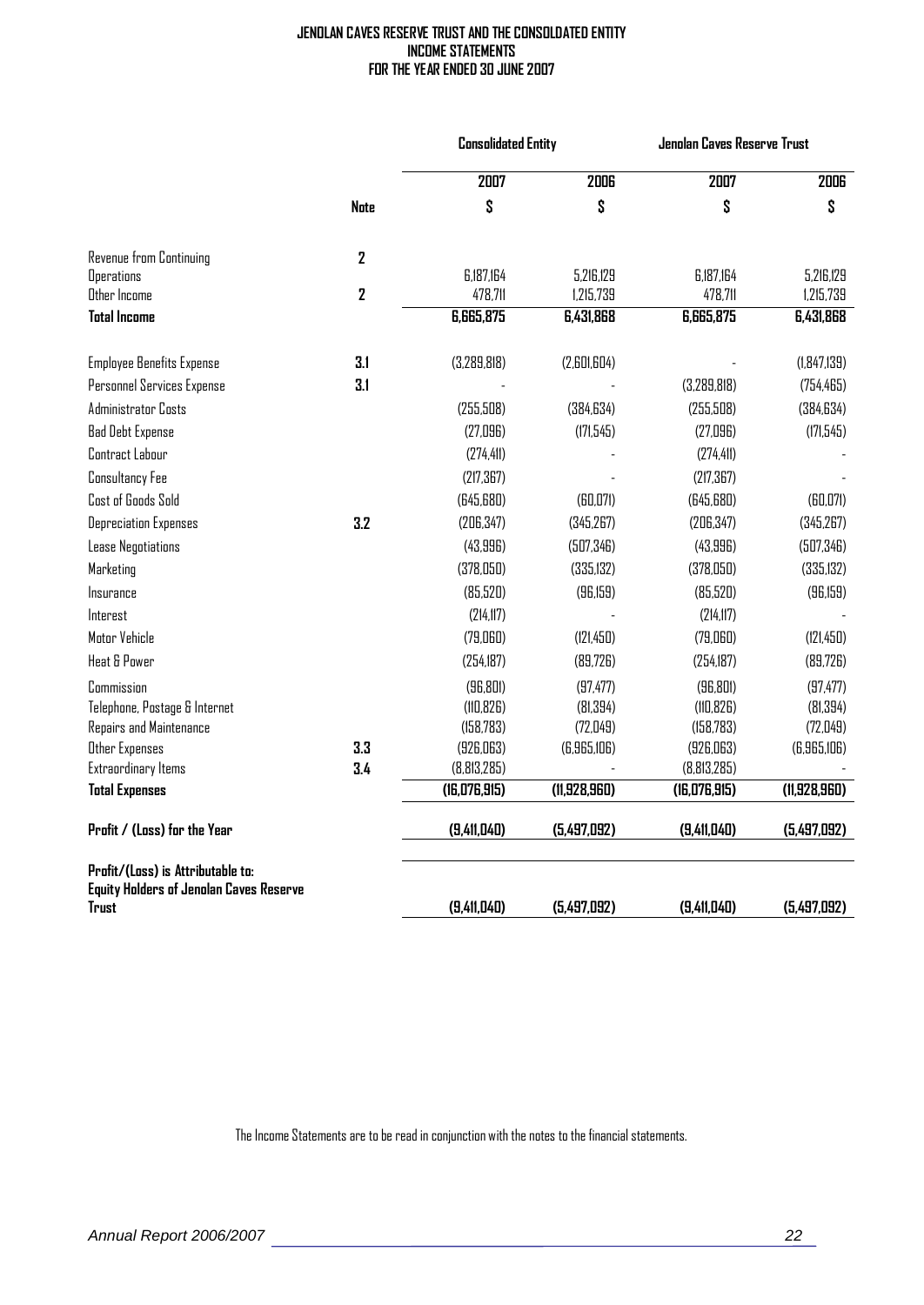## **JENOLAN CAVES RESERVE TRUST AND THE CONSOLIDATED ENTITY BALANCE SHEETS AS AT 30 JUNE 2007**

|                                                  |               | <b>Consolidated Entity</b> |            | Jenolan Caves Reserve<br><b>Trust</b> |            |
|--------------------------------------------------|---------------|----------------------------|------------|---------------------------------------|------------|
| <b>ASSETS</b>                                    | Note          | 2007                       | 2006       | 2007                                  | 2006       |
| <b>Current Assets</b>                            |               | S                          | \$         | \$                                    | S          |
| Cash & Cash Equivalents                          | 4             | 2,836,111                  | 6.863.596  | 2,836,111                             | 6.863.596  |
| Trade & Other Receivables                        | 5             | 967,159                    | 804,521    | 693,077                               | 294,027    |
| Inventories                                      | 6             | 122,051                    | 62,420     | 122,051                               | 62,420     |
| <b>Investment Securities - Held to Maturity</b>  | 7             |                            | 429,512    |                                       | 429,512    |
| <b>Total Current Assets</b>                      |               | 3,925,321                  | 8,160,049  | 3,651,239                             | 7,649,555  |
| <b>Non-Current Assets</b>                        |               |                            |            |                                       |            |
| Property, Plant & Equipment                      | 8             | 12,566,123                 | 17,532,201 | 12,566,123                            | 17,532,201 |
|                                                  |               | 12,566,123                 | 17,532,201 | 12,566,123                            | 17,532,201 |
| <b>Total Non-Current Assets</b>                  |               |                            |            |                                       |            |
| <b>TOTAL ASSETS</b>                              |               | 16,491,444                 | 25,692,250 | 16,217,362                            | 25,181,756 |
|                                                  |               |                            |            |                                       |            |
| <b>LIABILITIES</b><br><b>Current Liabilities</b> |               |                            |            |                                       |            |
| Trade & Other Payables                           | 9             | 1,007,935                  | 1,268,569  | 733,853                               | 758,075    |
| Provisions                                       | 10            | 48,116                     | 393,294    | 48,116                                | 393,294    |
| Borrowings                                       | $\mathbf{11}$ | 600,000                    |            | 600,000                               |            |
| <b>Total Current Liabilities</b>                 |               | 1,656,051                  | 1,661,863  | 1,381,969                             | 1,151,369  |
| <b>Non-Current Liabilities</b>                   |               |                            |            |                                       |            |
| Provisions                                       | 10            | 170,778                    | 66,638     | 170,778                               | 66,638     |
| Borrowings                                       | $\mathbf{11}$ | 3,230,871                  | 3,118,965  | 3,230,871                             | 3,118,965  |
| <b>Total Non-Current Liabilities</b>             |               | 3,401,649                  | 3,185,603  | 3,401,649                             | 3,185,603  |
|                                                  |               | 5,057,700                  | 4,847,466  | 4,783,618                             | 4,336,972  |
| <b>TOTAL LIABILITIES</b>                         |               |                            |            |                                       |            |
| <b>NET ASSETS</b>                                |               | 11,433,744                 | 20,844,784 | 11,433,744                            | 20,844,784 |
| <b>EQUITY</b>                                    |               |                            |            |                                       |            |
| Contributed Equity                               | 12            | 5,831,749                  | 5,831,749  | 5,831,749                             | 5,831,749  |
| <b>Retained Surplus</b>                          | 13            | (1,586,754)                | 6,678,079  | (1,586,754)                           | 6,678,079  |
| Reserves                                         | 13            | 7,188,749                  | 8,334,956  | 7,188,749                             | 8,334,956  |
| <b>TOTAL EQUITY</b>                              |               | 11,433,744                 | 20,844,784 | 11,433,744                            | 20,844,784 |

The Balance Sheets are to be read in conjunction with the notes to the financial statements.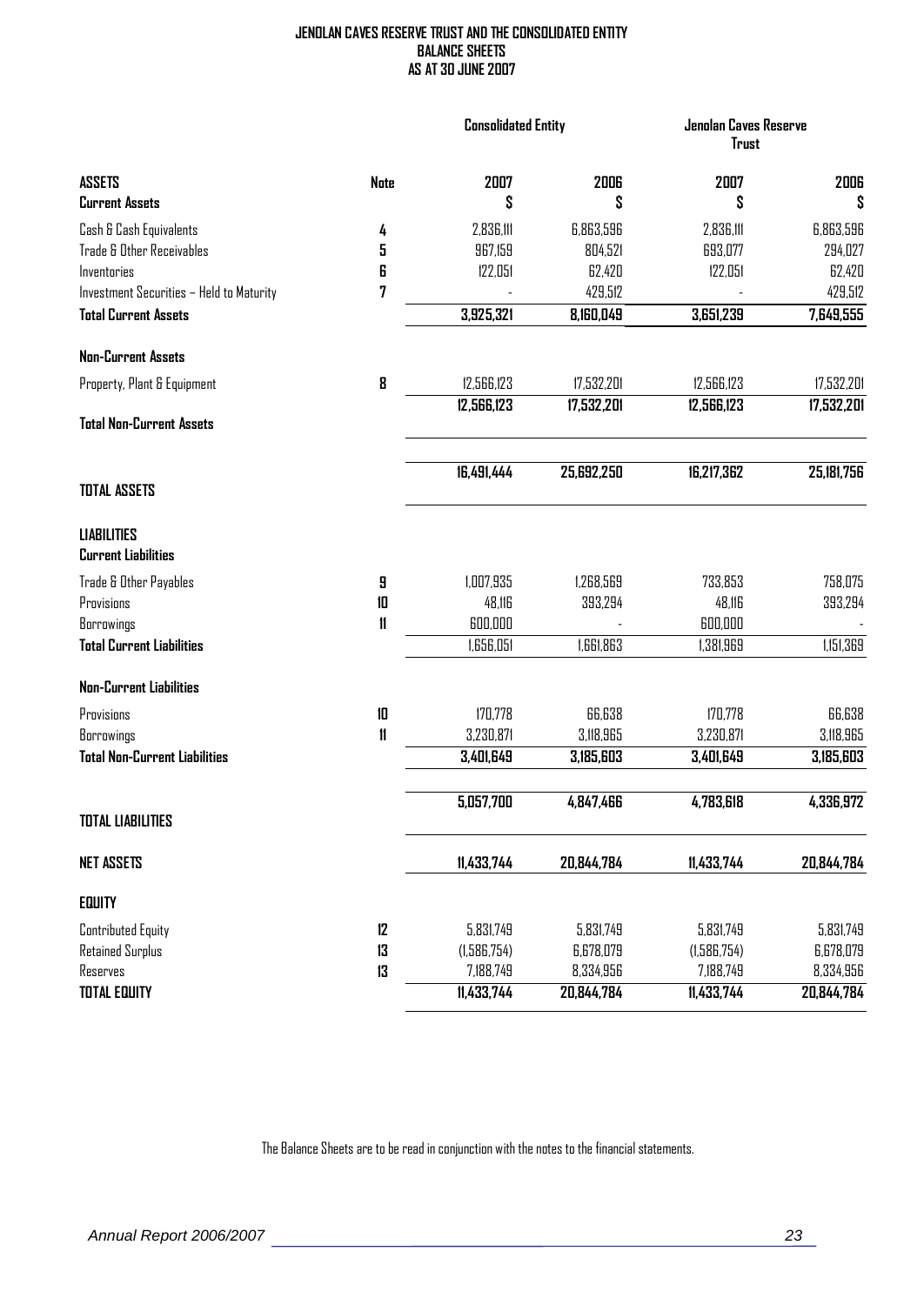|                                                                                         |      | <b>Consolidated Entity</b> |             |             | Jenolan Caves Reserve Trust |  |
|-----------------------------------------------------------------------------------------|------|----------------------------|-------------|-------------|-----------------------------|--|
|                                                                                         |      | 2007                       | 2006        | 2007        | 2006                        |  |
|                                                                                         | Note | S                          | \$          | \$          | S                           |  |
| <b>Cash Flows From Operating Activities</b>                                             |      |                            |             |             |                             |  |
| Receipts From Customers                                                                 |      | 6,775,442                  | 4,896,492   | 6.775.442   | 4,896,492                   |  |
| Receipts From Treasury                                                                  |      |                            | 4.691.214   |             | 4,691,214                   |  |
| Payments to Suppliers & Employees                                                       |      | (9,166,763)                | (6,346,010) | (9,166,763) | (B,346,010)                 |  |
| Interest Received                                                                       |      | 168,152                    | 228,201     | 168,152     | 228,201                     |  |
| Interest Paid                                                                           |      | (71, 311)                  |             | (71, 311)   |                             |  |
| Net Cash Provided by Operating Activities                                               | 15   |                            |             |             |                             |  |
|                                                                                         |      | (2,294,480)                | 3,469,897   | (2,294,480) | 3,469,897                   |  |
|                                                                                         |      |                            |             |             |                             |  |
| <b>Cash Flows From Investing Activities</b><br>Payments For Property, Plant & Equipment |      |                            |             |             |                             |  |
|                                                                                         |      | (2,731,616)                | (1,783,828) | (2,731,616) | (1,783,828)                 |  |
| Proceeds From Sale of Investments                                                       |      | 429,512                    | 4,350,488   | 429,512     | 4,350,488                   |  |
| <b>Net Cash Used In Investing Activities</b>                                            |      | (2,302,104)                | 2,566,660   | (2,302,104) | 2,566,660                   |  |
|                                                                                         |      |                            |             |             |                             |  |
| <b>Cash Flows from Financing Activities</b>                                             |      |                            |             |             |                             |  |
| Proceeds from Borrowings                                                                |      | 621,099                    |             | 621,099     |                             |  |
| Repayment of Borrowings                                                                 |      | (52,000)                   |             | (52,000)    |                             |  |
| Net Cash (Outflow) Inflow from Financing Activities                                     |      | 569,099                    |             | 569,099     |                             |  |
|                                                                                         |      |                            |             |             |                             |  |
| Net (Decrease)/<br>Increase In Cash & Cash                                              |      |                            |             |             |                             |  |
| <b>Equivalents</b>                                                                      |      | (4,027,485)                | 6,036,557   | (4,027,485) | 6,036,557                   |  |
| Cash & Cash Equivalents at Beginning of Period                                          |      |                            |             |             |                             |  |
|                                                                                         |      | 6,863,596                  | 827.039     | 6,863,596   | 827,039                     |  |
|                                                                                         |      |                            |             |             |                             |  |
| Cash & Cash Equivalents at End of the Period                                            | 4    |                            |             |             |                             |  |
|                                                                                         |      | 2.836.111                  | 6,863,596   | 2,836,111   | 6.863.596                   |  |

The Cash Flow Statements are to be read in conjunction with the notes to the financial statements.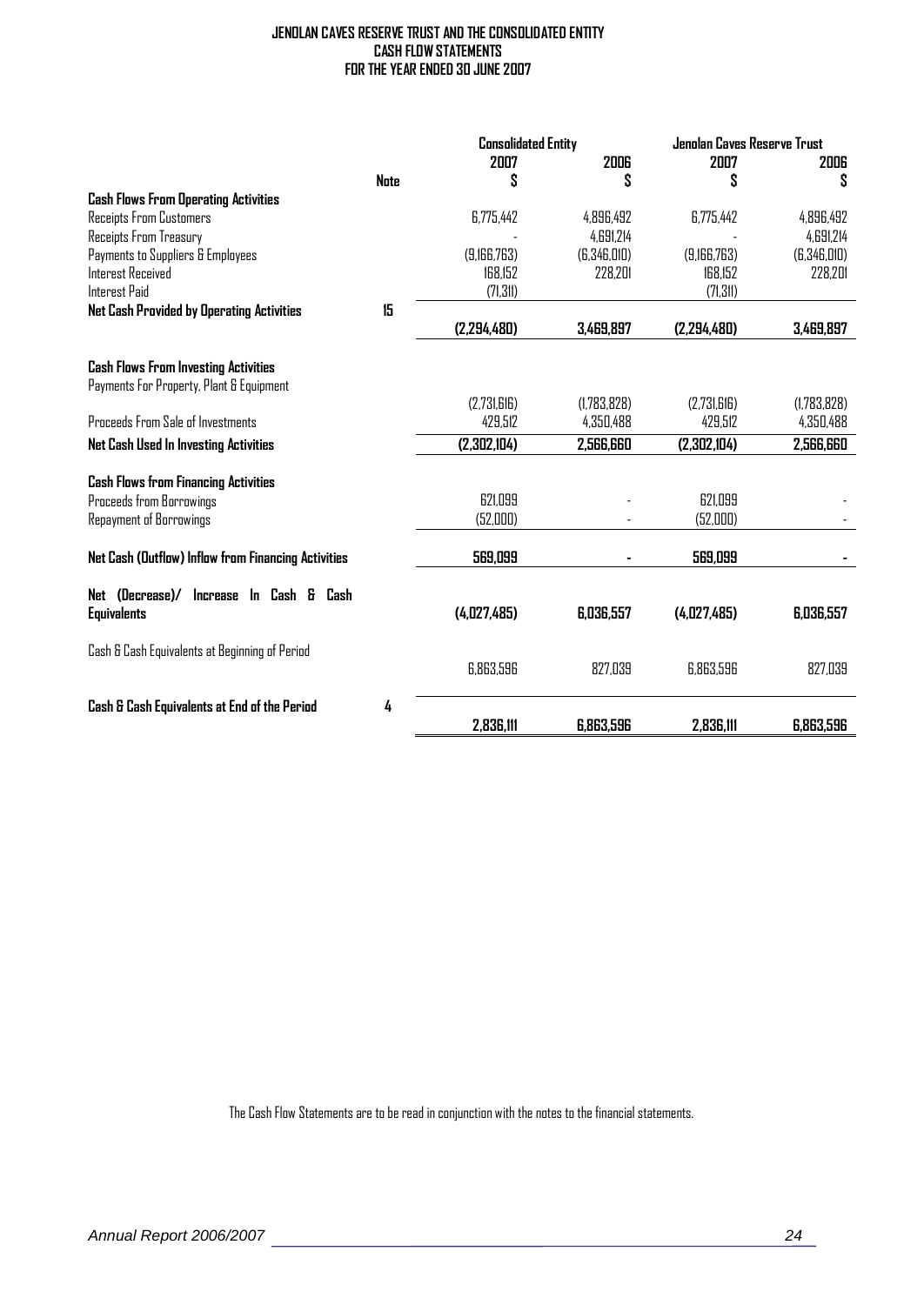## **JENOLAN CAVES RESERVE TRUST AND THE CONSOLIDATED ENTITY STATEMENT OF CHANGES IN EQUITY FOR THE YEAR ENDED 30 JUNE 2007**

|                                                     | <b>Consolidated Entity</b> |             | Jenolan Caves Reserve Trust |             |
|-----------------------------------------------------|----------------------------|-------------|-----------------------------|-------------|
|                                                     | 2007<br>S                  | 2006<br>S   | 2007<br>S                   | 2006<br>S   |
| Total Equity at the Beginning of the Financial Year |                            |             |                             |             |
|                                                     | 20.844.784                 | 26,341,876  | 20,844,784                  | 26,341,876  |
| Net Loss for the Year                               | (9,411,040)                | (5,497,092) | (9,411,040)                 | (5,497,092) |
| Total Recognised Income and Expenses for the Year   |                            |             |                             |             |
|                                                     | (9,411,040)                | (5,497,092) | (9,411,040)                 | (5,497,092) |
| Total Equity at the End of the Financial Year       |                            |             |                             |             |
|                                                     | 11,433,744                 | 20,844,784  | 11,433,744                  | 20,844,784  |

The Statements of Changes in Equity are to be read in conjunction with the notes to the financial statements.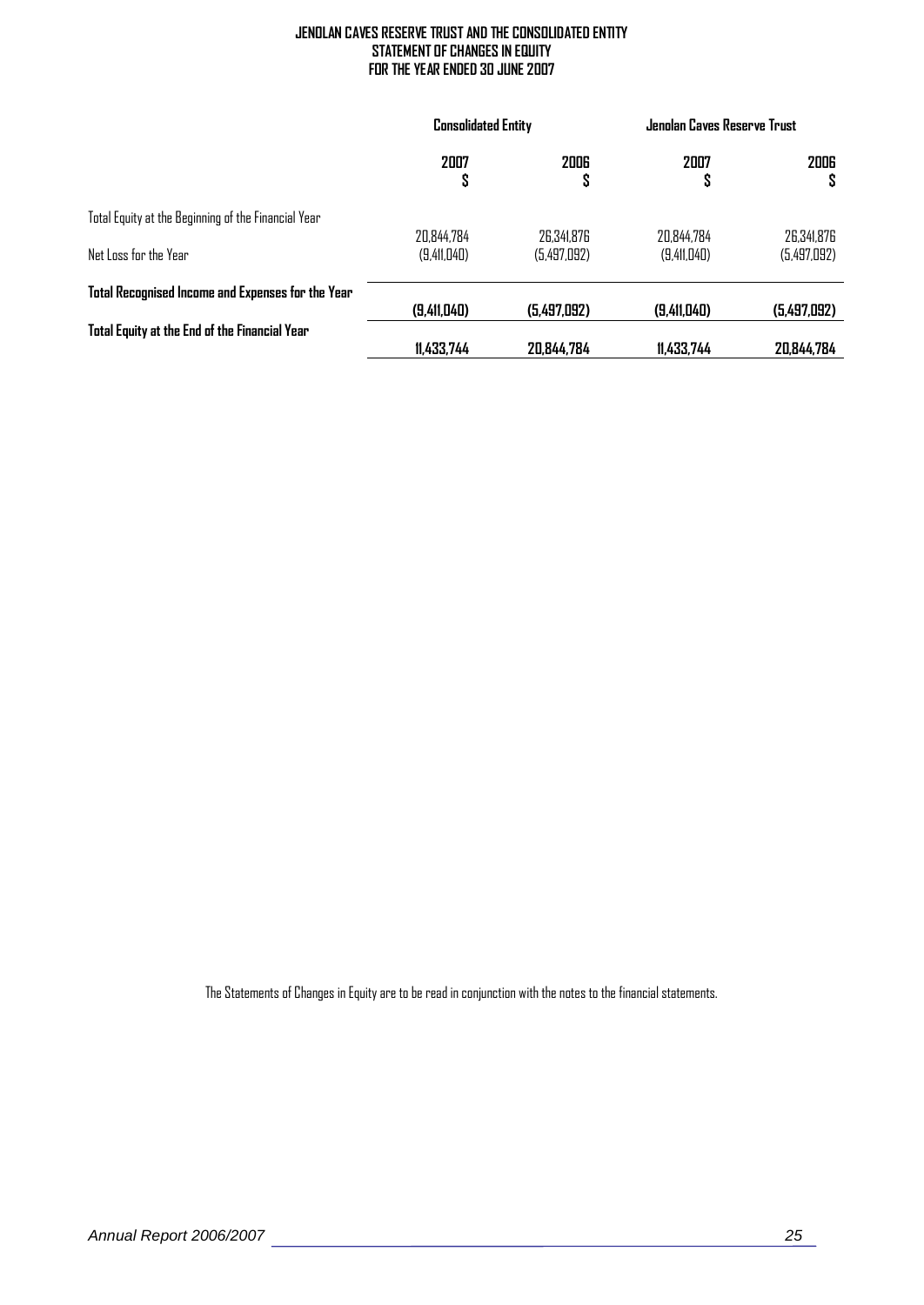## **REPORTING ENTITY**

The Jenolan Caves Reserve Trust (JCRT) and consolidated group (Group) was constituted under the *National Parks and Wildlife Amendment (Abercrombie*, Jenolan and Wombeyan Karst Conservation Reserves) Act 1997 No. 2. The Group's mission is to conserve the natural and cultural resources of the Jenolan Karst Conservation Reserves, and to promote them as leading visitor destinations in a manner which is environmentally, culturally and commercially sustainable.

The administration office of the Group is situated at the Department of Lands (Land and Property Information division), Panorama Avenue Bathurst, whilst the principal places of business are situated at Jenolan Caves, situated in rural New South Wales.

The principal activities of the Group are environmental conservation; cave interpretation and provision of accommodation facilities at Jenolan Caves.

#### **Authorisation of the Financial Report**

The consolidated financial report for the year ended 30 June 2007 has been authorised by the Trust on 17 December 2008.

## **1. SUMMARY OF SIGNIFICANT ACCOUNTING POLICIES**

The principal accounting policies adopted in the preparation of the financial report are set out below. These policies have been consistently applied to all the years presented unless stated otherwise. The financial report includes separate financial statements for Jenolan Caves Reserve Trust and the consolidated entity consisting of Jenolan Caves Reserve Trust and its subsidiaries.

### **1.1 Basis of Preparation**

The Trust's financial report is a general-purpose financial report. The statements have been prepared in accordance with Australian Accounting Standards, Urgent Issues Group Interpretations and other authoritative pronouncements of the Australian Accounting Standards Board, the provisions of the Public Finance and Audit Act and Regulations.

Where there are inconsistencies between the above requirements, the legislative provisions have prevailed.

The financial statements have been prepared on an accruals basis and are expressed in Australian dollars. Except for certain investments, land and building, plant and equipment, motor vehicles and infrastructure systems, which are recorded at valuation, the financial statements are prepared in accordance with historical cost convention.

#### **Statement of Compliance**

Australian Standards include Australian equivalents to International Financial Reporting Standards (AIFRS). Compliance with AIFRS ensures that the financial statements and notes of the Trust comply with International Financial Reporting Standards (IFRS).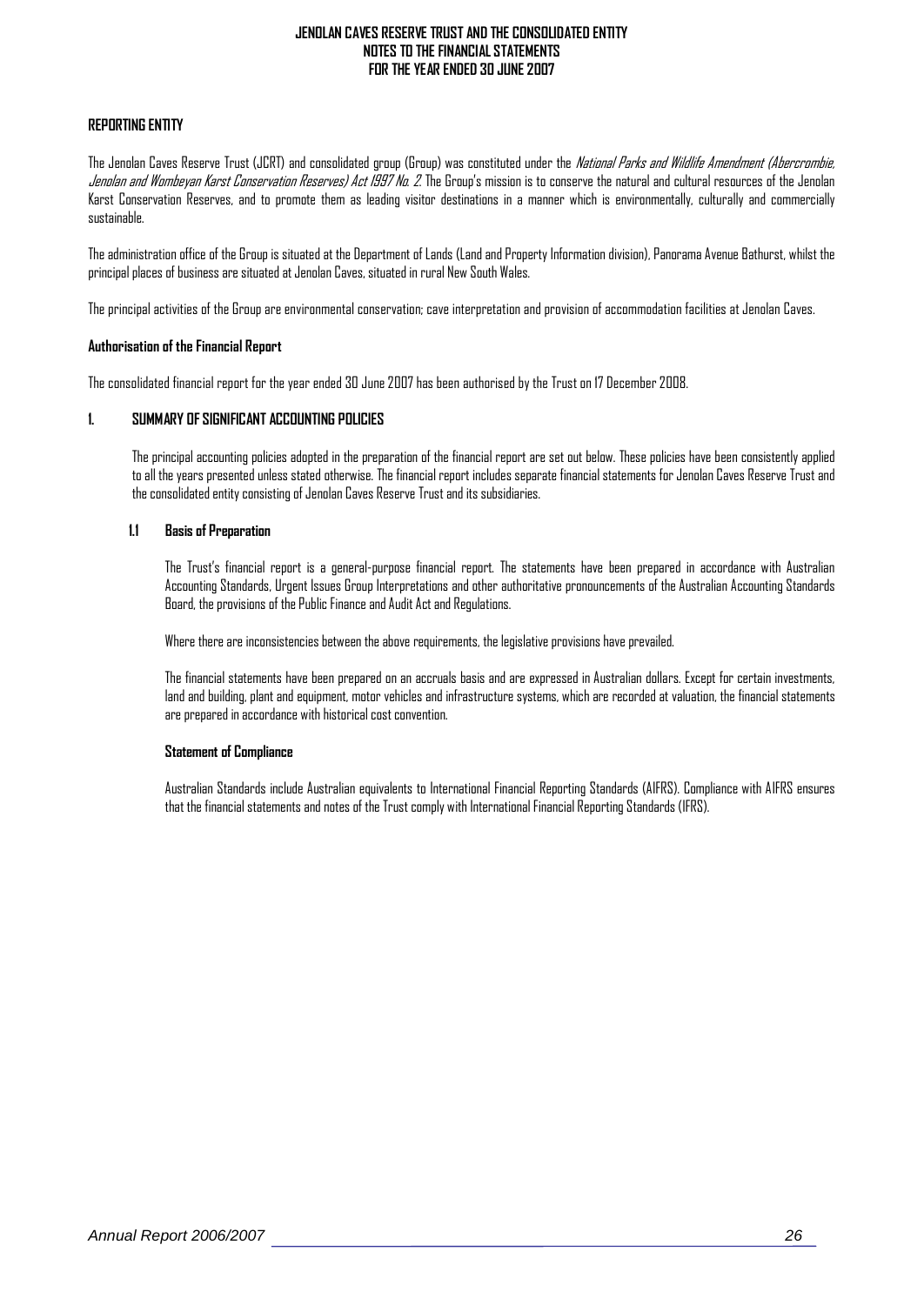#### **1. SUMMARY OF SIGNIFICANT ACCOUNTING POLICIES (Continued)**

#### **1.2 Principals of Consolidation**

The consolidated financial statements incorporate the assets and liabilities of all subsidiaries of JCRT 'parent entity' as at 30 June 2007 and the results of all subsidiaries for the year then ended. JCRT and its subsidiaries together are referred to in this financial reportas the Group.

Subsidiaries are all those entities over which the Group has the power to govern the financial and operating polices

All inter-company balances and transactions between group companies, including any unrealised profits or losses, have been eliminated on consolidation. Accounting policies of subsidiaries have been changed where necessary to ensure consistencies with those policies applied by the parent entity.

Where controlled entities have entered or left the economic entity during the year, their operating results have been included from the date control was obtained or until the date control ceased.

The subsidiary of the Trust is Jenolan Caves Reserve Trust Division of the Government of NSW (the Division). The Division is a special purpose entity established under the Public Sector Employment Legislation Amendment Act 2006 (PESELAA) on 17 March 2006. The Trust exercised control over the Division from this date.

### **1.3 Employee Benefits**

### i) Salaries and Wages, Annual Leave and Sick Leave

Liabilities for salaries and wages, including non monetary benefits, annual leave and accumulating sick leave expected to be settled within 12 months at the reporting date are recognised in other payables in respect of the employee services up to the reporting date and are measured at the amounts expected to be paid when the liabilities are settled.

Liabilities for salaries and wages and annual leave are recognised and are measured as the amount unpaid at balance date at the expected rate of remuneration in respect of employee services up to that date.

The outstanding amounts of payroll tax, workers' compensation insurance premiums and fringe benefits tax, which are consequential to employment, are recognised as liabilities and expenses where the employee entitlements to which they relate have been recognised.

#### ii) Long Service Leave

The liability for long service leave is recognised in the provision for employee benefits and measured at the present value of expected future payments to be made in respect of services provided by the employees up to the reporting date. Consideration is given to expected future wage and salary levels experience of employee departures and period of service. Expected future payments are discounted using market yields at the reporting date on national government bonds with terms to maturity and currency that match, as closely as possible, the estimated future cash outflows.

#### iii) Superannuation

The superannuation expense for the financial year is determined by using the formulae specified in the Treasurer's Directions. The expense for certain superannuation schemes (i.e. Basic Benefit and First State Super) is calculated as a percentage of the employees' salary. For other superannuation schemes (i.e. State Superannuation Scheme and State Authorities Superannuation Scheme), the expense is calculated as a multiple of the employees' superannuation contributions.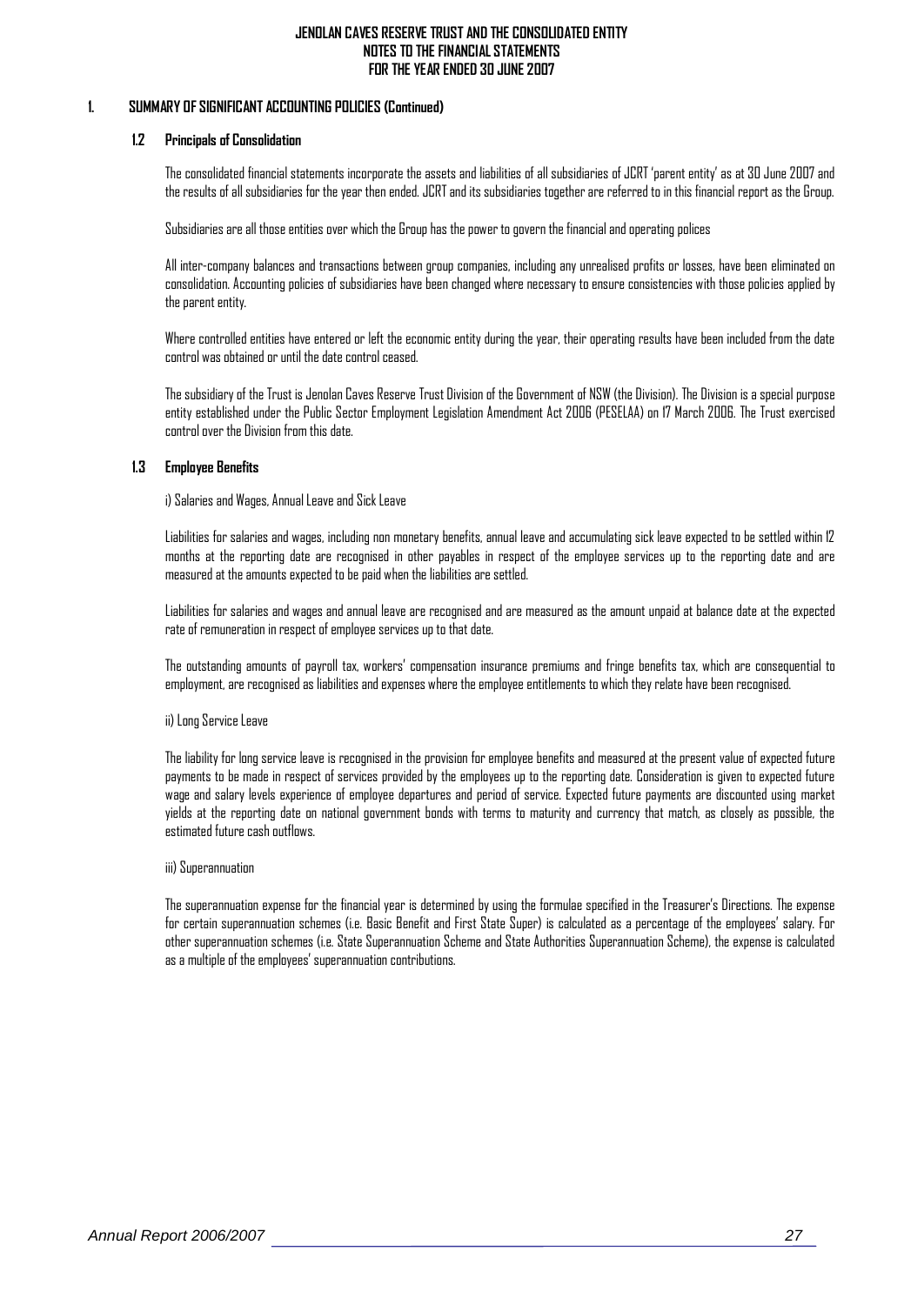#### **1. SUMMARY OF SIGNIFICANT ACCOUNTING POLICIES (Continued)**

#### **1.4 Property, Plant and Equipment**

#### **Acquisition of Assets**

The cost method of accounting is used for the initial recording of all acquisitions of assets controlled by the Trust. Cost is determined as the fair value of the assets given as consideration plus the costs incidental to the acquisition.

#### **Plant and Equipment**

Plant and equipment costing \$5,000 and above individually are capitalised.

#### **Capital Work In Progress (WIP)**

The initial recording of the payment for materials/labour/overheads on all capital works in progress is controlled by the trust. Once the project has been fully completed, notification is providedand the project is then capitalised.

#### **Basis of Revaluation**

Physical non-current assets are valued in accordance with the NSW Treasury Department's "Valuation of Physical Non-Current Assets at Fair Value". There is no substantive difference between the fair value valuation methodology and the previous valuation methodology adopted by the Trust.

Fair value is determined as the market buying price (the best indicator of which is the assets replacement cost) as the future economic benefits are not primarily dependent on the asset's ability to generate net cash flows from continued use.

Cave infrastructure was valued by Trust employees, using a method approved by the Department of Environment and Climate Change – Parks and Wildlife Group. This method involved applying an approved per metre cost to all items of cave infrastructure. Due to the specialised nature of these types of assets, this method developed by Trust employees is considered to be the only feasible method of valuing this type of infrastructure.

Each class of physical non-current assets is revalued every five years and with sufficient regularity to ensure that the carrying amount of each asset in the class does not differ materially from its fair value at reporting date.

Revaluation increments are credited directly to the asset revaluation reserve, except that, to the extent that an increment reverses a revaluation decrement in respect of that class of assets previously recognised as an expense in the result for the year from ordinary activities.

Revaluation decrements are recognised immediately as expenses in the results for the year from ordinary activities, except that, to the extent that a credit balance exists in the asset revaluation reserve in respect of the same class of assets, they are debited directly to the asset revaluation reserve.

Revaluation increments and decrements are offset against one another within a class of non-current assets, but not otherwise.

Where an asset that has previously been revalued is disposed of, any balance remaining in the asset revaluation reserve in respect of that asset is transferred to accumulated funds.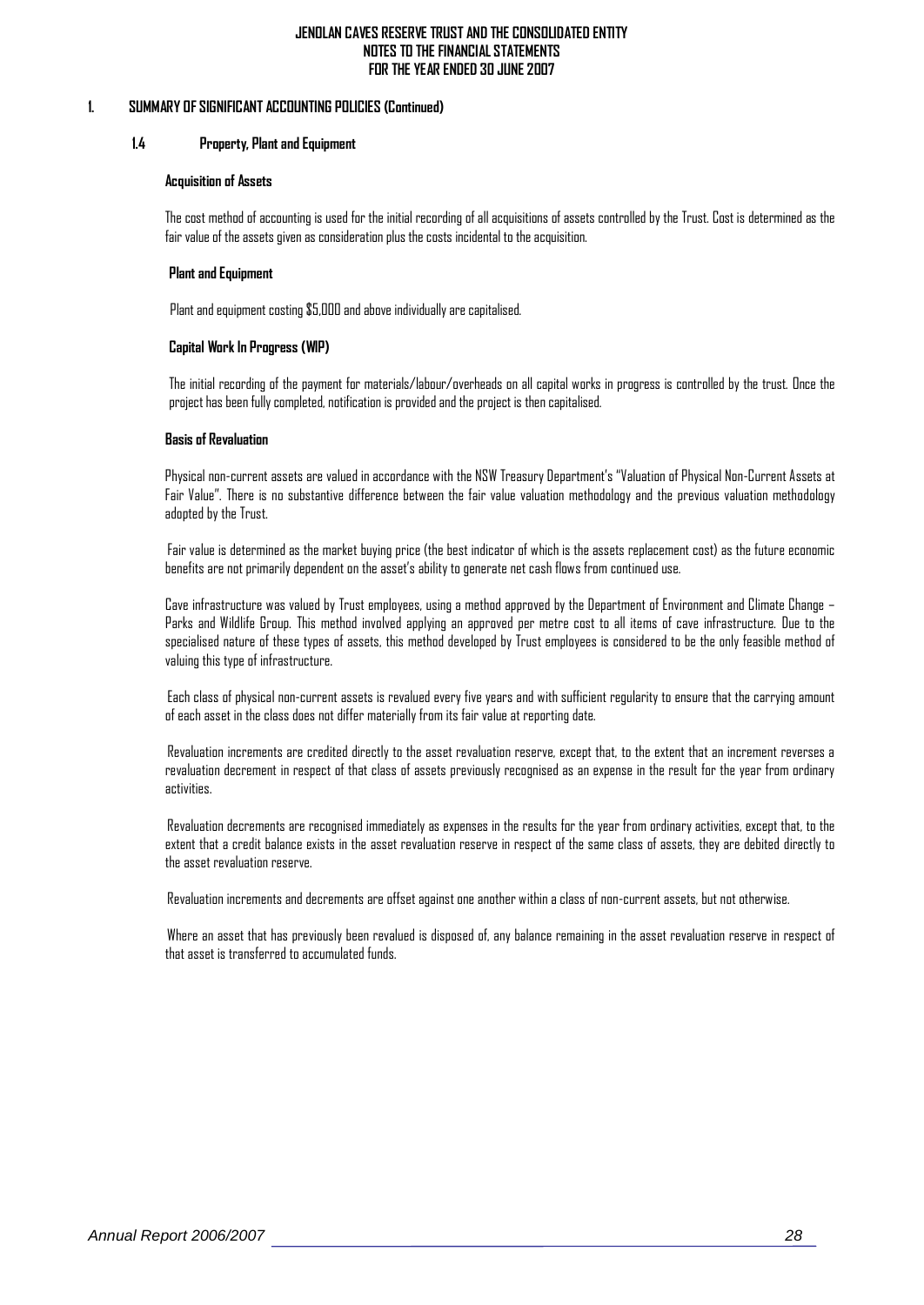#### **1. SUMMARY OF SIGNIFICANT ACCOUNTING POLICIES (Continued)**

#### **1.4 Property, Plant and Equipment (continued)**

#### **Depreciation**

Land is not depreciated. Depreciation on other assets is provided on a straight line basis over the useful life of the asset to the Trust based on independent valuation or actual cost where applicable.

Major depreciation periods for significant asset groups are as follows:

| Buildings and Workshops        | 10 to 100 years |
|--------------------------------|-----------------|
| Staff Accommodation            | 100 years       |
| Cave Infrastructure            | 25 to 100 years |
| General Infrastructure         | 10 to 100 years |
| Plant and Equipment & Vehicles | 3 to 10 years   |
| Computer Equipment             | 3 vears         |

#### **Impairment**

An impairment loss is recognised for the amount by which the assets carrying amount exceeds its recoverable amount. The recoverable amount is higher of an assets fair value less costs to sell and value in use. Non financial assets that suffered an impairment are reviewed for possible reversal at each reporting date.

Where the futures economic benefits of an asset are not primarily dependent on the asset's ability to generate net cash inflows and where the entity would, if deprived of the asset, replace its remaining future economic benefits, value in use shall be determined as the depreciated replacement cost of the asset.

#### **1.5 Cash and Cash Equivalents.**

For cash flow statement presentation purposes, cash and cash flow equivalents includes cash on hand deposits held at call with financial institutions, other short term, highly liquid investments with original maturities of three months or less that are readily convertible to known amounts of cash and which are subject to insignificant risk of change in value and bank overdrafts. Bank overdrafts are shown within borrowings in current liabilities on the balance sheet

#### **1.6Trade and Other Receivables**

Receivables are recognised at fair value, based on the original invoice amount less a provision for any uncollectible debts. An estimate for doubtful debts is made when collection of the full amount is no longer probable. Bad debts are written off as incurred.

#### **1.7 Inventories**

Inventories are stated at the lower of cost and net realisable value.

#### **1.8 Trade and Other Payables**

These amounts represent liabilities for goods and services provided to the Group prior to year end and other amounts, including accrued interest, which are unpaid at balance date. Interest is accrued over the period it becomes due.

## **1.9 Leased Assets**

Leases under which the Group assumes substantially all the risks and benefits of ownership are classified as finance leases. Other leases are classified as operating leases.

#### **Operating Leases**

Payments made under operating leases are recognised as an expense in the income statement on a straight-line basis over the term of the lease, except where an alternative basis is more representative of the pattern of benefits to be derived from the leased property. Also refer to Note 18.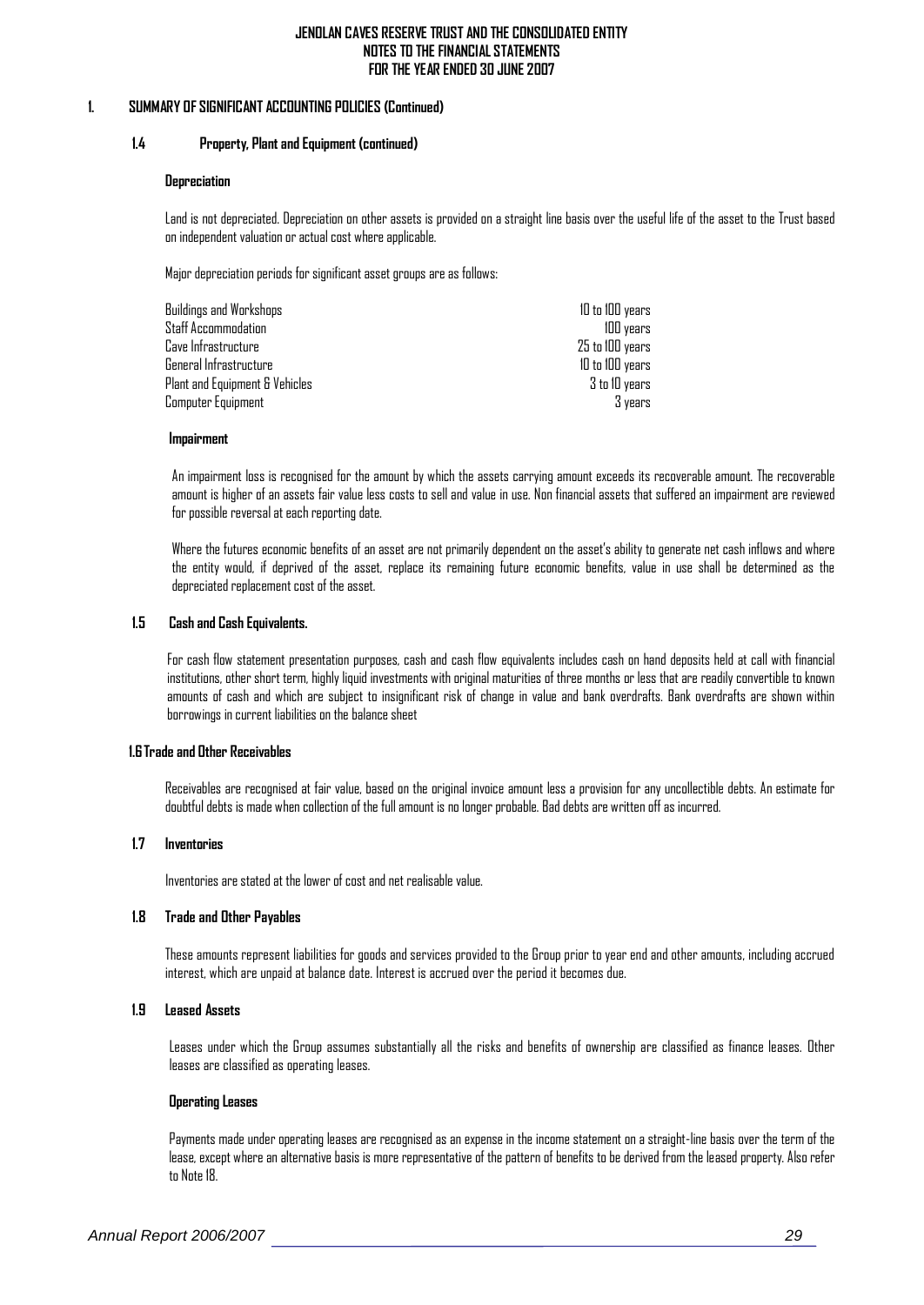#### **1. SUMMARY OF SIGNIFICANT ACCOUNTING POLICIES (Continued)**

#### **1.10 Revenue Recognition Policy**

Revenue is measured at fair value of the consideration received net of the amount of goods and services tax (GST). Revenue is recognised for the major business activities as follows:

#### **Cave Interpretation and Sale of Goods**

Revenue from cave interpretations and the sale of goods is recognised (net of returns, discounts and allowances) when control of the goods passes or the service is provided to the customer.

#### **Rendering of Services**

Sales of services are recognised in the accounting period in which the services are rendered. For fixed price contracts, revenue is recognised under the percentage of completion method, based on the actual service provided as a proportion of the total services to be provided.

#### **Government Grants**

Grants from the Government are recognised at their fair value where there is a reasonable assurance that the grant will be received and the Trust will comply with all the attached conditions.

Other grants and contributions are recognised as revenues when received.

#### **Interest Income**

Interest income is recognised on a time proportion basis using the effective interest method.

#### **Sale of Non-Current Assets**

The net profit/loss from non-current asset sales are included as other income/expense at the date control of the asset passes to the buyer.

#### **1.11 Goods and Services Tax**

Revenues, expenses and assets are recognised net of the amount of goods and services tax (GST), except where the amount of GST incurred is not recoverable from the Australian Taxation Office (ATO). In these circumstances, the GST is recognised as part of the cost of acquisition of the asset or as part of an item of the expense.

Receivables and payables are stated with the amount of GST included. The net amount of GST recoverable from, or payable to, the ATO is included as a current asset or liability in the Balance Sheet.

Cash flows are included in the statement of cash flows on a gross basis. The GST components of cash flows arising from investing and financing activities, which are recoverable from, or payable to, the ATO are classified as operating cash flows.

### **1.12 Investments and other financial assets**

#### **Classification**

The Group classifies its investments in the following categories: financial assets at fair value through profit or loss, loans and receivables, held to maturity investments and available for sale financial assets. The classification depends on the purpose for which the investments were acquired. Management determines the classification of its investments at initial recognition and, in the case of assets classified as held to maturity, re evaluates this designation at each reporting date.

## (i) Financial Assets at Fair Value Through Profit or Loss

Financial assets at fair value through profit or loss are financial assets held for trading. A financial asset is classified in this category if acquired principally for the purpose of selling in the short term. Derivatives are classified as held for trading unless they are designated as hedges. Assets in this category are classified as current assets.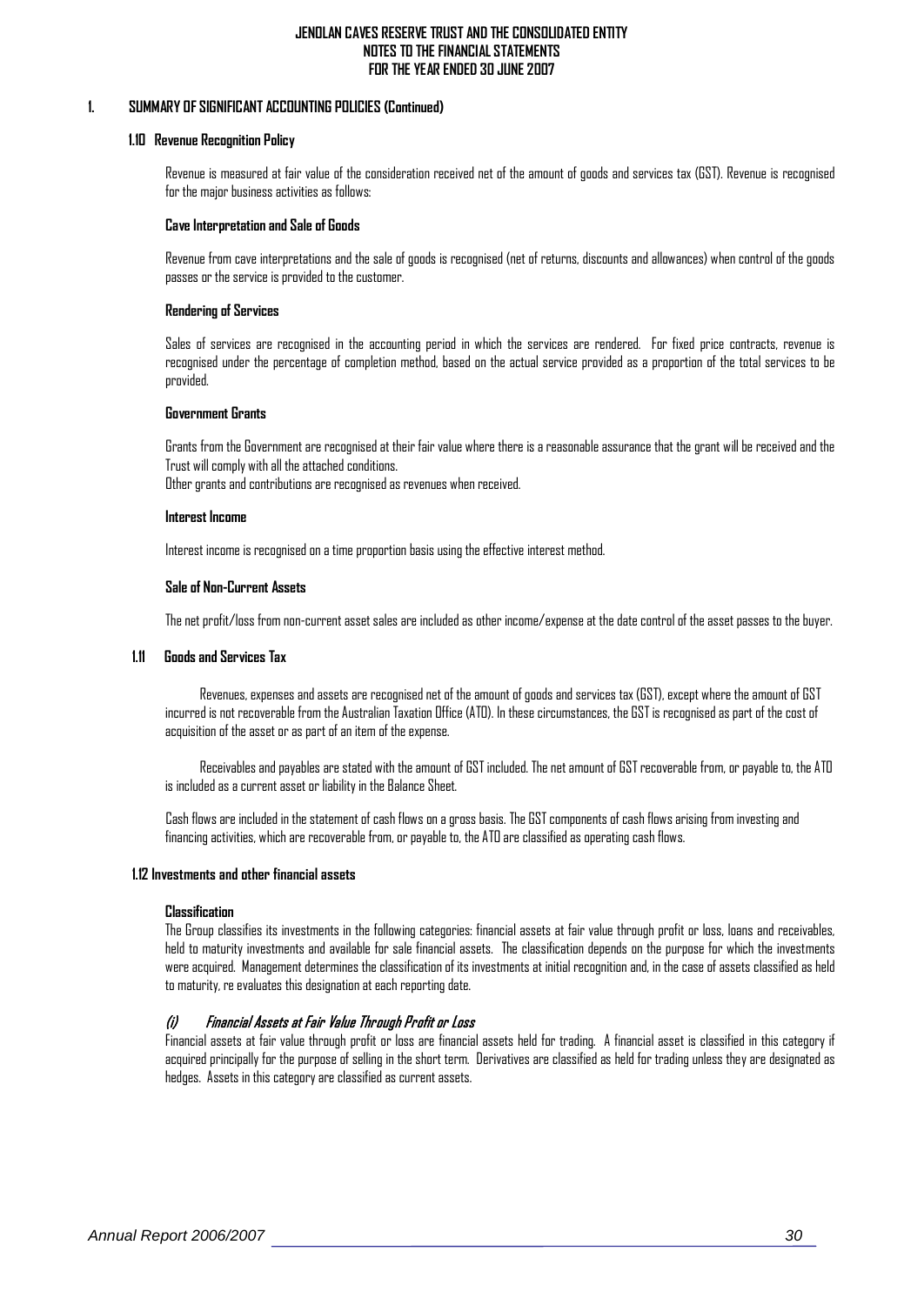#### **1. SUMMARY OF SIGNIFICANT ACCOUNTING POLICIES (Continued)**

#### **1.12 Investments and other financial assets (continued)**

### (ii) Loans and Receivables

Loans and receivables are non derivative financial assets with fixed or determinable payments that are not quoted in an active market. They are included in current assets, except for those with maturities greater than 12 months after the reporting date which are classified as non current assets. Loans and receivables are included in trade and other receivables in the balance sheet.

#### (iii) Held to Maturity Investments

Held to maturity investments are non derivative financial assets with fixed or determinable payments and fixed maturities that the Group's management has the positive intention and ability to hold to maturity. If the Group were to sell other than an insignificant amount of held to maturity financial assets, the whole category would be tainted and reclassified as available for sale. Held to maturity financial assets are included in non current assets, except for those with maturities less than 12 months from the reporting date, which are classified as current assets.

### (iv) Available for Sale Financial Assets

Available for sale financial assets, comprising principally marketable equity securities, are non derivatives that are either designated in this category or not classified in any of the other categories. They are included in non current assets unless management intends to dispose of the investment within 12 months of the reporting date. Investments are designated as available for sale if they do not have fixed maturities and fixed or determinable payments and management intends to hold them for the medium to long term.

#### **Recognition and Derecognition**

Regular purchases and sales of financial assets are recognised on trade date the date on which the Group commits to purchase or sell the asset. Investments are initially recognised at fair value plus transaction costs for all financial assets not carried at fair value through profit or loss. Financial assets carried at fair value through profit or loss are initially recognised at fair value and transaction costs are expensed in the income statement. Financial assets are derecognised when the rights to receive cash flows from the financial assets have expired or have been transferred and the Group has transferred substantially all the risks and rewards of ownership.

When securities classified as available for sale are sold, the accumulated fair value adjustments recognised in equity are included in the income statement as gains and losses from investment securities.

#### **Subsequent Measurement**

Loans and receivables and held to maturity investments are carried at amortised cost using the effective interest method.

Available for sale financial assets and financial assets at fair value through profit and loss are subsequently carried at fair value. Gains or losses arising from changes in the fair value of the 'financial assets at fair value through profit or loss' category are presented in the income statement within other income or other expenses in the period in which they arise. Dividend income from financial assets at fair value through profit and loss is recognised in the income statement as part of revenue from continuing operations when the Group's right to receive payments is established.

#### **Impairment**

The Group assesses at each balance date whether there is objective evidence that a financial asset or group of financial assets is impaired. In the case of equity securities classified as available for sale, a significant or prolonged decline in the fair value of a security below its cost is considered as an indicator that the securities are impaired. If any such evidence exists for available for sale financial assets, the cumulative loss measured as the difference between the acquisition cost and the current fair value, less any impairment loss on that financial asset previously recognised in profit or loss is removed from equity and recognised in the income statement. Impairment losses recognised in the income statement on equity instruments classified as available for sale are not reversed through the income statement.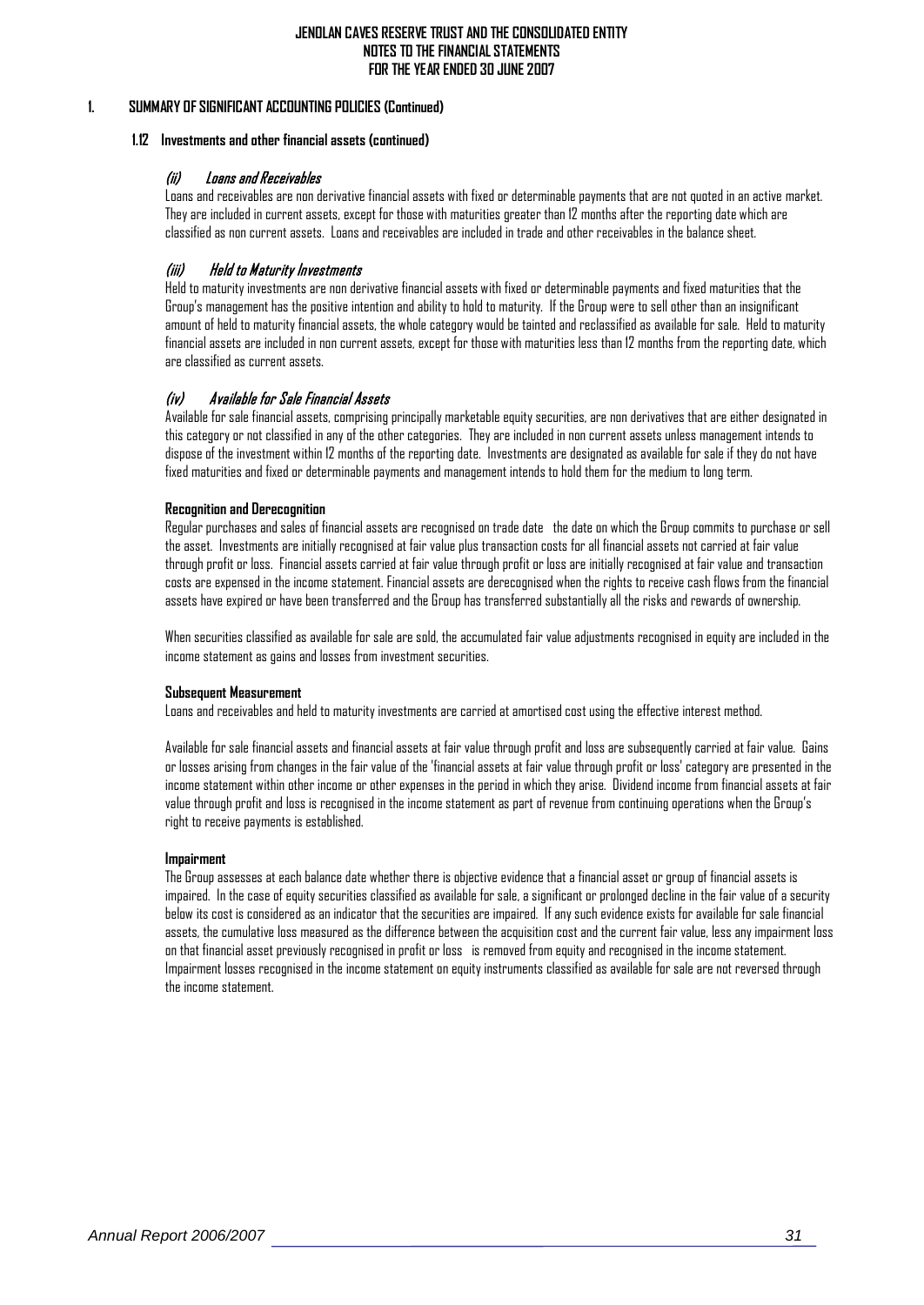## **1. SUMMARY OF SIGNIFICANT ACCOUNTING POLICIES (Continued)**

### **1.13New Accounting Standards and Interpretations**

Certain new accounting standards and interpretations have been published that are not mandatory for 30 June 2007 reporting periods.

| Title of standard                                                                                                                                                                                                                                                      | Issue date        | <b>Application</b><br>date # |
|------------------------------------------------------------------------------------------------------------------------------------------------------------------------------------------------------------------------------------------------------------------------|-------------------|------------------------------|
| AASB 2007-1 Amendments to Australian Accounting Standards arising from AASB<br>Interpretation II                                                                                                                                                                       | February 2007     | 1 March 2007                 |
| AASB 2007-2 Amendments to Australian Accounting Standards arising from AASB<br>Interpretation 12                                                                                                                                                                       | February 2007     | 1 January 2008               |
| AASB 2007-4 Amendments to Australian Accounting Standards arising from ED 151 and other<br>Amendments [AASB 1,2,3,4,5,6,7, 102, 107, 108, 110, 112, 114, 116, 117, 118, 119, 120, 121, 127, 128,129,<br>130, 131, 132, 133, 134, 136, 137, 138, 139, 141, 1023 & 1038] | <b>April 2007</b> | 1 July 2007                  |
| AASB 2007-7 Amendments to Australian Accounting Standards [AASB 1, AASB 2, AASB 4,<br>AASB 5, AASB 107 & AASB 128]                                                                                                                                                     | June 2007         | 1 July 2007                  |
| $#$ applicable to reporting periods commencing on or after the given dates                                                                                                                                                                                             |                   |                              |

Application of the above standards is not expected to affect any of the amounts recognised in the financial statements, but will result in changes to the additional information disclosed in the financial statements.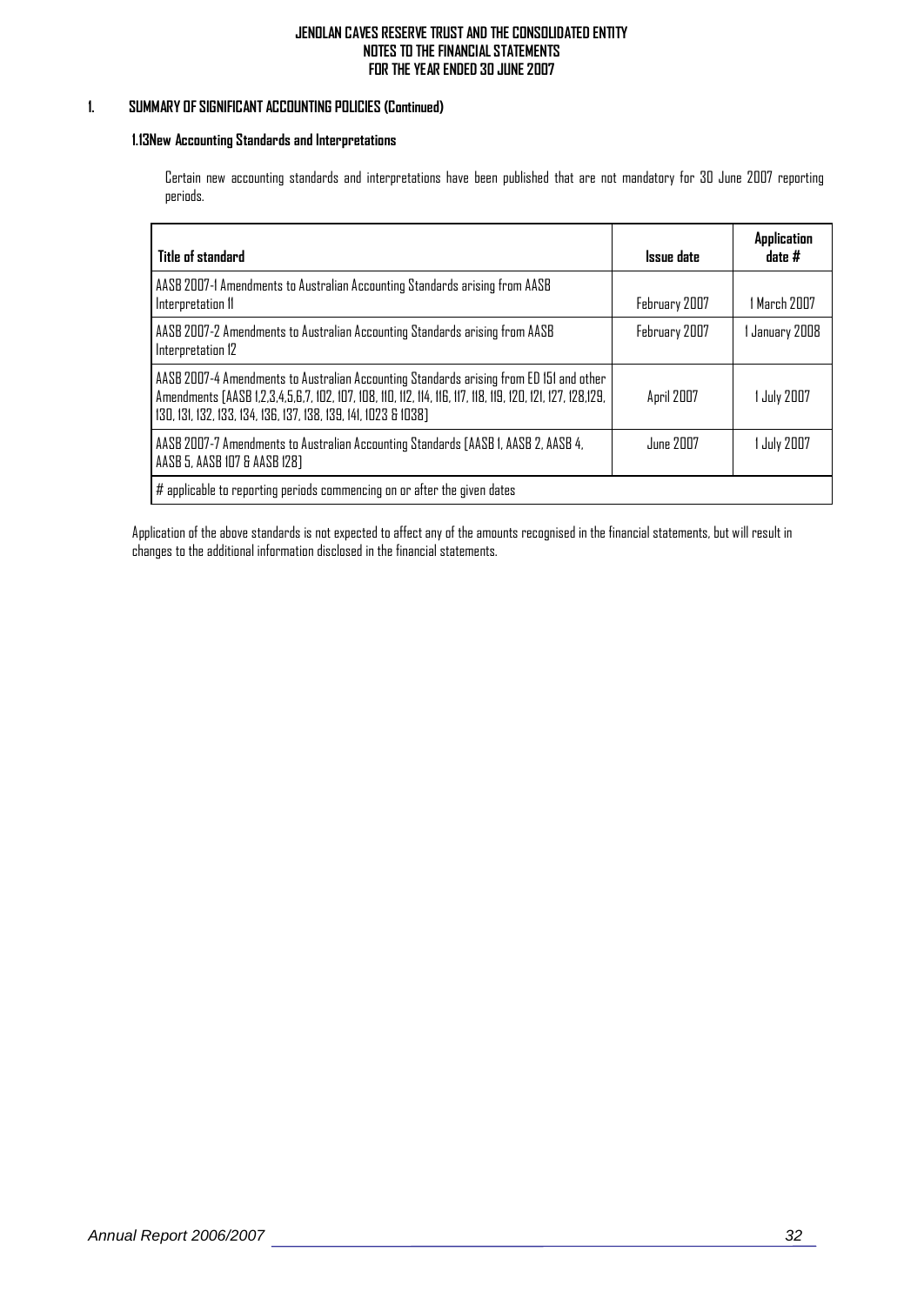| <b>REVENUE FROM CONTINUING</b><br><b>OPERATIONS</b> | <b>Consolidated Entity</b> |           | Jenolan Caves Reserve<br><b>Trust</b> |           |
|-----------------------------------------------------|----------------------------|-----------|---------------------------------------|-----------|
|                                                     | 2007                       | 2006      | 2007                                  | 2006      |
| <b>Interpretation Services</b>                      | 3,254,855                  | 3,186,136 | 3,254,855                             | 3,186,136 |
| Accommodation                                       | 1,008,453                  | 360,969   | 1,008,453                             | 360,969   |
| Parking Fees                                        | 49,820                     | 42,575    | 49,820                                | 42,575    |
| <b>Special Events</b>                               | 54,037                     | 45,312    | 54,037                                | 45,312    |
| Kiosk Trading                                       | 42,984                     | 133,100   | 42,984                                | 133,100   |
| Gift Shop Trading                                   | 342,910                    |           | 342,910                               |           |
| Food and Beverage Sales                             | 948,817                    |           | 948,817                               |           |
|                                                     | 5,701,876                  | 3,768,092 | 5,701,876                             | 3,768,092 |
| Rental Income                                       |                            |           |                                       |           |
| Jenolan Caves House                                 |                            | 503,000   |                                       | 503,000   |
| <b>Bistro Rental</b>                                | 274,382                    |           | 274,382                               |           |
| <b>Staff Cottages</b>                               | 35,328                     | 36,592    | 35,328                                | 36,592    |
| <b>Site Rental</b>                                  | 7,426                      | 15,210    | 7,426                                 | 15,210    |
| <b>Caves House Utilities</b>                        |                            | 35,741    |                                       | 35,741    |
|                                                     | 317,136                    | 590,543   | 317,136                               | 590,543   |
| Interest - Financial Institutions                   | 168,152                    | 857,494   | 168,152                               | 857,494   |
| Total Revenue From Continuing Operations            |                            |           |                                       |           |
|                                                     | 6,187,164                  | 5,216,129 | 6,187,164                             | 5,216,129 |
| Grants Received - Administration $#$                | 434,625                    | 29,391    | 434,625                               | 29,391    |
| Grants Received - Environmental #                   |                            | 5,960     |                                       | 5,960     |
| Other                                               | 44,086                     | 59,152    | 44,086                                | 59,152    |
| Net Increment Arising From Valuation                |                            |           |                                       |           |
| of Superannuation                                   |                            | 161,901   |                                       | 161.901   |
| <b>Treasury Operational Recurrent</b>               |                            |           |                                       |           |
| Funding #                                           |                            | 959,335   |                                       | 959,335   |
|                                                     | 478,711                    | 1,215,739 | 478,711                               | 1,215,739 |

# There are no unfulfilled conditions or contingencies attained to the grant income indicated above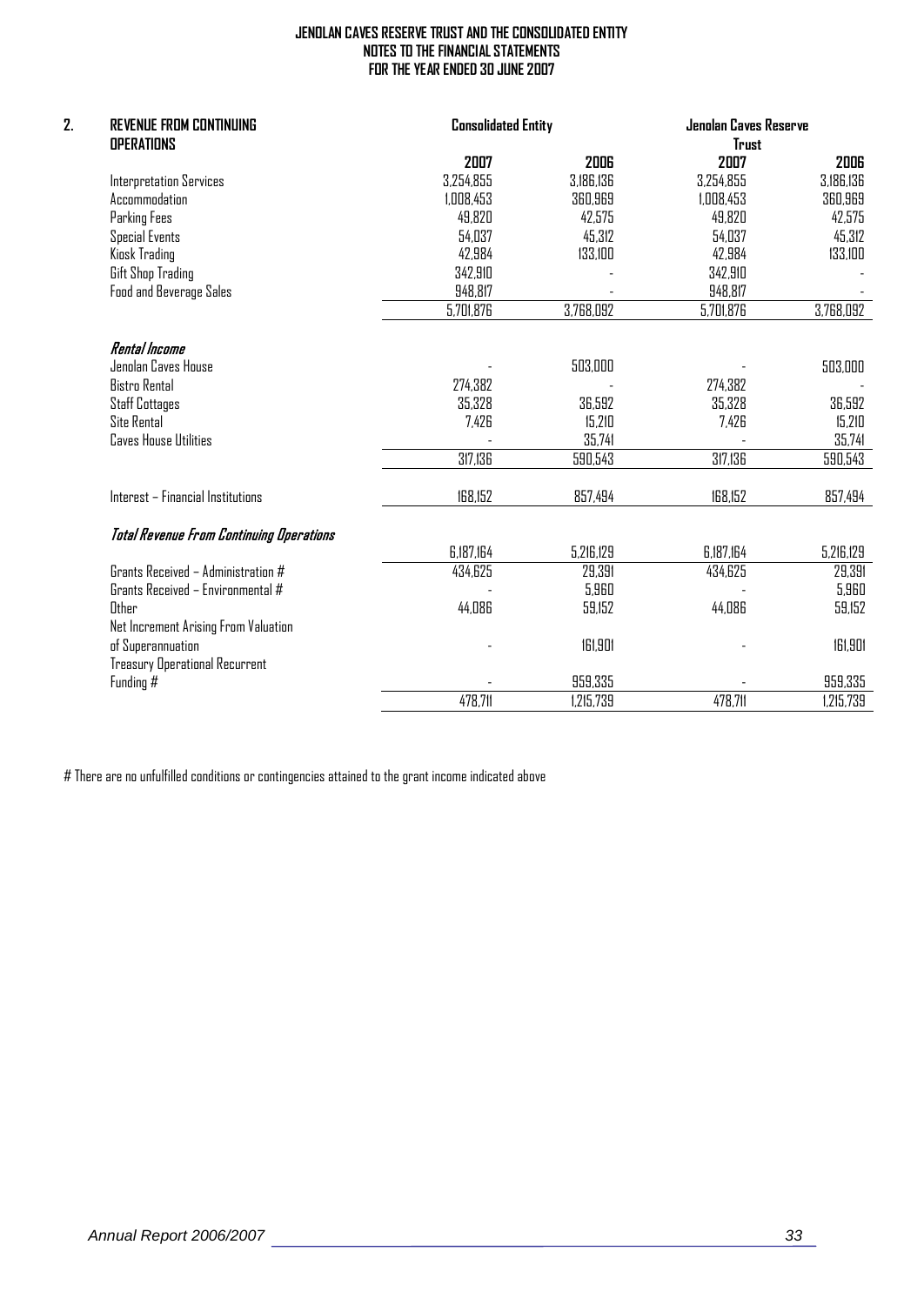**Consolidated Entity Jenolan Caves Reserve Trust**

|     |                                              | 2007      | 2006       | 2007      | 2006       |
|-----|----------------------------------------------|-----------|------------|-----------|------------|
| 3   | <b>EXPENSES</b>                              | S         | \$         | S         | S          |
| 3.1 | <b>EMPLOYEE BENEFITS EXPENSE</b>             |           |            |           |            |
|     | Salaries & Wages                             | 2,492,100 | 2,656,786  |           | 1,886,318  |
|     | Payroll Tax                                  | 162,552   | 153,499    |           | 108,984    |
|     | Superannuation                               | 261,738   | (284, 042) |           | (201, 670) |
|     | Worker's Compensation                        | 55,460    | 50,675     |           | 35,979     |
|     | Fringe Benefits Tax                          |           | 8,429      |           | 5,985      |
|     | <b>Employment Costs</b>                      |           | 16,257     |           | 11,542     |
|     | Net Decrement Arising From Valuation of      |           |            |           |            |
|     | Superannuation                               | 236,412   |            |           |            |
|     | Payroll Processing Charge                    | 81,556    |            |           |            |
|     | <b>Employee Benefits Expense</b>             | 3,289,818 | 2,601,604  |           | 1,847,139  |
|     | Personnel Services Expense                   |           |            | 3,289,818 | 754,465    |
|     | <b>Total Employee Benefits Expense</b>       | 3,289,818 | 2,601,604  | 3,289,818 | 2,601,604  |
| 3.2 | <b>DEPRECIATION EXPENSE</b>                  |           |            |           |            |
|     | Depreciation of Non-Current Assets           |           |            |           |            |
|     | - Buildings                                  | 17,287    | 61,008     | 17,287    | 61,008     |
|     | - Plant & Equipment                          | 18,812    | 37,006     | 18,812    | 37,006     |
|     | - Motor Vehicles                             |           | 1,458      |           | 1,458      |
|     | - Caves Infrastructure                       | 88,351    | 111,233    | 88,351    | 111,233    |
|     | - General Infrastructure                     | 76,714    | 129,379    | 76,714    | 129,379    |
|     | - Leasehold Improvements                     | 5,183     | 5,183      | 5,183     | 5,183      |
|     |                                              | 206,347   | 345,267    | 206,347   | 345,267    |
| 3.3 | <b>OTHER EXPENSES</b>                        |           |            |           |            |
|     | <b>Accounting Fees</b>                       | 145,861   | 71,398     | 145,861   | 71,398     |
|     | <b>Audit Fees</b>                            | 31,500    | 29,920     | 31,500    | 29,920     |
|     | <b>Bank &amp; Credit Card</b>                | 72,307    | 41,458     | 72,307    | 41,458     |
|     | Cleaning                                     | 154,446   | 23,703     | 154,446   | 23,703     |
|     | Environmental                                | 18,112    | 16,595     | 18,112    | 16,595     |
|     | IT Maintenance & Supplies                    | 38,082    | 31,548     | 38,082    | 31,548     |
|     | <b>Printing &amp; Stationery</b>             | 38,450    | 23,163     | 38,450    | 23,163     |
|     | Rental Expense on Operating Leases - Minimum |           |            |           |            |
|     | Lease Payments                               | 180,612   | 27,294     | 180,612   | 27,294     |
|     | <b>Special Events</b>                        | 28,023    | 26,157     | 28,023    | 26,157     |
|     | <b>Travel Expenses</b>                       | 15,946    | 26,076     | 15,946    | 26,076     |
|     | <b>Trust Expenses</b>                        |           | 887        |           | 887        |
|     | Write-Down of Lease Receivable to it's       |           |            |           |            |
|     | Recoverable Amount (Note 21)                 |           | 6,500,000  |           | 6,500,000  |
|     | Other Expenses                               | 202,724   | 146,907    | 202,724   | 146,907    |
|     |                                              | 926,063   | 9,965,106  | 926,063   | 9,965,106  |
| 3.4 | <b>EXTRADRDINARY ITEMS</b>                   |           |            |           |            |
|     | Discharge of Mortgage on the Lease & Assets  |           |            |           |            |
|     | of Caves House (Note 21)                     | 1,300,000 |            | 1,300,000 |            |
|     | Transfer of the assets of Abercrombie,       |           |            |           |            |
|     | Borenore and Wombeyan Caves to the           |           |            |           |            |
|     | Department of Environment and Conservation   |           |            |           |            |
|     | (Note 21)                                    |           |            |           |            |
|     |                                              | 7,513,285 |            | 7,513,285 |            |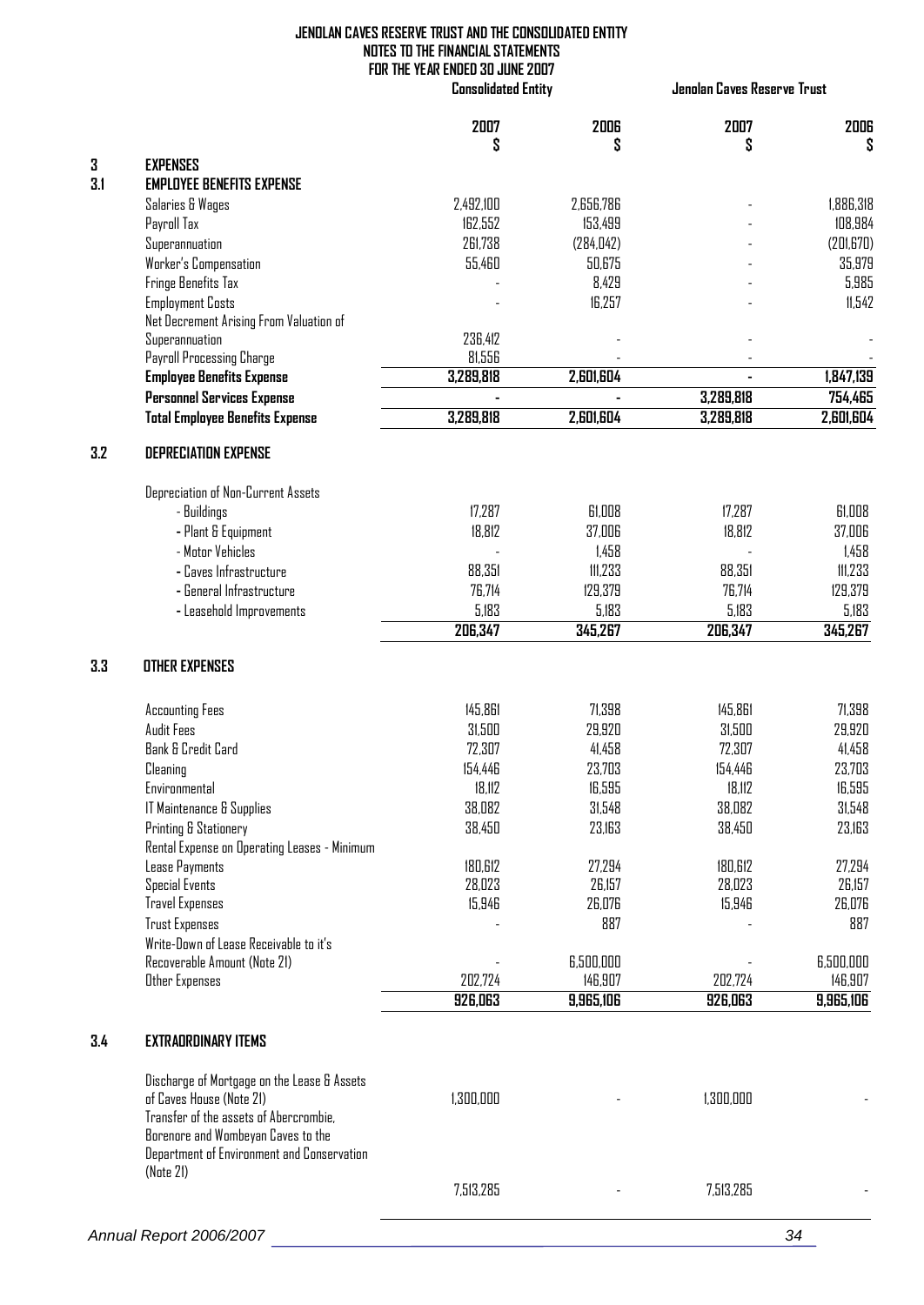|    |                           | 8,813,285 | 6,965,106                  | 8,813,285                   | 6,965,106 |
|----|---------------------------|-----------|----------------------------|-----------------------------|-----------|
|    |                           |           | <b>Consolidated Entity</b> | Jenolan Caves Reserve Trust |           |
|    |                           | 2007      | 2006                       | 2007                        | 2006      |
| 4. | CASH AND CASH EQUIVALENTS | S         | S                          | S                           | S         |
|    | Cash at Bank and on Hand  | 2,836,111 | 6,863,596                  | 2,836,111                   | 6.863.596 |

Cash at bank earns interest at floating rates based on daily bank deposit rates

## **(a) Reconciliation to Cash at the End of the Year**

The above figures are reconciled to cash at the end of the financial year as shown in the statement of cash flows as follows:

|    | Balances as Above                                              | 2.836.111            | 6,863,596            | 2.836.111            | 6,863,596             |
|----|----------------------------------------------------------------|----------------------|----------------------|----------------------|-----------------------|
|    | Balances per Statement of Cash Flows                           | 2,836,111            | 6,863,596            | 2,836,111            | 6,863,596             |
| 5. | TRADE AND OTHER RECEIVABLES                                    |                      |                      |                      |                       |
|    | <b>Trade Receivables</b><br>Less: Provision for Doubtful Debts | 729.144<br>(49, 419) | 401.203<br>(130,281) | 779.144<br>(49, 419) | 401.203<br>(130, 281) |
|    |                                                                | 679,725              | 270,922              | 679,725              | 270,922               |
|    | Prepaid Superannuation Contributions                           |                      |                      |                      |                       |
|    | (refer note 14)                                                | 274.082              | 510,494              |                      |                       |
|    | Prepayments                                                    | 13,352               | 23.105               | 13.352               | 23.105                |
|    |                                                                | 287,434              | 533,599              | 13,352               | 23.105                |
|    |                                                                | 967,159              | 804,521              | 693.077              | 294.027               |

Trade debtors to be settled within 60 days are carried at amounts due. The collectibility of each debtor is assessed at balance date and a specific provision is made for any doubtful accounts.

## **6. INVENTORIES**

| Maintenance – at Cost | 5,558   | 26,042                   | 5,558   | 26,042 |
|-----------------------|---------|--------------------------|---------|--------|
| Electrical – at Cost  | 17,640  | 3,158                    | 17,640  | 3,158  |
| Kiosk – at Cost       | 4.245   | 30,645                   | 4.245   | 30,645 |
| Fuel – at Cost        |         | 2,575                    |         | 2,575  |
| Gift Shop – at Cost   | 77,335  | -                        | 77,335  |        |
| Caves House – at Cost | 17,273  | $\overline{\phantom{a}}$ | 17,273  |        |
|                       | 122,051 | 62,420                   | 122,051 | 62,420 |

## **7. INVESTMENT SECURITIES – HELD TO MATURITY**

| INVESTMENT SELUKTIJES – HELU TU MATUKITY |         |         |
|------------------------------------------|---------|---------|
| 1 Deposits<br>lerm                       | 429.512 | 429,512 |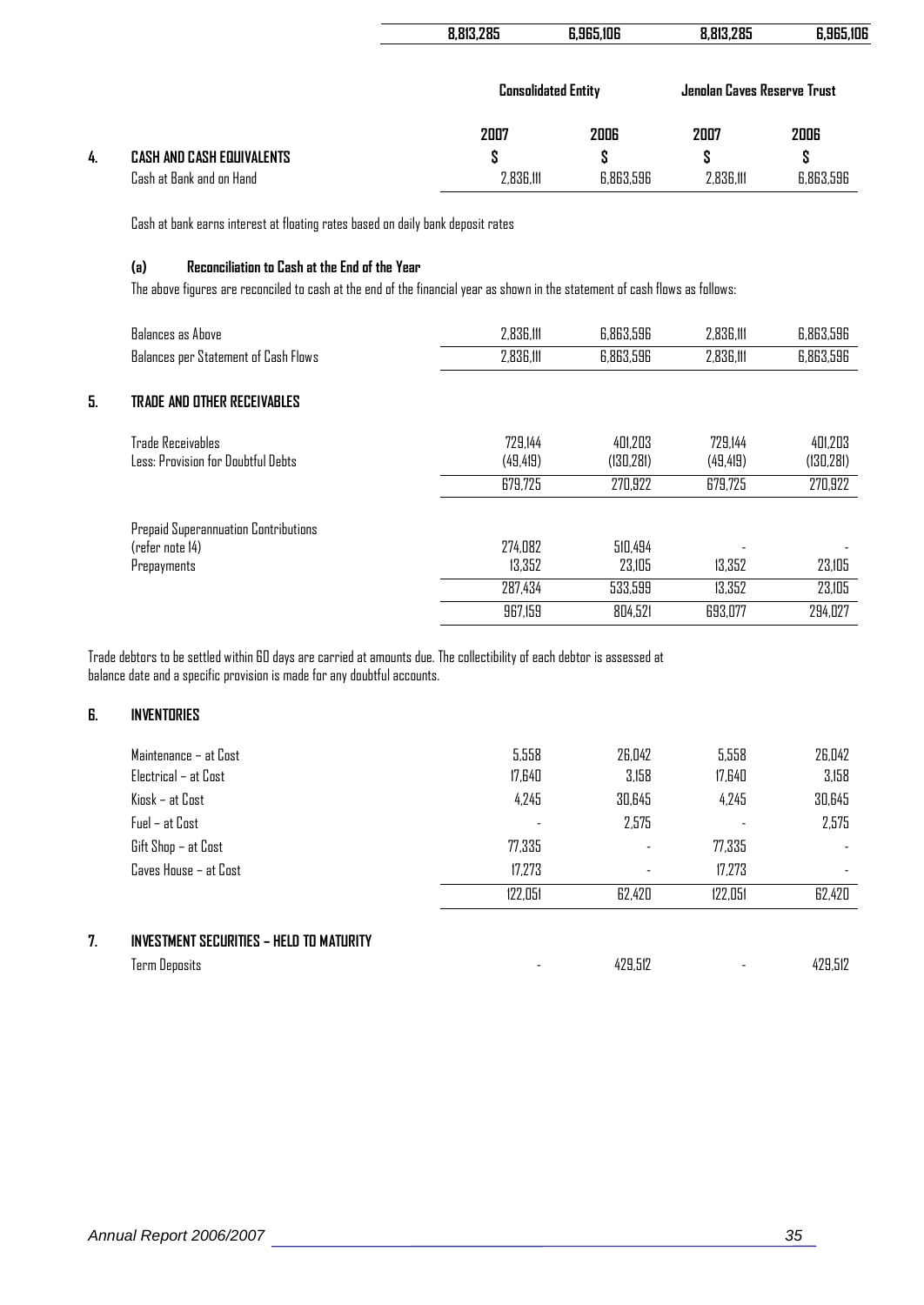### **8. PROPERTY PLANT AND EQUIPMENT**

## CONSOLIDATED ENTITY & PARENT ENTITY

|                                            | Land and buildings            | <b>Plant and equipment</b> | Motor vehicles             | Caves                  |
|--------------------------------------------|-------------------------------|----------------------------|----------------------------|------------------------|
| At 1 July 2006                             |                               |                            |                            |                        |
| Cost or Fair Value                         | 5,766,349                     | 366,308                    | 39,234                     | 6,364,043              |
| Accumulated Depreciation and               |                               |                            |                            |                        |
| Impairment                                 | (235, 801)                    | (220, 400)                 | (39,034)                   | (499, 805)             |
| Net Carrying Amount                        | 5,530,548                     | 145,908                    | 200                        | 5,864,238              |
| Year ended 30 June 2007                    |                               |                            |                            |                        |
| <b>Opening Net Book Amount</b>             | 5,530,548                     | 145,908                    | 200                        | 5,864,238              |
| Additions                                  |                               |                            |                            |                        |
| Disposals (incl. Transfers to DEC)         |                               |                            |                            |                        |
|                                            | (4,434,708)                   | (12,648)                   | (200)                      | (963,573)              |
| Transfers In/(Out)                         | 173,735                       |                            |                            | 1,765,001              |
| Depreciation Charge for the Year           |                               |                            |                            |                        |
|                                            | (17, 288)<br>1,252,287        | (18, 811)<br>114,449       |                            | (88, 351)<br>6,577,315 |
| Net Closing Book Amount                    |                               |                            | $\blacksquare$             |                        |
| At 30 June 2007                            |                               |                            |                            |                        |
| Cost or Fair Value                         | 1,353,990                     | 269,848                    | 39,034                     | 7,036,707              |
| Accumulated Depreciation and               |                               |                            |                            |                        |
| Impairment                                 | (101, 703)                    | (155, 399)                 | (39,034)                   | (459, 393)             |
| Net Carrying Amount                        | 1,252,287                     | 114.449                    |                            | 6,577,315              |
|                                            |                               |                            |                            |                        |
|                                            | <b>General Infrastructure</b> | Leasehold Improvements     | <b>Capital Works</b>       | Total                  |
|                                            |                               |                            |                            |                        |
| At 1 July 2006                             |                               |                            |                            |                        |
| Cost or Fair Value                         | 3,207,915                     | 41,460                     | 3,314,189                  | 19,099,498             |
| Accumulated Depreciation and<br>Impairment | (548, 072)                    | (24, 185)                  |                            | (1,567,297)            |
| Net Carrying Amount                        | 2,659,843                     | 17,275                     | 3,314,189                  | 17,532,201             |
|                                            |                               |                            |                            |                        |
| Year ended 30 June 2007                    |                               |                            |                            |                        |
| <b>Opening Net Book Amount</b>             | 2,659,843                     | 17,275                     | 3,314,189                  | 17,532,201             |
| Additions                                  |                               |                            | 2,731,616                  | 2,731,616              |
| Disposals (incl. Transfers to DEC)         |                               |                            |                            |                        |
| Transfers In/(Out)                         | (962, 950)<br>999,239         | (1)                        | (1,117,267)<br>(2,937,975) | (7,491,347)            |
| Depreciation Charge for the Year           |                               |                            |                            |                        |
|                                            | (76, 714)                     | (5.183)                    |                            | (206, 347)             |
| <b>Net Closing Book Amount</b>             | 2,619,418                     | 12,091                     | 1,990,563                  | 12,556,123             |
|                                            |                               |                            |                            |                        |
| At 30 June 2007                            |                               |                            |                            |                        |
| Cost or Fair Value                         | 3,019,930                     | 41,460                     | 1,990,563                  | 13,751,533             |
| Accumulated Depreciation and<br>Impairment | (400, 512)                    | (29, 369)                  |                            | (1,185,410)            |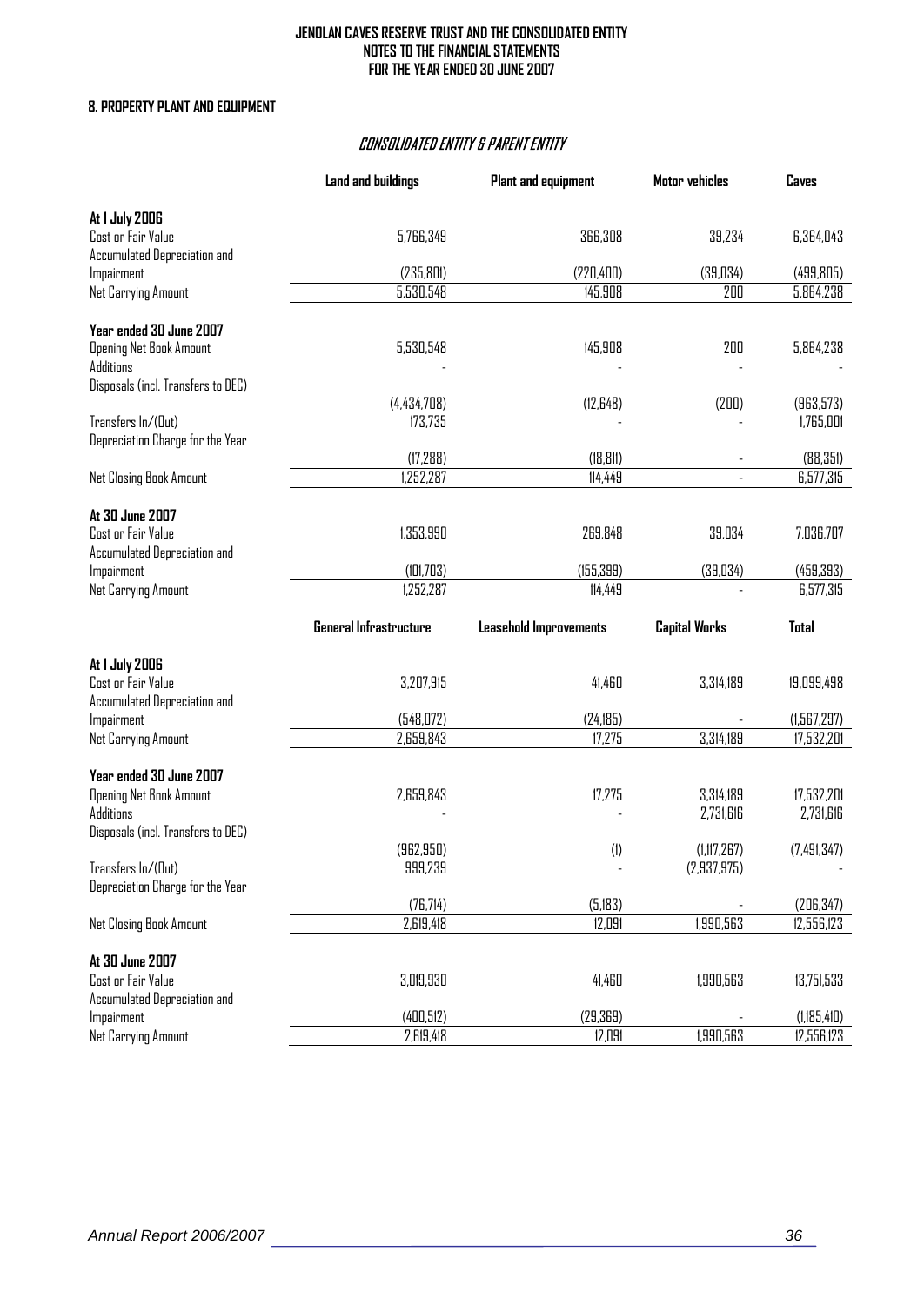## **8. PROPERTY PLANT AND EQUIPMENT (Continued)**

## CONSOLIDATED ENTITY & PARENT ENTITY

|                                                 | Land and buildings      | <b>Plant and equipment</b>    | Motor vehicles       | Caves                   |
|-------------------------------------------------|-------------------------|-------------------------------|----------------------|-------------------------|
| At 1 July 2005                                  |                         |                               |                      |                         |
| Cost or Fair Value                              | 5,766,349               | 292,749                       | 39,234               | 6,364,047               |
| Accumulated Depreciation and                    |                         |                               |                      |                         |
| Impairment<br>Net Carrying Amount               | (174, 793)<br>5,591,556 | (116, 171)<br>176,578         | (37,576)<br>1,658    | (388, 573)<br>5,975,474 |
|                                                 |                         |                               |                      |                         |
| Year ended 30 June 2006                         |                         |                               |                      |                         |
| <b>Opening Net Book Amount</b>                  | 5,591,556               | 176,578                       | 1,658                | 5,975,474               |
| Additions<br>Disposals (incl. Transfers to DEC) |                         | 6,336                         |                      |                         |
|                                                 |                         |                               |                      |                         |
| Transfers In/(Out)                              |                         |                               |                      |                         |
| Depreciation Charge for the Year                | (61,008)                | (37,006)                      | (1,458)              | (111, 233)              |
| <b>Net Closing Book Amount</b>                  | 5,530,548               | 145,908                       | 200                  | 5,864,241               |
|                                                 |                         |                               |                      |                         |
| At 30 June 2006                                 |                         |                               |                      |                         |
| Cost or Fair Value                              | 5.766.349               | 366,308                       | 39,234               | 6,364,046               |
| Accumulated Depreciation and<br>Impairment      | (235, 801)              | (220, 400)                    | (39,034)             | (499, 805)              |
| Net Carrying Amount                             | 5,530,548               | 145,908                       | 200                  | 5,864,241               |
|                                                 |                         |                               |                      |                         |
|                                                 |                         |                               |                      |                         |
|                                                 | General Infrastructure  | <b>Leasehold Improvements</b> | <b>Capital Works</b> | <b>Total</b>            |
|                                                 |                         |                               |                      |                         |
| At 1 July 2005<br>Cost or Fair Value            | 3,207,912               | 41,460                        | 1,536,696            | 17,248,447              |
| Accumulated Depreciation and                    |                         |                               |                      |                         |
| Impairment                                      | (418, 693)              | (19,002)                      |                      | (1,154,807)             |
| Net Carrying Amount                             | 2,789,219               | 22,458                        | 1,536,696            | 16,093,640              |
| Year ended 30 June 2006                         |                         |                               |                      |                         |
| <b>Opening Net Book Amount</b>                  | 2,789,219               | 22,458                        | 1,536,696            | 16,093,640              |
| Additions                                       |                         |                               | 1,777,493            | 1,783,829               |
| Disposals (incl. Transfers to DEC)              |                         |                               |                      |                         |
| Transfers In/(Dut)                              |                         |                               |                      |                         |
| Depreciation Charge for the Year                |                         |                               |                      |                         |
|                                                 | (129, 379)              | (5,183)                       |                      | (345, 267)              |
| <b>Net Closing Book Amount</b>                  | 2,659,840               | 17,275                        | 3,314,189            | 17,532,201              |
| At 30 June 2006                                 |                         |                               |                      |                         |
| Cost or Fair Value                              | 3,207,912               | 41,460                        | 3,314,189            | 19,099,498              |
| Accumulated Depreciation and<br>Impairment      | (548, 072)              | (24, 185)                     |                      | (1,567,297)             |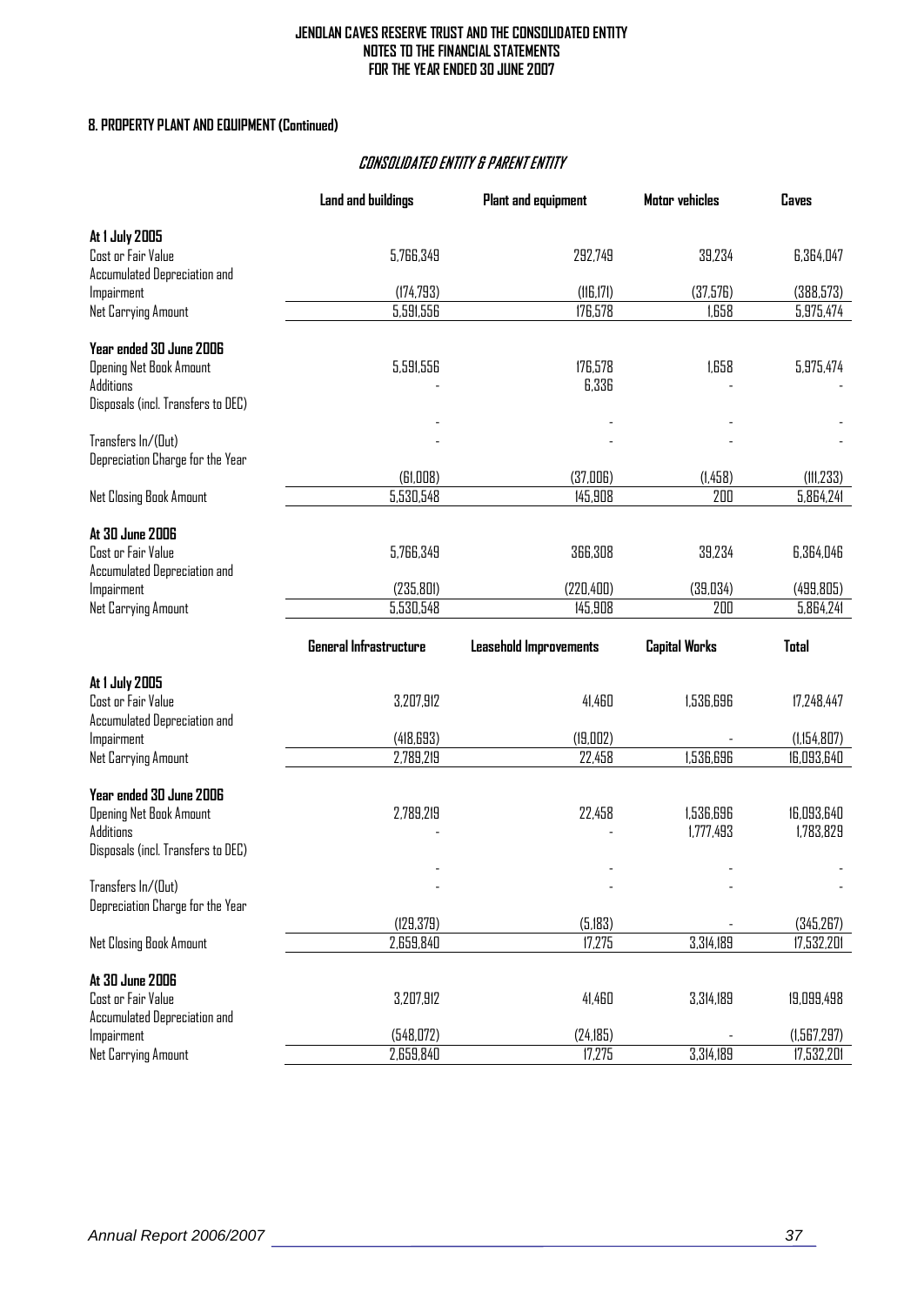|     |                                                | <b>Consolidated Entity</b> |           | Jenolan Caves Reserve Trust |           |
|-----|------------------------------------------------|----------------------------|-----------|-----------------------------|-----------|
|     |                                                | 2007<br>S                  | 2006<br>S | 2007<br>S                   | 2006<br>S |
| 9.  | <b>TRADE AND OTHER PAYABLES</b>                |                            |           |                             |           |
|     | Refundable deposits                            | 80,032                     | 25,922    | 80,032                      | 25,922    |
|     | <b>Trade Payables</b>                          | 109,835                    | 464,877   | 109,835                     | 464,877   |
|     | <b>Accrued Expenses</b>                        | 439,793                    | 29,053    | 439,793                     | 29,053    |
|     | <b>Accrued Employee Costs</b>                  | 118,337                    | 136,337   |                             |           |
|     | Employee Benefits - Annual Leave               | 242,598                    | 314,952   |                             |           |
|     | <b>Employee Benefits - Other Leave</b>         | 17,340                     | 27,432    |                             |           |
|     | <b>Employee Benefits - Restructuring costs</b> |                            | 269,996   |                             |           |
|     | <b>Loans to Related Parties</b>                |                            |           | 104,193                     | 238,223   |
|     |                                                | 1,007,935                  | 1,268,569 | 733,853                     | 758,075   |
| 10. | <b>PROVISIONS</b>                              |                            |           |                             |           |
|     | <b>Current</b>                                 |                            |           |                             |           |
|     | Employee Benefits - Long Service Leave         | 48,116                     | 393,294   |                             |           |
|     | Personnel Services Provision                   |                            |           | 48,116                      | 393,294   |
|     |                                                | 48,116                     | 393,294   | 48,116                      | 393,294   |
|     | Non-current                                    |                            |           |                             |           |
|     | Employee Benefits - Long Service Leave         | 170,778                    | 66,638    |                             |           |
|     | Personnel Services Provision                   |                            |           | 170,778                     | 66,638    |
|     |                                                | 170,778                    | 66,638    | 170,778                     | 66,638    |
|     |                                                |                            |           |                             |           |

Average number of FTE Employees at period end – 53.8

## **11. BORROWINGS**

|     | Current                                        |             |             |             |             |
|-----|------------------------------------------------|-------------|-------------|-------------|-------------|
|     | Other Loans                                    | 600.000     |             | 600.000     |             |
|     |                                                | 600,000     | ۰.          | 600,000     |             |
|     | Non-Current                                    |             |             |             |             |
|     | Other Loans                                    | 3,230,871   | 3,118,965   | 3,230,871   | 3,118,965   |
|     |                                                | 3,230,871   | 3,118,965   | 3,230,871   | 3,118,965   |
| 12. | <b>CONTRIBUTED EQUITY</b>                      |             |             |             |             |
|     | Capital Trust                                  | 5,831,749   | 5,831,749   | 5,831,749   | 5,831,749   |
| 13. | <b>RESERVES AND RETAINED PROFITS</b>           |             |             |             |             |
|     | (a) Reserves                                   |             |             |             |             |
|     | Movements in Reserves Were as Follows:         |             |             |             |             |
|     | <b>Balance I July</b>                          | 8,334,956   | 8,334,956   | 8,334,956   | 8,334,956   |
|     | Adjustment - Transfer Reserves                 | (1,146,207) |             | (1,146,207) |             |
|     | Balance 30 June                                | 7,188,749   | 8,334,956   | 7,188,749   | 8,334,956   |
|     | (b) Retained Profits                           |             |             |             |             |
|     | Movements in Retained Profits Were as Follows: |             |             |             |             |
|     | <b>Balance I July</b>                          | 6,678,079   | 12,175,171  | 6,678,079   | 12,175,171  |
|     | Net Loss for the Year                          | (9,411,040) | (5,497,092) | (9,411,040) | (5,497,092) |
|     | Adjustment - Transfer Reserves                 | 1,146,207   |             | 1,146,207   |             |
|     | Balance 30 June                                | (1,586,754) | 6,678,079   | (1,586,754) | 6,678,079   |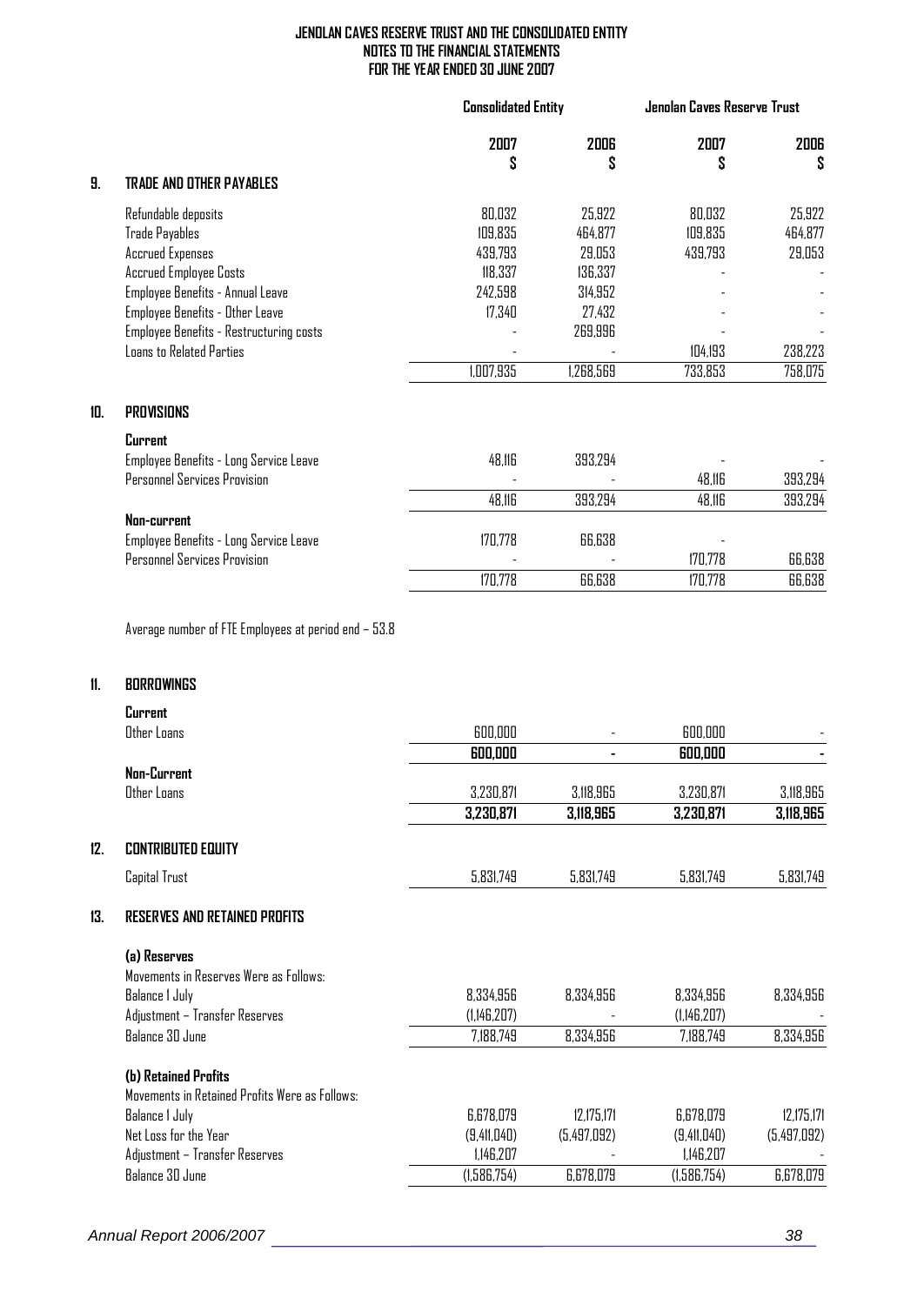## **14. RETIREMENT BENEFIT OBLIGATIONS**

## **(a) Superannuation Plan**

Funds are provided to cover the anticipated future liability of the Group for superannuation on retirement, disability or death. The group has one plan with a defined benefit section and a defined contribution section. The defined benefit section provides lump sum benefits based on years of service and final average salary. The defined contribution section received fixed contributions from Group companies and the Groups legal or constructive obligation is limited to theses contributions.

The Pooled funds hold in trust the investments of the closed NSW public sector superannuation schemes: State Authorities Superannuation Scheme (SASS) State Superannuation Scheme (SSS) State Authorities Non-contributory Superannuation Scheme (SANCS)

These schemes are all defined benefit schemes – at least a component of the final benefit is derived from a multiple of member salary and years of membership. All the Schemes are closed to new members.

## **(b) Balance Sheet Amounts**

The amounts recognised in the balance sheets are determined as follows:

|                                                 | <b>Consolidated Entity</b> |             | Jenolan Caves Reserve Trust |             |
|-------------------------------------------------|----------------------------|-------------|-----------------------------|-------------|
|                                                 | 2007                       | 2006        | 2007                        | 2006        |
| Present Value of the Defined Benefit Obligation |                            |             |                             |             |
|                                                 | 3,565,316                  | 5,328,755   | 3,565,316                   | 5,328,755   |
| Fair Value of Defined Benefit Plan Assets       | (3,839,398)                | (5,839,249) | (3,839,398)                 | (5,839,249) |
| Net (Asset)/Liability in the Balance Sheets     |                            |             |                             |             |
|                                                 | (274,082)                  | (510,494)   | (274, 082)                  | (510,494)   |

All fund assets are invested by STC at arm's length through independent fund managers.

Movement in net liability/(asset) recognised in balance sheet

|                                                  | <b>Consolidated Entity</b> |            | Jenolan Caves Reserve Trust |            |
|--------------------------------------------------|----------------------------|------------|-----------------------------|------------|
|                                                  | 2007                       | 2006       | 2007                        | 2006       |
|                                                  |                            |            |                             |            |
| Net (Asset)/Liability at Start of Year           | (510, 494)                 | 238,691    | (510, 494)                  | 238,691    |
| Net Expense Recognised in the Income Statement   |                            |            |                             |            |
|                                                  | 301.097                    | (628, 417) | 301,097                     | (628, 417) |
| Contributions                                    | (64, 685)                  | (120.768)  | (64, 685)                   | (120, 768) |
| Net (Asset)/Liability to be Disclosed in Balance |                            |            |                             |            |
| <b>Sheet</b>                                     | (274,082)                  | (510, 494) | (274, 082)                  | (510, 494) |
|                                                  |                            |            |                             |            |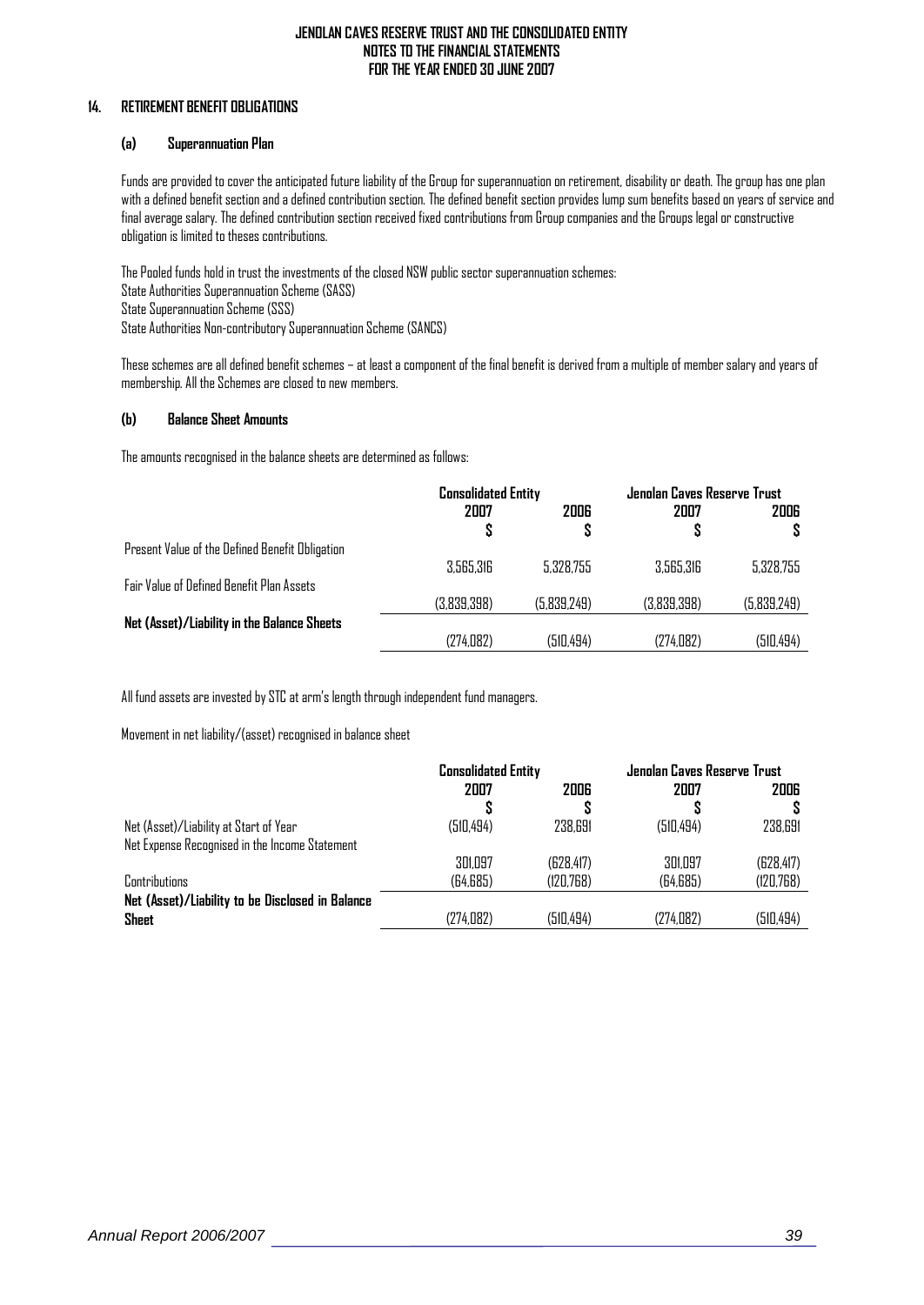#### **14. RETIREMENT BENEFIT OBLIGATIONS (Continued)**

#### **(c) Amounts Recognised in Income Statements**

The amounts recognised in the income statements are as follows:

|                                          | <b>Consolidated Entity</b> |            | Jenolan Caves Reserve Trust |            |  |
|------------------------------------------|----------------------------|------------|-----------------------------|------------|--|
|                                          | 2007                       | 2006       |                             | 2006       |  |
|                                          |                            |            |                             |            |  |
| Current Service Cost                     | 108,065                    | 134.206    | 108.065                     | 134,206    |  |
| Interest Cost                            | 305,559                    | 200,045    | 305,559                     | 200,045    |  |
| Expected Return on Plan Assets           | (436, 645)                 | (396,772)  | (436, 645)                  | (396,772)  |  |
| Net Actuarial Losses / (Gains)           | (267, 966)                 | (665,897)  | (267, 966)                  | (665,897)  |  |
| Movement in Adjustment for Limitation on |                            |            |                             |            |  |
| Net Assets                               | 592,085                    |            | 592,085                     |            |  |
|                                          |                            |            |                             |            |  |
| Total Included in Expense                | 301,098                    | (728, 418) | 301,098                     | (728, 418) |  |
|                                          |                            |            |                             |            |  |
| Actual Return on Plan Assets             | 682,777                    | 830,031    | 682,777                     | 830,031    |  |

#### **(d) Principal Actuarial Assumptions**

The assumptions used by the actuary in estimating the deferred liability were:

|                                | <b>Consolidated Entity</b> |            | Jenolan Caves Reserve Trust |      |  |
|--------------------------------|----------------------------|------------|-----------------------------|------|--|
|                                | 2007                       | 2006       | 2007                        | 2006 |  |
|                                | %                          | ₩          | %                           | %    |  |
| Discount Rate                  | b.4                        | ם ב<br>u.u | 6.4                         | 5.9  |  |
| Expected Return on Plan Assets | <b>70</b><br>7.b           | 7.6        | 7.6                         | 7.6  |  |
| Future Salary Increases        | 4.0                        | 4.0        | 4.U                         | 4.0  |  |

#### **(e) Employer Contributions**

Employer contributions to the defined benefit section of the plan are based on recommendations by the plan's actuary. Actuarial assessments are made on a monthly basis and the last such assessment was made as at 30 June 2007.

The objective of funding is to ensure that the benefit entitlements of members and other beneficiaries are fully funded by the time they become payable. To achieve this objective the actuary has adopted a method of funding benefits known as the aggregate funding method. This funding method seeks to have benefits funded by means of a total contribution which is expected to be a constant percentage of members salaries over their working life.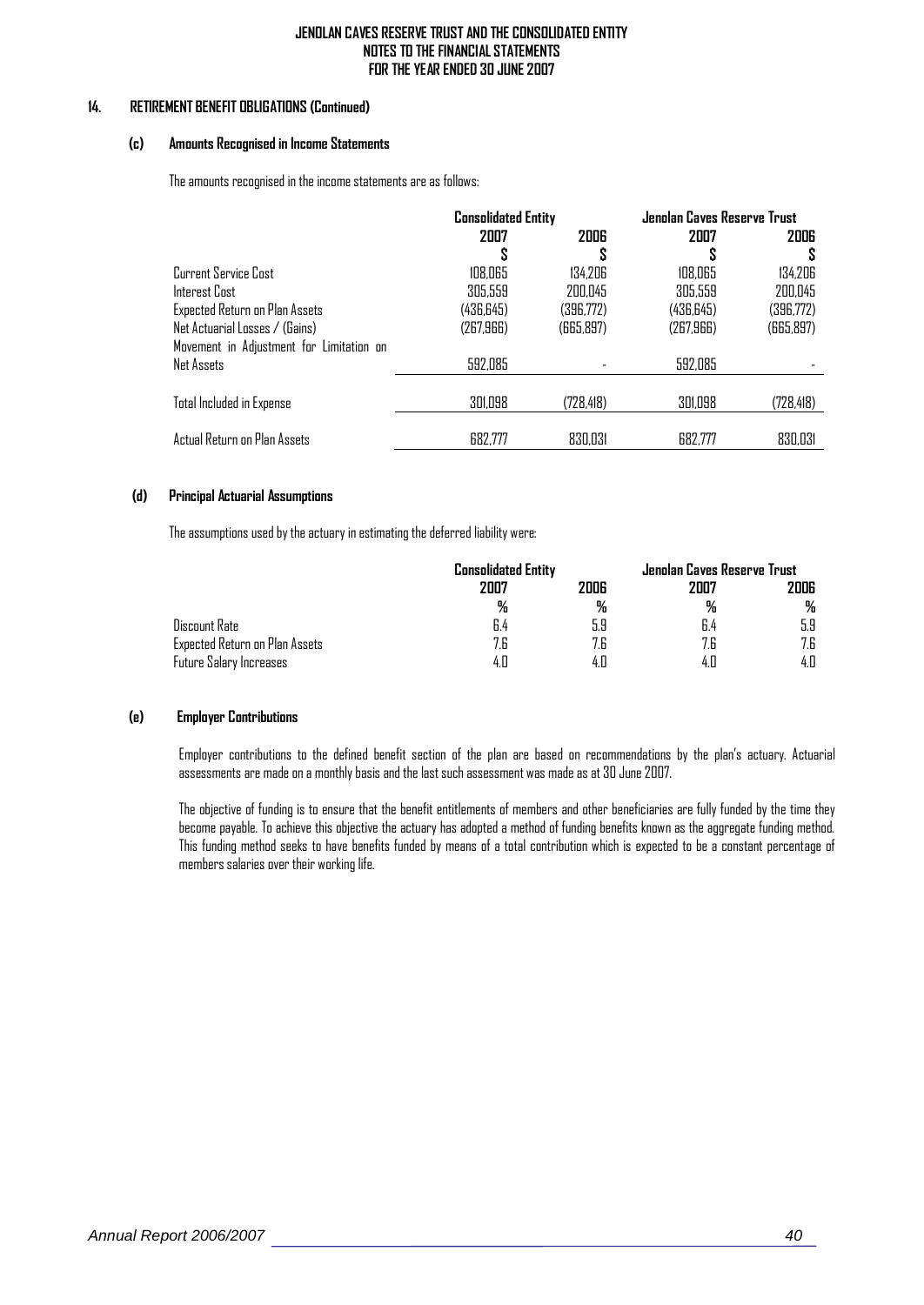## **15. RECONCILIATION OF PROFIT AFTER INCOME TAX TO NET CASH INFLOW FROM OPERATING ACTIVITIES**

|                                                     | <b>Consolidated Entity</b> |             |             | Jenolan Caves Reserve Trust |  |
|-----------------------------------------------------|----------------------------|-------------|-------------|-----------------------------|--|
|                                                     | 2007                       | 2006        | 2007        | 2006                        |  |
|                                                     |                            | S           |             |                             |  |
| Loss for the Year                                   | (9,411,040)                | (5,497,092) | (9,411,040) | (5,497,092)                 |  |
| Depreciation and Amortisation                       | 206,347                    | 345,267     | 206,347     | 345,267                     |  |
| Decrement<br>Arising<br>Valuation of<br>From<br>Net |                            |             |             |                             |  |
| Superannuation                                      | 236,412                    |             | 236,412     |                             |  |
| <b>Revaluation of Caves House</b>                   |                            | 6,500,000   |             | 6,500,000                   |  |
|                                                     |                            |             |             |                             |  |
| Transfer of the Assets of Abercrombie, Borenore and |                            |             |             |                             |  |
| Wombeyan Caves to the Department of Environment     |                            |             |             |                             |  |
| and Conservation                                    | 7,513,285                  |             | 7,513,285   |                             |  |
|                                                     |                            |             |             |                             |  |
| Fair Value Adjustment on Interest Free Loan         | 142,807                    |             | 142,807     |                             |  |
| Change in Operating Assets and Liabilities          |                            |             |             |                             |  |
| (Increase) Decrease in Receivables                  | (399,050)                  | (591,543)   | (399,050)   | (591,543)                   |  |
| (Increase) Decrease in Inventories                  | (59, 631)                  | (7.521)     | (59,631)    | (7,521)                     |  |
| Increase (Decrease) in Trade & Other                |                            | (50, 442)   |             | (50, 442)                   |  |
| Payables                                            | 55,698                     |             | 55,698      |                             |  |
| (Decrease) in Other Operating<br>Increase           |                            |             |             |                             |  |
| Liabilities                                         | (338,270)                  | 1,648,916   | (338,270)   | 3,989,290                   |  |
| Increase (Decrease) in Other Provisions             | (241, 038)                 | 1,122,312   | (241, 038)  | (1,218,062)                 |  |
| Net Cash (Outflow) Inflow from Operating Activities |                            |             |             |                             |  |
|                                                     | (2,294,480)                | 3,469,897   | (2,294,480) | 3,469,897                   |  |

## **16. REMUNERATION OF AUDITORS**

|                                  | 2007<br>e | <b>2006</b><br>S |
|----------------------------------|-----------|------------------|
| Auditing of the Financial Report | 31,500    | 29,458           |

No other services were provided by the auditors.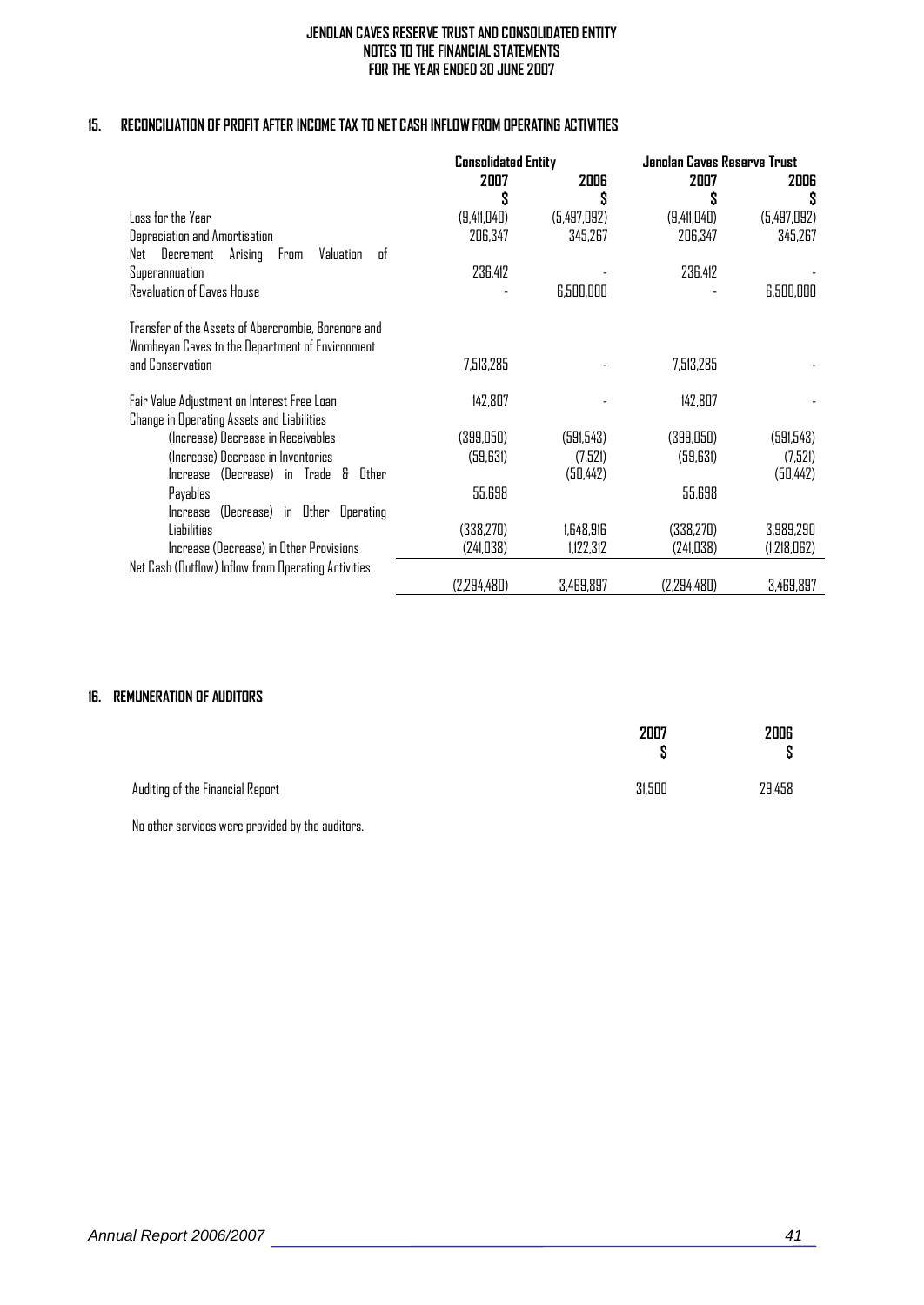## **17. FINANCIAL INSTRUMENTS**

## **17.1 Interest Rate Risk**

The Trust's exposure to interest rate risk, which is the risk that a financial instruments value will fluctuate as a result of changes in market interest rates and the effective weighted average interest rates on those financial assets and financial liabilities is as follows:-

|                                     |      | Variable Interest Rate<br>Within 1 year |           | Non-Interest Bearing |         | Carrying Amount as per<br><b>Balance Sheet</b> |           |           |           |
|-------------------------------------|------|-----------------------------------------|-----------|----------------------|---------|------------------------------------------------|-----------|-----------|-----------|
|                                     | Note | 2007                                    | 2006      | 2007                 | 2006    | 2007                                           | 2006      | 2007      | 2006      |
|                                     |      |                                         |           |                      |         |                                                |           |           |           |
| <b>Financial assets</b>             |      |                                         |           |                      |         |                                                |           |           |           |
| Cash & Investments                  |      | 2,788,771                               | 6,808,296 |                      |         | 47,340                                         | 55,300    | 2,836,111 | 6,863,596 |
| Trade and Other Receivables         | IJ.  |                                         |           |                      |         | 967,159                                        | 804,521   | 967,159   | 804,521   |
| <b>Held to Maturity Investments</b> |      |                                         |           |                      | 429,512 |                                                |           |           | 429,512   |
| Total Financial Assets              |      | 2,788,771                               | 6,808,296 |                      | 429,512 | 1,014,499                                      | 859,821   | 3,803,270 | 8,097,629 |
|                                     |      |                                         |           |                      |         |                                                |           |           |           |
| 2. Financial Liabilities            |      |                                         |           |                      |         |                                                |           |           |           |
| Trade & Other Payables              | 9    |                                         |           |                      |         | 1,007,935                                      | 1,268,569 | 1,007,935 | 1,268,569 |
| <b>Total Financial Liabilities</b>  |      |                                         |           |                      |         | 1,007,935                                      | 1,268,569 | 1,007,935 | 1,268,569 |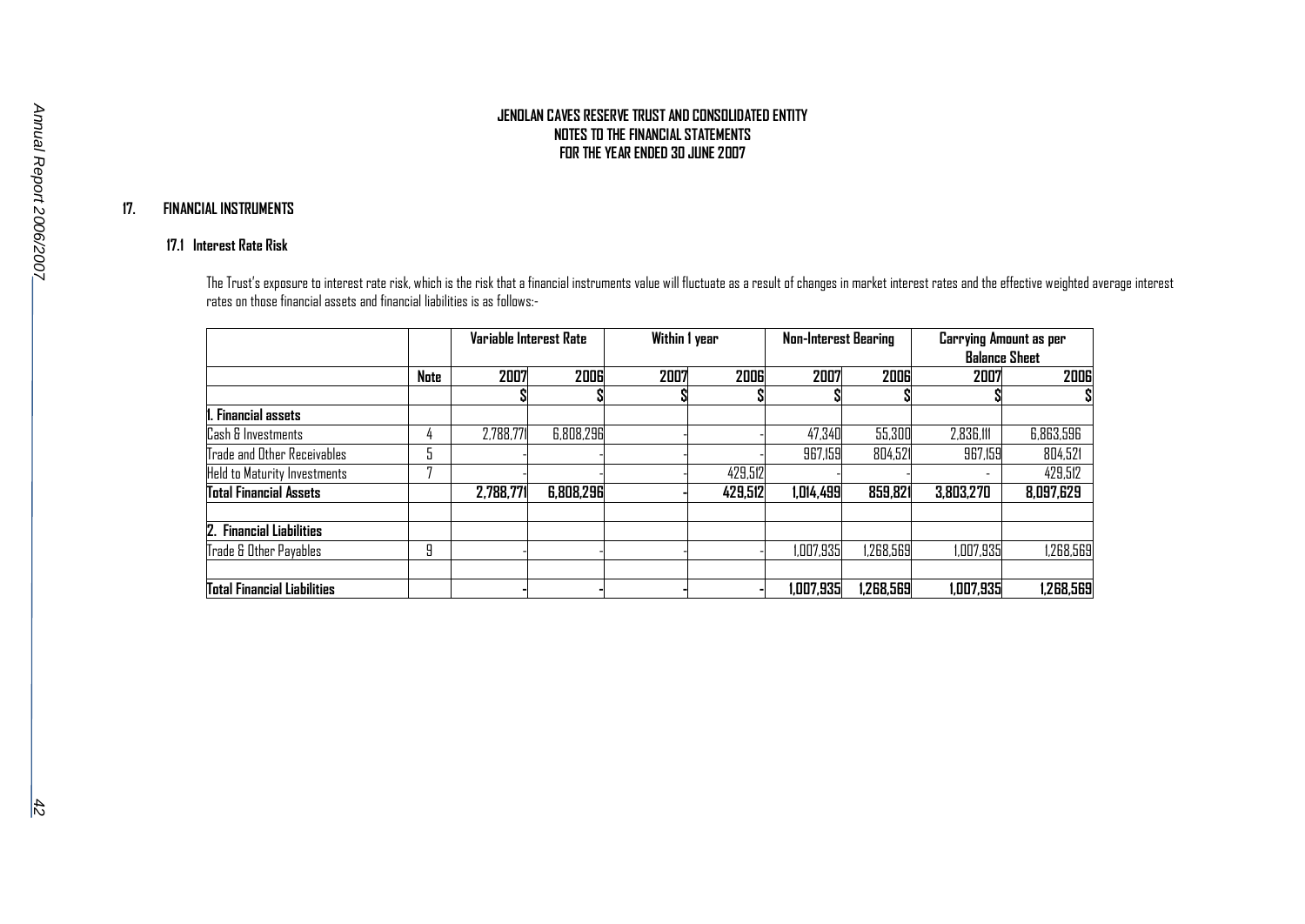#### **17. FINANCIAL INSTRUMENTS (Continued)**

## **17.2 Net Fair Values**

The aggregate net fair value and carrying amounts of financial assets and liabilities are disclosed in the statement of financial position and in the notes to and forming part of the accounts.

#### **Recognised Financial Instruments**

Cash, cash equivalents and short-term investments: the carrying amount approximates fair value because of their short term to maturity.

Trade receivables and payables the carrying amount approximates fair value because of their short term to maturity.

### **17.3 Credit Risk Exposure**

The Group's maximum exposure to credit risk on recognised financial assets, at balance date, is the carrying amount as disclosed in the balance sheet and notes to the financial statements.

#### **Concentration of Credit Risk**

The Group does not have any material credit risk exposure to any single debtor or group of debtors under financial instruments entered into by the Group.

## **18. LEASE COMMITMENTS**

#### **Operating Leases – Office Accommodation and Equipment**

Future non-cancellable operating lease rentals not provided for and payable;

|                                                 | 2007    | 2006.  |
|-------------------------------------------------|---------|--------|
| Not Longer than I Year                          | 261.000 | 33.096 |
| Longer than I Year and Not Longer than 2 Years  | 261,000 |        |
| Longer than 2 Years and Not Longer than 5 Years | 82,333  |        |
| Total Lease Commitments (Inclusive of GST)      | 604.233 | 33.096 |

#### **Contingent Assets**

The total lease commitments includes input tax credits of \$54,930 (2006 - \$12,479.00)

#### **19. CONTINGENT LIABILITIES**

Applications for native title under the Native Title Act 1993 and Aboriginal Land Rights Act 1983 have been made over various areas of land which might ultimately result in a liability being incurred by the Group. It is impossible to assess the quantum of compensation likely to be paid, if any, following resolution of the claims.

The Group has no other contingent liabilities (Nil in 2006).